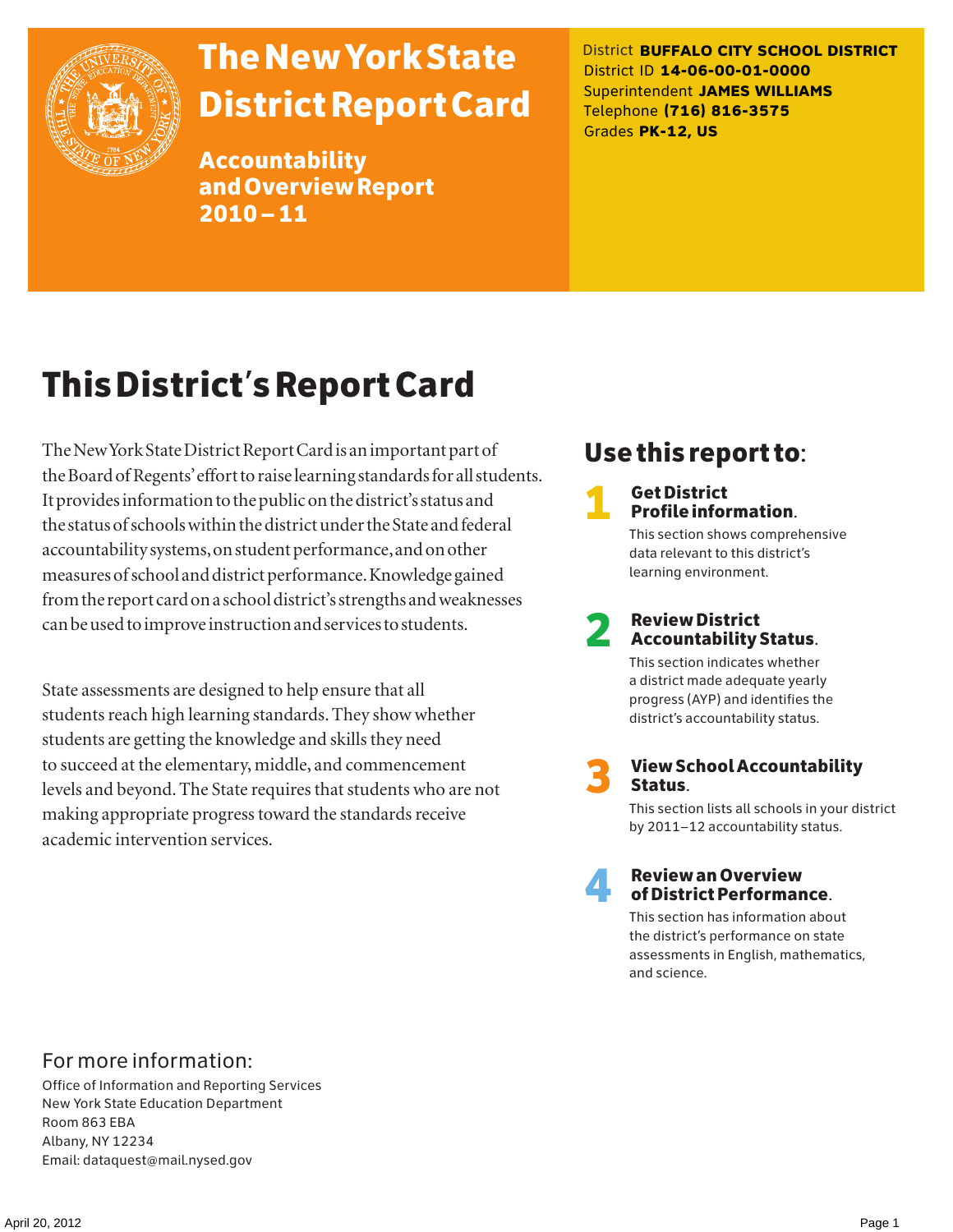## District Profile

This section shows comprehensive data relevant to this school district's learning environment, including information about enrollment, average class size, and teacher qualifications.

## Enrollment

|                            | 2008-09 | $2009 - 10$ | $2010 - 11$ |
|----------------------------|---------|-------------|-------------|
| Pre-K                      | 2358    | 2432        | 2601        |
| Kindergarten               | 2586    | 2439        | 2436        |
| Grade 1                    | 2658    | 2577        | 2498        |
| Grade 2                    | 2577    | 2524        | 2499        |
| Grade 3                    | 2421    | 2529        | 2460        |
| Grade 4                    | 2447    | 2440        | 2467        |
| Grade 5                    | 2297    | 2440        | 2449        |
| Grade 6                    | 2292    | 2344        | 2446        |
| <b>Ungraded Elementary</b> | 209     | 57          | 0           |
| Grade 7                    | 2639    | 2425        | 2444        |
| Grade 8                    | 2488    | 2525        | 2397        |
| Grade 9                    | 3260    | 3057        | 2903        |
| Grade 10                   | 2587    | 2835        | 2394        |
| Grade 11                   | 2132    | 2265        | 2175        |
| Grade 12                   | 2035    | 2063        | 1950        |
| <b>Ungraded Secondary</b>  | 104     | 87          | 72          |
| Total K-12                 | 32732   | 32607       | 31590       |

## Enrollment Information

*Enrollment* counts are as of Basic Educational Data System (BEDS) day, which is typically the first Wednesday of October of the school year. Students who attend BOCES programs on a part-time basis are included in a district's enrollment. Students who attend BOCES on a full-time basis or who are placed full time by the district in an out-of-district placement are not included in a district's enrollment. Students classified by districts as "pre-first" are included in first grade counts.

### Average Class Size

|                      | $2008 - 09$ | $2009 - 10$ | $2010 - 11$ |
|----------------------|-------------|-------------|-------------|
| <b>Common Branch</b> | 22          | 22          | 23          |
| Grade 8              |             |             |             |
| English              | 19          | 17          | 18          |
| <b>Mathematics</b>   | 20          | 20          | 20          |
| Science              | 21          | 21          | 21          |
| Social Studies       | 21          | 23          | 20          |
| Grade 10             |             |             |             |
| English              | 24          | 22          | 21          |
| <b>Mathematics</b>   | 24          | 23          | 24          |
| Science              | 23          | 22          | 21          |
| Social Studies       | 23          | 24          | 24          |

## Average Class Size Information

*Average Class Size* is the total registration in specified classes divided by the number of those classes with registration. *Common Branch* refers to self-contained classes in Grades 1–6.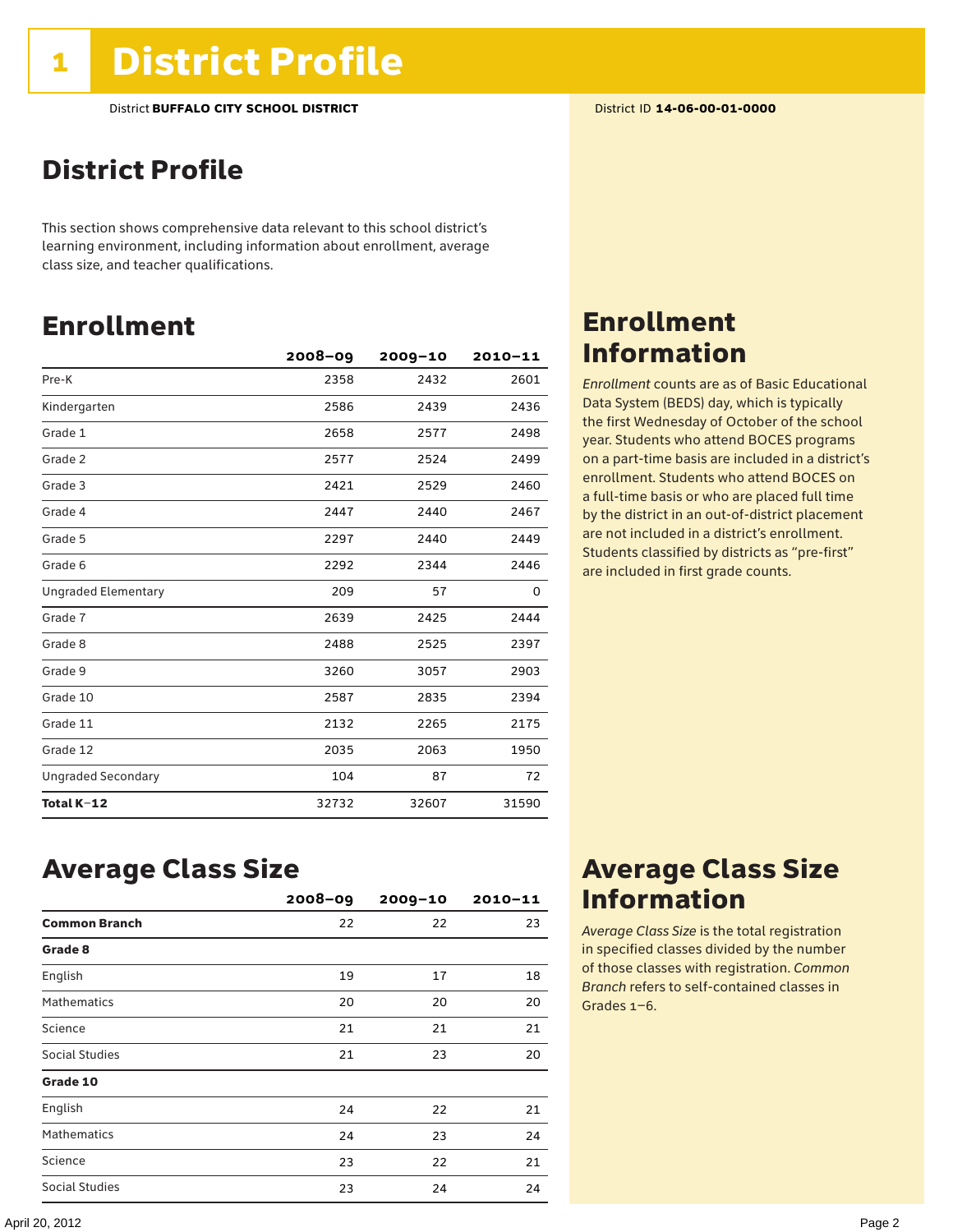## Demographic Factors

|                                  | $2008 - 09$ |     |       | $2009 - 10$ | $2010 - 11$ |     |
|----------------------------------|-------------|-----|-------|-------------|-------------|-----|
|                                  | #           | %   | #     | $\%$        | #           | %   |
| Eligible for Free Lunch          | 24114       | 74% | 22879 | 70%         | 23139       | 73% |
| Reduced-Price Lunch              | 2584        | 8%  | 2314  | 7%          | 1836        | 6%  |
| Student Stability*               |             | N/A |       | N/A         |             | N/A |
| Limited English Proficient       | 2765        | 8%  | 3075  | 9%          | 3254        | 10% |
| <b>Racial/Ethnic Origin</b>      |             |     |       |             |             |     |
| American Indian or Alaska Native | 476         | 1%  | 468   | 1%          | 437         | 1%  |
| <b>Black or African American</b> | 18581       | 57% | 18393 | 56%         | 17257       | 55% |
| Hispanic or Latino               | 4871        | 15% | 4953  | 15%         | 4713        | 15% |
| Asian or Native                  | 900         | 3%  | 1148  | 4%          | 1448        | 5%  |
| Hawaiian/Other Pacific Islander  |             |     |       |             |             |     |
| White                            | 7850        | 24% | 7443  | 23%         | 7238        | 23% |
| Multiracial                      | 54          | 0%  | 202   | 1%          | 497         | 2%  |

 \* Available only at the school level.

### Attendance and Suspensions

|                            | $2007 - 08$ |     | $2008 - 09$ |     | $2009 - 10$ |     |
|----------------------------|-------------|-----|-------------|-----|-------------|-----|
|                            | #           | %   |             | %   | #           | %   |
| Annual Attendance Rate     |             | 88% |             | 87% |             | 86% |
| <b>Student Suspensions</b> | 5106        | 15% | 8042        | 25% | 6635        | 20% |

## Demographic Factors Information

*Eligible for Free Lunch* and *Reduced*-*Price Lunch* percentages are determined by dividing the number of approved lunch applicants by the Basic Educational Data System (BEDS) enrollment in full-day Kindergarten through Grade 12. *Eligible for Free Lunch* and *Limited English Proficient* counts are used to determine *Similar Schools* groupings within a *Need*/*Resource Capacity* category.

### Attendance and Suspensions Information

*Annual Attendance Rate* is determined by dividing the school district's total actual attendance by the total possible attendance for a school year. A district's actual attendance is the sum of the number of students in attendance on each day the district's schools were open during the school year. Possible attendance is the sum of the number of enrolled students who should have been in attendance on each day schools were open during the school year. *Student Suspension* rate is determined by dividing the number of students who were suspended from school (not including in-school suspensions) for one full day or longer anytime during the school year by the Basic Educational Data System (BEDS) day enrollments for that school year. A student is counted only once, regardless of whether the student was suspended one or more times during the school year.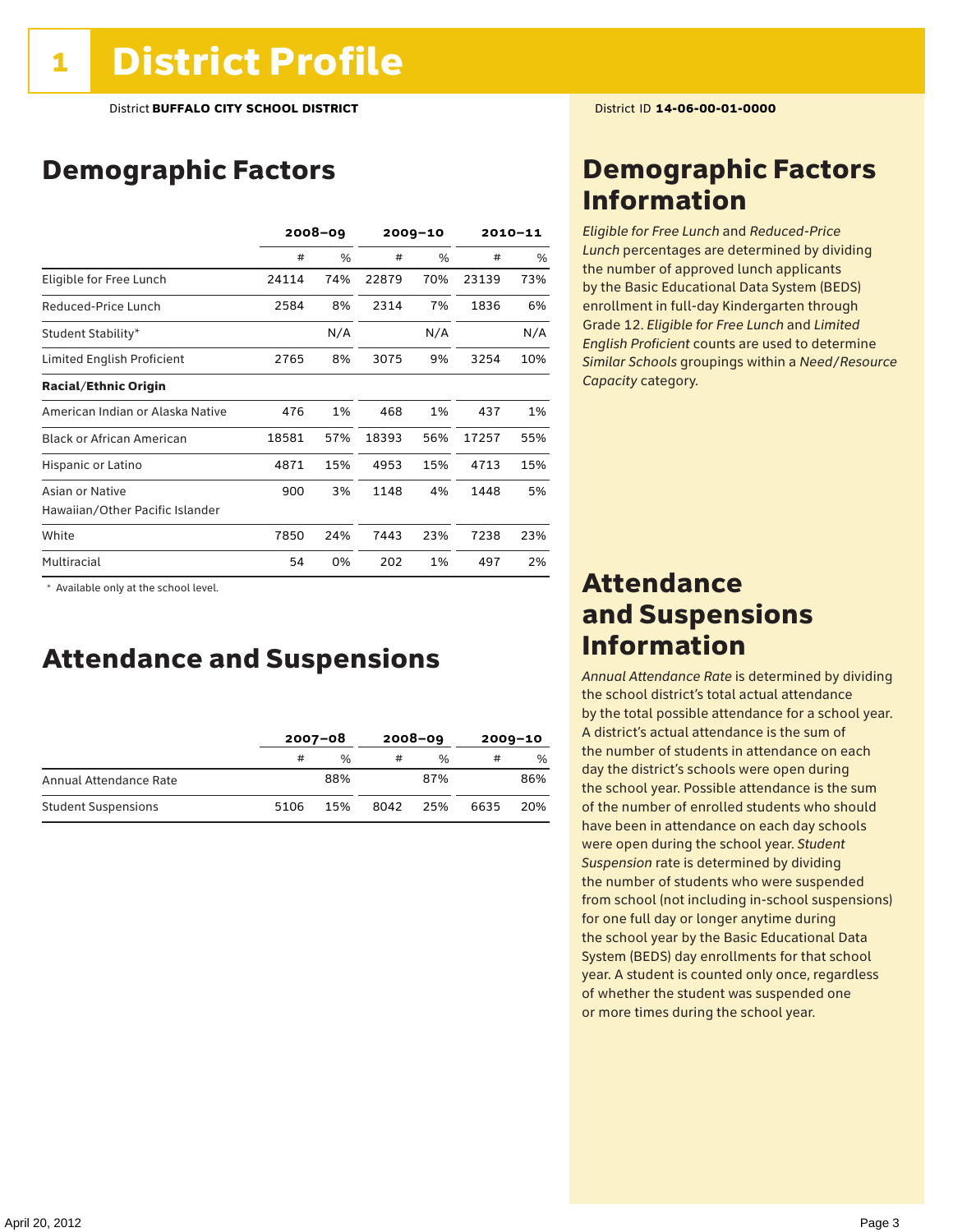## Teacher Qualifications

|                                                                             | $2008 - 09$ | $2009 - 10$ | 2010-11 |
|-----------------------------------------------------------------------------|-------------|-------------|---------|
| <b>Total Number of Teachers</b>                                             | 3013        | 3060        | 2878    |
| Percent with No Valid<br><b>Teaching Certificate</b>                        | 0%          | 1%          | 1%      |
| Percent Teaching Out<br>of Certification                                    | 2%          | 3%          | 3%      |
| Percent with Fewer Than<br>Three Years of Experience                        | 8%          | 6%          | 5%      |
| Percentage with Master's Degree<br>Plus 30 Hours or Doctorate               | 29%         | 29%         | 29%     |
| <b>Total Number of Core Classes</b>                                         | 6981        | 6931        | 6769    |
| Percent Not Taught by Highly Qualified<br><b>Teachers in This District</b>  | 2%          | 3%          | 3%      |
| Percent Not Taught by Highly Qualified<br>in High-Poverty Schools Statewide | 8%          | 6%          | 5%      |
| Percent Not Taught by Highly Qualified<br>in Low-Poverty Schools Statewide  | 1%          | 1%          | 0%      |
| <b>Total Number of Classes</b>                                              | 8855        | 9150        | 9256    |
| Percent Taught by Teachers Without<br>Appropriate Certification             | 3%          | 3%          | 3%      |

## Teacher Turnover Rate

|                                                                       | $2007 - 08$ | 2008-09 | 2009-10 |
|-----------------------------------------------------------------------|-------------|---------|---------|
| Turnover Rate of Teachers with Fewer<br>than Five Years of Experience | 24%         | 21%     | 27%     |
| Turnover Rate of All Teachers                                         | 19%         | 18%     | 21%     |

### Staff Counts

|                                       | $2008 - 09$ | $2009 - 10$ | 2010-11 |
|---------------------------------------|-------------|-------------|---------|
| <b>Total Other Professional Staff</b> | 346         | 566         | 263     |
| Total Paraprofessionals*              | 961         | 993         | 986     |
| <b>Assistant Principals</b>           | 71          | 74          | 72      |
| Principals                            | 64          | 60          | 58      |

\* Not available at the school level.

## Teacher Qualifications Information

The *Percent Teaching Out of Certification* is the percent doing so more than on an incidental basis; that is, the percent teaching for more than five periods per week outside certification.

*Core Classes* are primarily K-6 common branch, English, mathematics, science, social studies, art, music, and foreign languages. To be *Highly Qualified*, a teacher must have at least a Bachelor's degree, be certified to teach in the subject area, and show subject matter competency. A teacher who taught one class outside of the certification area(s) is counted as Highly Qualified provided that 1) the teacher had been determined by the school or district through the HOUSSE process or other state-accepted methods to have demonstrated acceptable subject knowledge and teaching skills and 2) the class in question was not the sole assignment reported. Credit for incidental teaching does not extend beyond a single assignment. Independent of Highly Qualified Teacher status, any assignment for which a teacher did not hold a valid certificate still registers as teaching out of certification. High-poverty and low-poverty schools are those schools in the upper and lower quartiles, respectively, for percentage of students eligible for a free or reduced-price lunch.

### Teacher Turnover Rate Information

*Teacher Turnover Rate* for a specified school year is the number of teachers in that school year who were not teaching in the following school year divided by the number of teachers in the specified school year, expressed as a percentage.

## Staff Counts Information

*Other Professionals* includes administrators, guidance counselors, school nurses, psychologists, and other professionals who devote more than half of their time to non-teaching duties. Teachers who are shared between buildings within a district are reported on the district report only.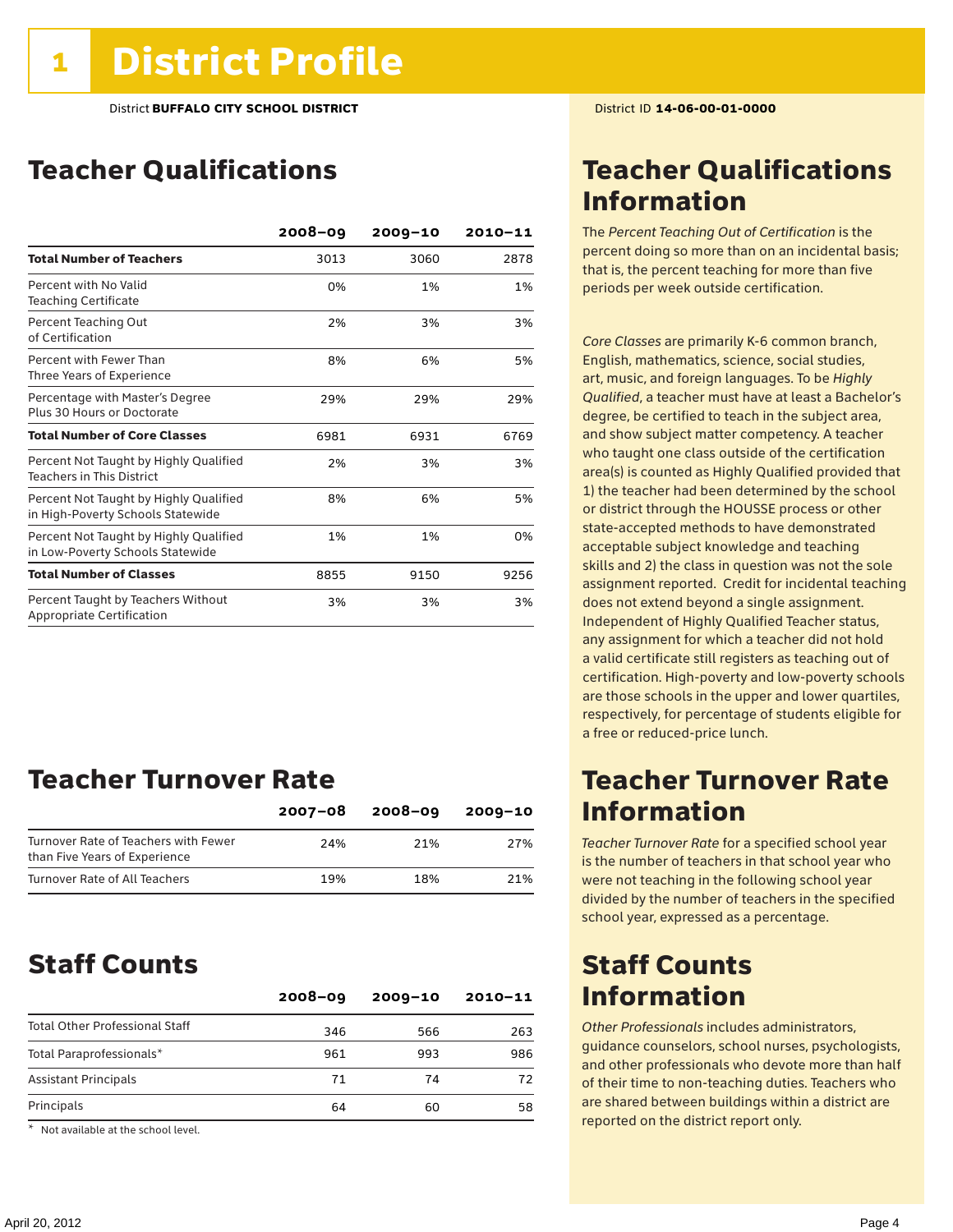## Understanding How Accountability Works in New York State

The federal No Child Left Behind (NCLB) Act requires that states develop and report on measures of student proficiency in 1) English language arts (ELA), in 2) mathematics, and on 3) a third indicator. In New York State in 2010–11, the third indicator is science at the elementary/middle level and graduation rate at the secondary level. Schools or districts that meet predefined goals on these measures are making Adequate Yearly Progress (AYP).





To make AYP in ELA, every accountability group must make AYP. For a group to make AYP, it must meet the participation *and* the performance criteria.

### A Participation Criterion

At the elementary/middle level, 95 percent of Grades 3–8 students enrolled during the test administration period in each group with 40 or more students must be tested on the New York State Testing Program (NYSTP) in ELA or, if appropriate, the New York State English as a Second Language Achievement Test (NYSESLAT), or the New York State Alternate Assessment (NYSAA) in ELA. At the secondary level, 95 percent of seniors in 2010–11 in each accountability group with 40 or more students must have taken an English examination that meets the students' graduation requirement.

### B Performance Criterion

At the elementary/middle level, the Performance Index (PI) of each group with 30 or more continuously enrolled tested students must equal or exceed its Effective Annual Measurable Objective (AMO) or the group must make Safe Harbor. (NYSESLAT is used only for participation.) At the secondary level, the PI of each group in the 2007 cohort with 30 or more members must equal or exceed its Effective AMO or the group must make Safe Harbor. To make Safe Harbor, the PI of the group must equal or exceed its Safe Harbor Target and the group must qualify for Safe Harbor using the third indicator, science or graduation rate.

english language arts

MATHEMATICS | THIRD INDICATOR

### 2 Mathematics

The same criteria for making AYP in ELA apply to mathematics. At the elementary/middle level, the measures used to determine AYP are the NYSTP and the NYSAA in mathematics. At the secondary level, the measures are mathematics examinations that meet the students' graduation requirement.

### 3 Third Indicator

In addition to English language arts and mathematics, the school must also make AYP in a third area of achievement. This means meeting the criteria in science at the elementary/middle level and the criteria in graduation rate at the secondary level.

Elementary/Middle-Level Science: To make AYP, the All Students group must meet the participation criterion *and* the performance criterion.

### A Participation Criterion

Eighty percent of students in Grades 4 and/or 8 enrolled during the test administration period in the All Students group, if it has 40 or more students, must be tested on an accountability measure. In Grade 4, the measures are the Grade 4 elementary-level science test and the Grade 4 NYSAA in science. In Grade 8 science, the measures are the Grade 8 middle-level science test, Regents science examinations, and the Grade 8 NYSAA in science.

### B Performance Criterion

The PI of the All Students group, if it has 30 or more students, must equal or exceed the State Science Standard (100) or the Science Progress Target.

Qualifying for Safe Harbor in Elementary/Middle-Level ELA and Math: To qualify, the group must meet both the participation criterion and the performance criterion in science.

Secondary-Level Graduation Rate: For a school to make AYP in graduation rate, the percent of students in the 2006 graduation-rate total cohort in the All Students group earning a local or Regents diploma by August 31, 2010 must equal or exceed the Graduation-Rate Standard (80%) or the Graduation-Rate Progress Target.

Qualifying for Safe Harbor in Secondary-Level ELA and Math: To qualify, the percent of the 2006 graduation-rate total cohort earning a local or Regents diploma by August 31, 2010 must equal or exceed the Graduation-Rate Standard (80%) or the Graduation-Rate Progress Target for that group.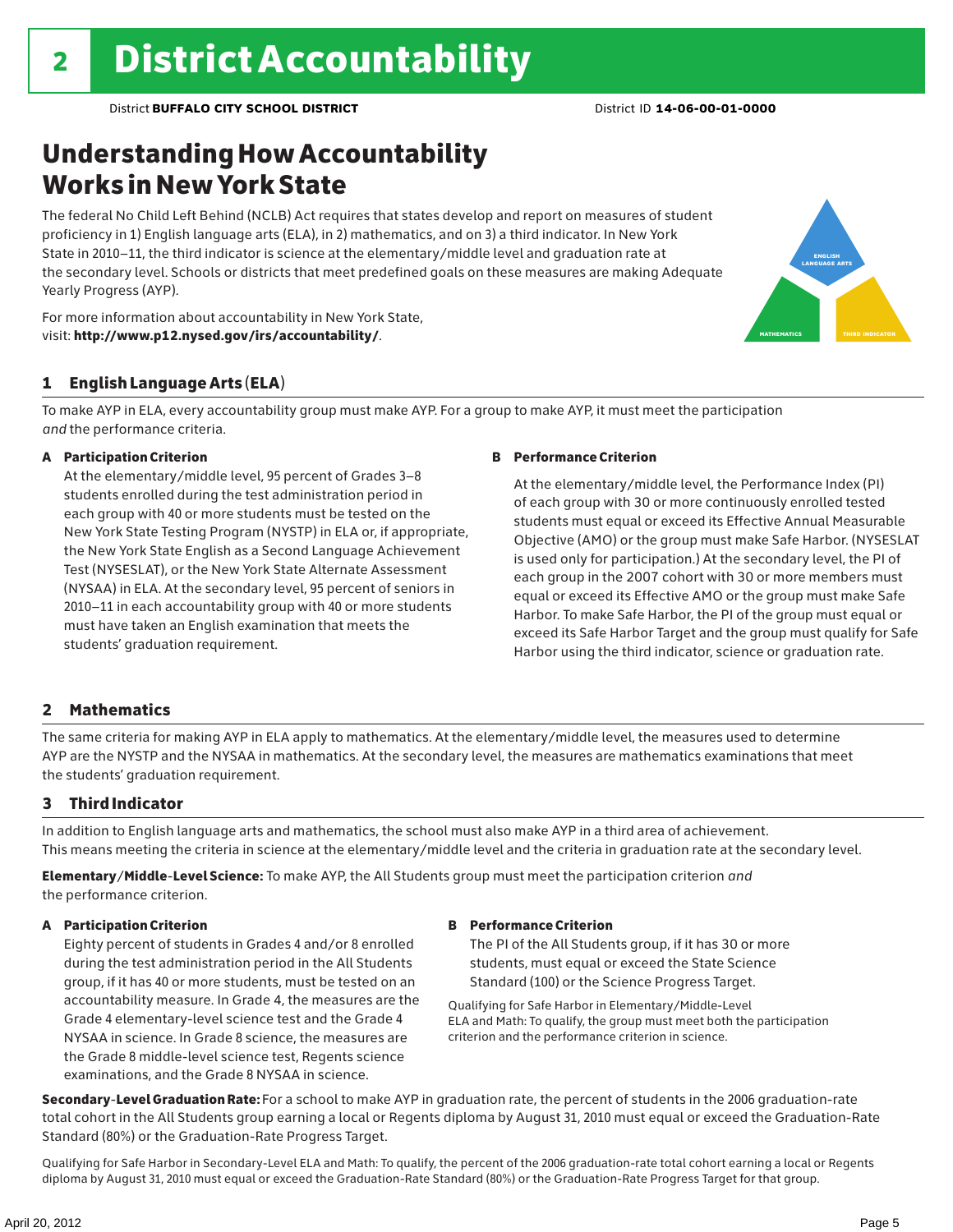## Useful Terms for Understanding Accountability

### 12th Graders

The count of 12th graders enrolled during the 2010–11 school year used to determine the Percentage Tested for the Participation part of the AYP determination for secondarylevel ELA and mathematics. These are the first numbers in the parentheses after the subgroup label on the secondary-level ELA and mathematics pages.

### 2007 Cohort

The count of students in the 2007 accountability cohort used to determine the Performance Index for the Test Performance part of the AYP determination for secondary-level ELA and mathematics. These are the second numbers in the parentheses after the subgroup label on the secondary-level ELA and mathematics pages.

### Accountability Cohort for English and Mathematics

The accountability cohort is used to determine if a school or district met the performance criterion in secondary-level ELA and mathematics. The 2007 school accountability cohort consists of all students who first entered Grade 9 anywhere in the 2007–08 school year, and all ungraded students with disabilities who reached their seventeenth birthday in the 2007–08 school year, who were enrolled on October 6, 2010 and did not transfer to a diploma granting program. Students who earned a high school equivalency diploma or were enrolled in an approved high school equivalency preparation program on June 30, 2011, are not included in the 2007 school accountability cohort. The 2007 district accountability cohort consists of all students in each school accountability cohort plus students who transferred within the district after BEDS day plus students who were placed outside the district by the Committee on Special Education or district administrators and who met the other requirements for cohort membership. Cohort is defined in Section 100.2 (p) (16) of the Commissioner's Regulations.

#### Adequate Yearly Progress (AYP)

Adequate Yearly Progress (AYP) indicates satisfactory progress by a district or a school toward the goal of proficiency for all students.

#### Annual Measurable Objective (AMO)

The Annual Measurable Objective (AMO) is the Performance Index value that signifies that an accountability group is making satisfactory progress toward the goal that 100 percent of students will be proficient in the State's learning standards for English language arts and mathematics by 2013–14. The AMOs for each grade level will be increased as specified in CR100.2(p) (14) and will reach 200 in 2013–14. (See Effective AMO for further information.)

### Continuous Enrollment

The count of continuously enrolled tested students used to determine the Performance Index for the Test Performance part of the AYP determination for elementary/middle-level ELA, mathematics, and science. These are the second numbers in the parentheses after the subgroup label on the elementary/ middle-level ELA, mathematics, and science pages.

### Continuously Enrolled Students

At the elementary/middle level, continuously enrolled students are those enrolled in the school or district on BEDS day (usually the first Wednesday in October) of the school year until the test administration period. At the secondary level, all students who meet the criteria for inclusion in the accountability cohort are considered to be continuously enrolled.

### Effective Annual Measurable Objective (Effective AMO)

The Effective Annual Measurable Objective is the Performance Index (PI) value that each accountability group within a school or district is expected to achieve to make AYP. The Effective AMO is the lowest PI that an accountability group of a given size can achieve in a subject for the group's PI not to be considered significantly different from the AMO for that subject. If an accountability group's PI equals or exceeds the Effective AMO, it is considered to have made AYP. A more complete definition of Effective AMO and a table showing the PI values that each group size must equal or exceed to make AYP are available at www.p12.nysed.gov/irs.

### Graduation Rate

The Graduation Rate on the Graduation Rate page is the percentage of the 2006 cohort that earned a local or Regents diploma by August 31, 2010.

### Graduation-Rate Total Cohort

The Graduation-Rate Total Cohort, shown on the Graduation Rate page, is used to determine if a school or district made AYP in graduation rate. For the 2010–11 school year, this cohort is the 2006 graduation-rate total cohort. The 2006 total cohort consists of all students who first entered Grade 9 anywhere in the 2006–07 school year, and all ungraded students with disabilities who reached their seventeenth birthday in the 2006–07 school year, and who were enrolled in the school/ district for five months or longer or who were enrolled in the school/district for less than five months but were previously enrolled in the same school/district for five months or longer between the date they first entered Grade 9 and the date they last ended enrollment. A more detailed definition of graduation-rate cohort can be found in the *SIRS Manual* at www.p12.nysed.gov/irs.

For districts and schools with fewer than 30 graduation-rate total cohort members in the All Students group in 2010–11, data for 2009–10 and 2010–11 for accountability groups were combined to determine counts and graduation rates. Groups with fewer than 30 students in the graduation-rate total cohort are not required to meet the graduation-rate criterion.

#### Limited English Proficient

For all accountability measures, if the count of LEP students is equal to or greater than 30, former LEP students are also included in the performance calculations.

### Non-Accountability Groups

Female, Male, and Migrant groups are not part of the AYP determination for any measure.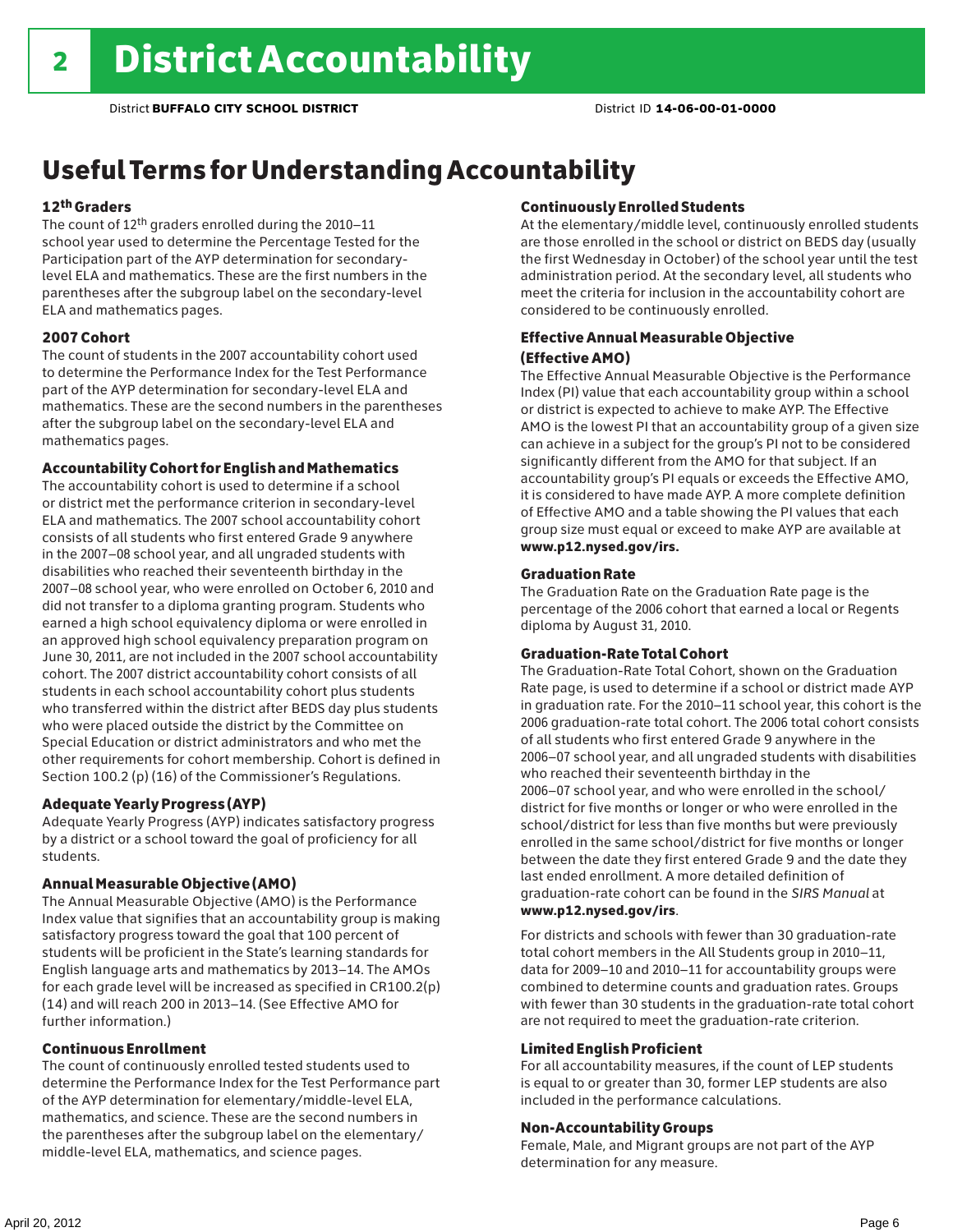## Useful Terms for Understanding Accountability (continued)

### Participation

Accountability groups with fewer than 40 students enrolled during the test administration period (for elementary/middlelevel ELA, math, and science) or fewer than 40 12th graders (for secondary-level ELA and mathematics) are not required to meet the participation criterion. If the Percentage Tested for an accountability group fell below 95 percent for ELA and math or 80 percent for science in 2010–11, the participation enrollment ("Total" or "12th Graders") shown in the tables is the sum of 2009–10 and 2010–11 participation enrollments and the "Percentage Tested" shown is the weighted average of the participation rates over those two years.

### Performance Index (PI)

A Performance Index is a value from 0 to 200 that is assigned to an accountability group, indicating how that group performed on a required State test (or approved alternative) in English language arts, mathematics, or science. Student scores on the tests are converted to four performance levels, from Level 1 to Level 4. (See performance level definitions on the Overview summary page.) At the elementary/middle level, the PI is calculated using the following equation:

100 × [(Count of Continuously Enrolled Tested Students Performing at Levels 2, 3, and 4 + the Count at Levels 3 and 4) Count of All Continuously Enrolled Tested Students]

At the secondary level, the PI is calculated using the following equation:

100 × [(Count of Cohort Members Performing at Levels 2, 3, and 4 + the Count at Levels 3 and 4) Count of All Cohort Members]

A list of tests used to measure student performance for accountability is available at www.p12.nysed.gov/irs.

### Progress Targets

For accountability groups below the State Standard in science or graduation rate, the Progress Target is an alternate method for making AYP or qualifying for Safe Harbor in English language arts and mathematics based on improvement over the previous year's performance.

*Science:* The current year's Science Progress Target is calculated by adding one point to the previous year's Performance Index (PI). Example: The 2010–11 Science Progress Target is calculated by adding one point to the 2009–10 PI.

*Graduation Rate:* The Graduation-rate Progress Target is calculated by determining a 20% gap reduction between the rate of the previous year's graduation-rate cohort and the state standard. Example: The 2010–11 Graduation-Rate Progress Target = [(80 – percentage of the 2005 cohort earning a local or Regents diploma by August 31, 2009)  $\times$  0.20] + percentage of the 2005 cohort earning a local or Regents diploma by August 31, 2009.

Progress Targets are provided for groups whose PI (for science) or graduation rate (for graduation rate) is below the State Standard.

### Safe Harbor Targets

Safe Harbor provides an alternate means to demonstrate AYP for accountability groups that do not achieve their EAMOs in English or mathematics. The 2010–11 safe harbor targets are calculated using the following equation: 2009–10 PI + (200 – the 2009–10 PI) × 0.10

Safe Harbor Targets are provided for groups whose PI is less than the EAMO.

### Safe Harbor Qualification (‡)

On the science page, if the group met both the participation and the performance criteria for science, the Safe Harbor Qualification column will show "Qualified." If the group did not meet one or more criteria, the column will show "Did not qualify." A "‡" symbol after the 2010–11 Safe Harbor Target on the elementary/middle- or secondary-level ELA or mathematics page indicates that the student group did not make AYP in science (elementary/middle level) or graduation rate (secondary level) and; therefore, the group did not qualify for Safe Harbor in ELA or mathematics.

### State Standard

The criterion value that represents minimally satisfactory performance (for science) or a minimally satisfactory percentage of cohort members earning a local or Regents diploma (for graduation rate). In 2010–11, the State Science Standard is a Performance Index of 100; the State Graduation-Rate Standard is 80%. The Commissioner may raise the State Standard at his discretion in future years.

### Students with Disabilities

For all measures, if the count of students with disabilities is equal to or greater than 30, former students with disabilities are also included in the performance calculations.

### Test Performance

For districts and schools with fewer than 30 continuously enrolled tested students (for elementary/middle-level ELA, math, and science) or fewer than 30 students in the 2007 cohort (for secondary-level ELA and mathematics) in the All Students group in 2010–11, data for 2009–10 and 2010–11 for accountability groups were combined to determine counts and Performance Indices. For districts and schools with 30 or more continuously enrolled students/2007 cohort members in the All Students group in 2010–11, student groups with fewer than 30 members are not required to meet the performance criterion. This is indicated by a "—" in the Test Performance column in the table.

### Total

The count of students enrolled during the test administration period used to determine the Percentage Tested for the Participation part of the AYP determination for elementary/ middle-level ELA, mathematics, and science. These are the first numbers in the parentheses after the subgroup label on the elementary/middle-level ELA, mathematics, and science pages. For accountability calculations, students who were excused from testing for medical reasons in accordance with federal NCLB guidance are not included in the count.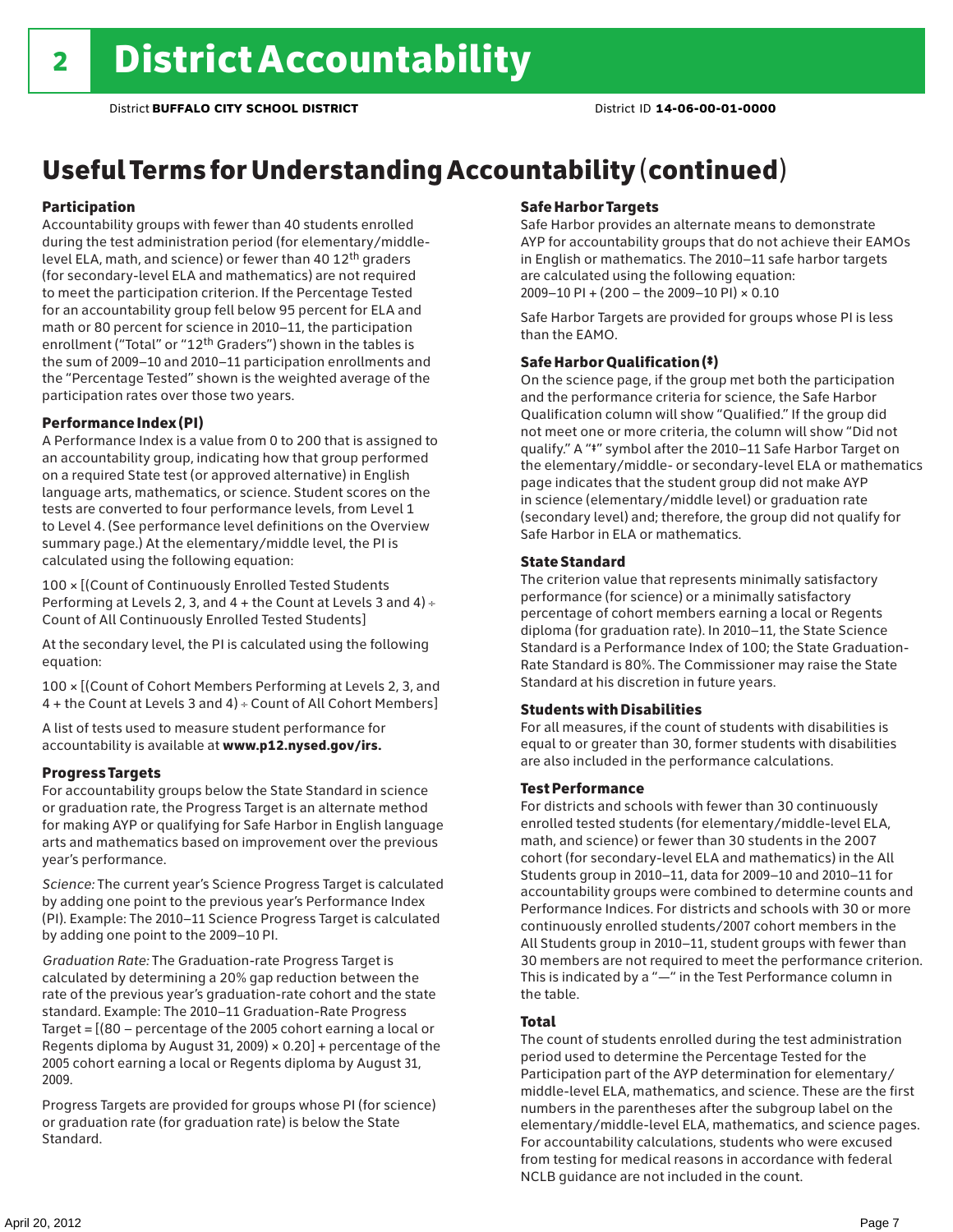## Understanding Your District Accountability Status

The list below defines the district status categories applied to each accountability measure under New York State's district accountability system, which is divided into a Federal Title I component and a State component. Accountability measures for districts are English language arts (ELA), mathematics, elementary/middle-level science, and graduation rate. A district may be assigned a different status for different accountability measures. The overall status of a district is the status assigned to the district for the accountability measure with the most advanced designation in the hierarchy. If the district receives Title I funds, it is the most advanced designation in the Title I hierarchy, unless the district is in good standing under Title I but identified as DRAP under the State hierarchy. A district that does not receive Title I funding in a school year does not have a federal status in that year; however, all districts receive a state status even if they do not receive Title I funding. Consequences for districts not in good standing can be found at: http://www.p12.nysed.gov/irs/accountability/.

| <b>Federal Title I Status</b><br>(Applies to all New York State districts receiving Title I funds)                                                                                                                                                                                                                                             | <b>New York State Status</b><br>(Applies to New York State districts)                                                                                                                                                                                                                                          |
|------------------------------------------------------------------------------------------------------------------------------------------------------------------------------------------------------------------------------------------------------------------------------------------------------------------------------------------------|----------------------------------------------------------------------------------------------------------------------------------------------------------------------------------------------------------------------------------------------------------------------------------------------------------------|
| <b>◆</b> District in Good Standing<br>A district is considered to be in good standing if it has not been identified as a District in Need of Improvement<br>or a District Requiring Academic Progress.                                                                                                                                         |                                                                                                                                                                                                                                                                                                                |
| District in Need of Improvement (Year 1)<br>∧<br>A district that has not made AYP for two consecutive years<br>on the same accountability measure is considered a District<br>in Need of Improvement (Year 1) for the following year, if it<br>continues to receive Title I funds.                                                             | <b>District Requiring Academic Progress (Year 1)</b><br>A district that has not made AYP on the same accountability<br>measure for two consecutive years is considered a District Requiring<br>Academic Progress (Year 1) for the following year.                                                              |
| District in Need of Improvement (Year 2)<br>A District in Need of Improvement (Year 1) that does not<br>make AYP on the accountability measure for which it was<br>identified is considered a District in Need of Improvement<br>(Year 2) for the following year, if it continues to receive<br>Title I funds.                                 | <b>District Requiring Academic Progress (Year 2)</b><br>A District Requiring Academic Progress (Year 1) that does not<br>make AYP on the accountability measure for which it was identified<br>is considered a District Requiring Academic Progress (Year 2) for<br>the following year.                        |
| District in Need of Improvement (Year 3)<br>A District in Need of Improvement (Year 2) that does not<br>make AYP on the accountability measure for which it was<br>identified is considered a District in Need of Improvement<br>(Year 3) for the following year, if it continues to receive<br>Title I funds.                                 | <b>District Requiring Academic Progress (Year 3)</b><br>A District Requiring Academic Progress (Year 2) that does not<br>make AYP on the accountability measure for which it was identified<br>is considered a District Requiring Academic Progress (Year 3) for<br>the following year.                        |
| District in Need of Improvement (Year 4)<br>A District in Need of Improvement (Year 3) that does not<br>make AYP on the accountability measure for which it was<br>identified is considered a District in Need of Improvement<br>(Year 4) for the following year, if it continues to receive<br>Title I funds.                                 | <b>District Requiring Academic Progress (Year 4)</b><br>A District Requiring Academic Progress (Year 3) that does not<br>make AYP on the accountability measure for which it was identified<br>is considered a District Requiring Academic Progress (Year 4) for<br>the following year.                        |
| ◆ District in Need of Improvement (Year 5 and above)<br>A District in Need of Improvement (Year 4 and above)<br>that does not make AYP on the accountability measure<br>for which it was identified is considered a District in Need<br>of Improvement (Year 5 and above) for the following year,<br>if it continues to receive Title I funds. | District Requiring Academic Progress (Year 5 and above)<br>A District Requiring Academic Progress (Year 4 and above) that<br>does not make AYP on the accountability measure for which it was<br>identified is considered a District Requiring Academic Progress<br>(Year 5 and above) for the following year. |

Pending - A district's status is "Pending" if the district requires special evaluation procedures and they have not yet been completed.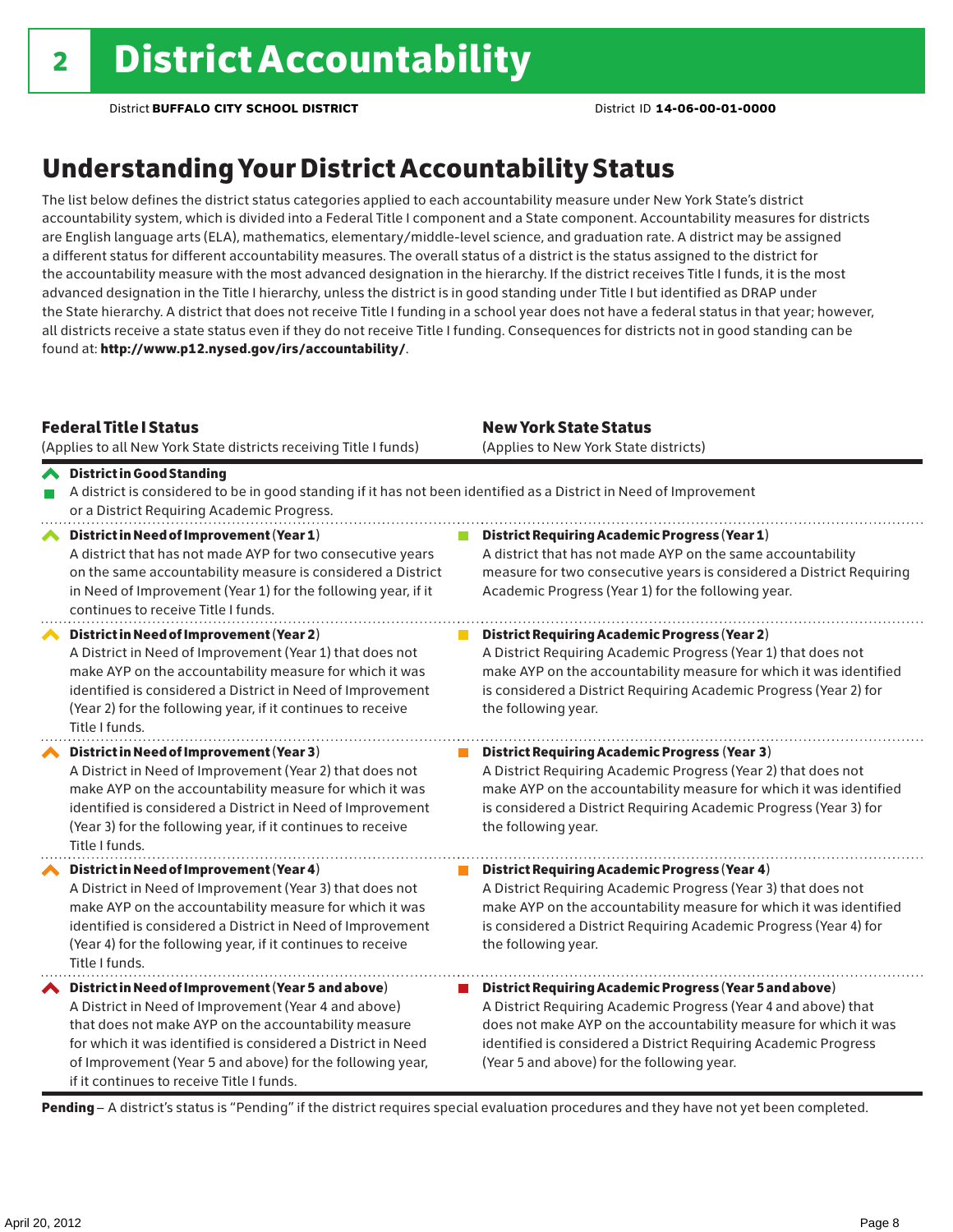# 2 District Accountability

### Summary

| <b>Overall Accountability</b> | <b>Improvement (Year 9)</b>                               |                      |             |                                       |  |  |
|-------------------------------|-----------------------------------------------------------|----------------------|-------------|---------------------------------------|--|--|
| Status $(2011 - 12)$          | FI A                                                      | Improvement (Year 9) | Science     | Good Standing                         |  |  |
|                               | Math                                                      | Improvement (Year 4) |             | Graduation Rate <a> Good Standing</a> |  |  |
| <b>Title I Part A Funding</b> | <b>Years the District Received Title I Part A Funding</b> |                      |             |                                       |  |  |
|                               | $2009 - 10$                                               |                      | $2010 - 11$ | $2011 - 12$                           |  |  |
|                               | YES                                                       | YES                  |             | <b>YES</b>                            |  |  |

### On which accountability measures did this district make Adequate Yearly Progress (AYP) and which groups made AYP on each measure?

|                                                     | <b>Elementary/Middle Level</b> |                          |               |                     | <b>Secondary Level</b> |                        |  |  |
|-----------------------------------------------------|--------------------------------|--------------------------|---------------|---------------------|------------------------|------------------------|--|--|
|                                                     | English                        |                          |               | English             |                        |                        |  |  |
| <b>Student Groups</b>                               | Language Arts                  | Mathematics              | Science       | Language Arts       | <b>Mathematics</b>     | <b>Graduation Rate</b> |  |  |
| <b>All Students</b>                                 | $\boldsymbol{\mathsf{x}}$      | X                        | V             | X                   | X                      | X                      |  |  |
| <b>Ethnicity</b>                                    |                                |                          |               |                     |                        |                        |  |  |
| American Indian or Alaska Native                    | V                              | $\mathbf{V}_{\text{SH}}$ |               |                     | X                      |                        |  |  |
| <b>Black or African American</b>                    | х                              | x                        |               | x                   | X                      |                        |  |  |
| Hispanic or Latino                                  | X                              | X.                       |               | X                   | X                      |                        |  |  |
| Asian or Native<br>Hawaiian/Other Pacific Islander  | X                              | X                        |               | X                   | V                      |                        |  |  |
| White                                               | V                              | v                        |               |                     | v                      |                        |  |  |
| Multiracial                                         | V                              | V                        |               |                     |                        |                        |  |  |
| <b>Other Groups</b>                                 |                                |                          |               |                     |                        |                        |  |  |
| <b>Students with Disabilities</b>                   | X                              | X                        |               | X                   | X                      |                        |  |  |
| Limited English Proficient                          | X                              | x                        |               | X                   | X                      |                        |  |  |
| <b>Economically Disadvantaged</b>                   | X                              | x                        |               | X                   | X                      |                        |  |  |
| <b>Student groups making</b><br>AYP in each subject | $\bm{X}$ 3 of 10               | $\mathsf{X}$ 3 of 10     | $\vee$ 1 of 1 | $\mathbf{X}$ 2 of 9 | $\mathbf{X}$ 2 of 9    | $\mathbf{X}$ 0 of 1    |  |  |

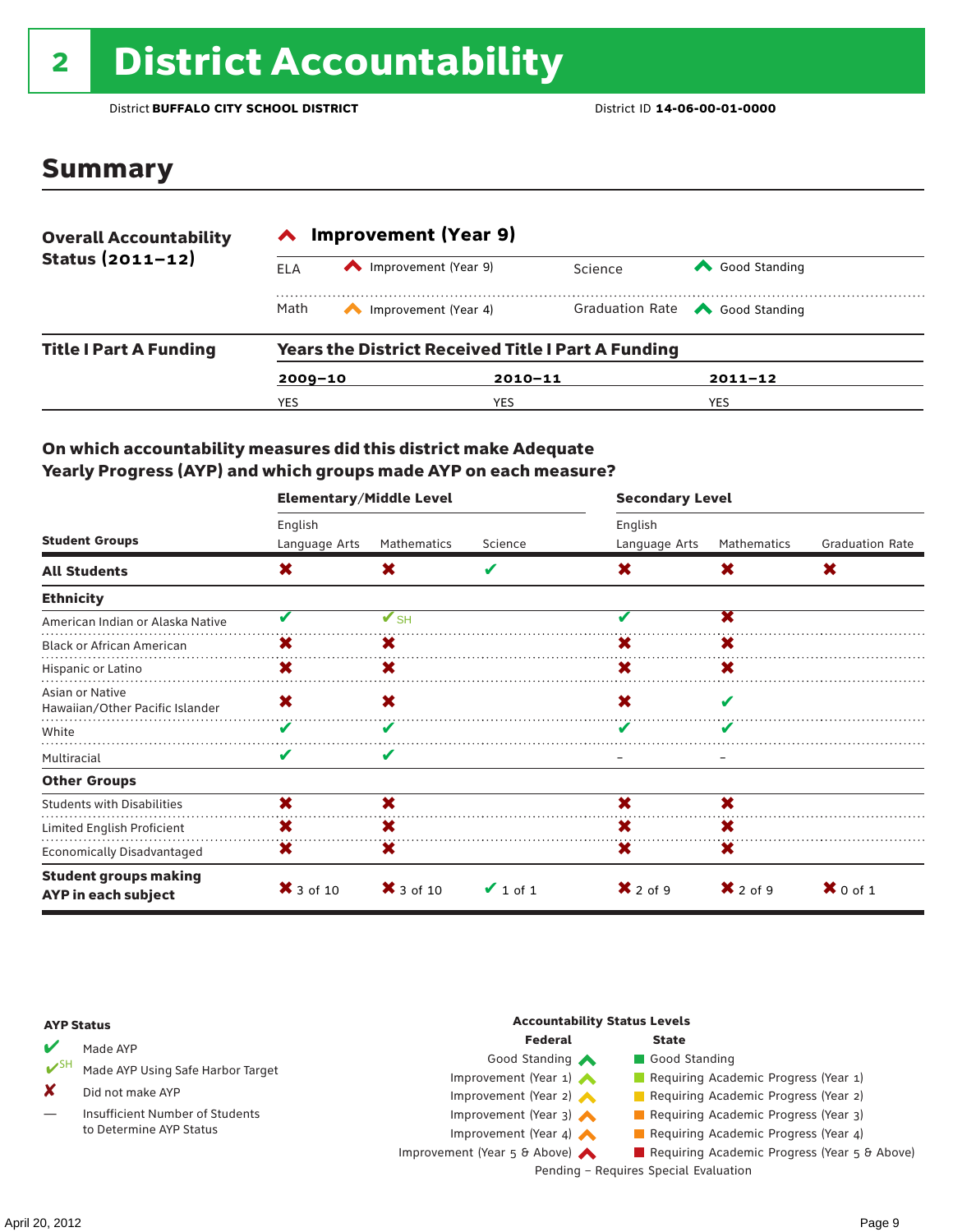## **Elementary/Middle-Level English Language Arts**

| <b>Accountability Status</b><br>for This Subject<br>$(2011 - 12)$ |         | Improvement (Year 9)                                                                                                                                                                                                                                                                                                                                                                                                                                                                                                                       |
|-------------------------------------------------------------------|---------|--------------------------------------------------------------------------------------------------------------------------------------------------------------------------------------------------------------------------------------------------------------------------------------------------------------------------------------------------------------------------------------------------------------------------------------------------------------------------------------------------------------------------------------------|
| <b>Accountability Measures</b>                                    | 3 of 10 | Student groups making AYP in English language arts                                                                                                                                                                                                                                                                                                                                                                                                                                                                                         |
|                                                                   | Х       | Did not make AYP                                                                                                                                                                                                                                                                                                                                                                                                                                                                                                                           |
| <b>Prospective Status</b>                                         |         | To be removed from improvement status in English language arts, this district must make AYP in<br>this measure at the elementary/middle or secondary level for two consecutive years. If this district<br>fails to make AYP at both the elementary/middle and secondary levels in 2011-12, the district will<br>be In Need of Improvement (Year 10) in 2012-13. If this district makes AYP at either the<br>elementary/middle or secondary level in 2011-12, the district will remain In Need of Improvement<br>(Year 9) in 2012-13. [210] |

### How did students in each accountability group perform on **elementary/middle-level English language arts accountability measures?**

|                                                              |                           | <b>AYP</b><br><b>Participation</b> |               | <b>Test Performance</b>   |             | <b>Performance Objectives</b> |                    |             |
|--------------------------------------------------------------|---------------------------|------------------------------------|---------------|---------------------------|-------------|-------------------------------|--------------------|-------------|
| <b>Student Group</b>                                         |                           | Met                                | Percentage    | Met                       | Performance | Effective                     | Safe Harbor Target |             |
| (Total: Continuous Enrollment)                               | <b>Status</b>             | Criterion                          | <b>Tested</b> | Criterion                 | Index       | AMO                           | $2010 - 11$        | $2011 - 12$ |
| <b>Accountability Groups</b>                                 |                           |                                    |               |                           |             |                               |                    |             |
| <b>All Students</b> (15094:14062)                            | $\boldsymbol{\mathsf{x}}$ | V                                  | 98%           | $\boldsymbol{\mathsf{x}}$ | 104         | 121                           | 114                | 114         |
| <b>Ethnicity</b>                                             |                           |                                    |               |                           |             |                               |                    |             |
| American Indian or Alaska Native<br>(198:192)                | $\mathbf{v}$              | V                                  | 98%           | V                         | 114         | 114                           |                    |             |
| <b>Black or African American</b><br>(8274:7856)              | X                         | ✔                                  | 98%           | X                         | 93          | 121                           | 105                | 104         |
| Hispanic or Latino (2372:2163)                               | X                         | V                                  | 98%           | X                         | 97          | 120                           | 107                | 107         |
| Asian or Native Hawaiian/Other Pacific<br>Islander (732:542) | X                         | V                                  | 97%           | X                         | 77          | 117                           | 97                 | 89          |
| White (3405:3211)                                            | V                         | V                                  | 98%           | V                         | 136         | 120                           |                    |             |
| Multiracial (113:98)                                         | V                         | V                                  | 98%           | V                         | 132         | 112                           |                    |             |
| <b>Other Groups</b>                                          |                           |                                    |               |                           |             |                               |                    |             |
| <b>Students with Disabilities</b><br>(3557:3624)             | X                         | V                                  | 97%           | X                         | 71          | 120                           | 83                 | 84          |
| Limited English Proficient<br>(1689:1544)                    | X                         | V                                  | 97%           | X                         | 59          | 119                           | 76                 | 73          |
| <b>Economically Disadvantaged</b><br>(13035:12161)           | X                         | V                                  | 99%           | X                         | 98          | 121                           | 109                | 108         |
| <b>Final AYP Determination</b>                               | $\bm{X}$ 3 of 10          |                                    |               |                           |             |                               |                    |             |
| <b>Non-Accountability Groups</b>                             |                           |                                    |               |                           |             |                               |                    |             |
| Female (7382:6930)                                           |                           |                                    | 99%           |                           | 112         | 121                           |                    |             |
| Male (7712:7132)                                             |                           |                                    | 98%           |                           | 96          | 121                           |                    |             |
| Migrant (0:0)                                                |                           |                                    |               |                           |             |                               |                    |             |

used on this page.

note: See *Useful Terms for Understanding Accountability*  for explanations and definitions of terms and table labels

#### Symbols

- $M$  Made AYP
- ✔SH Made AYP Using Safe Harbor Target
- X Did not make AYP
- Fewer Than 40 Total/Fewer Than 30 Continuous Enrollment
- ‡ Did not qualify for Safe Harbor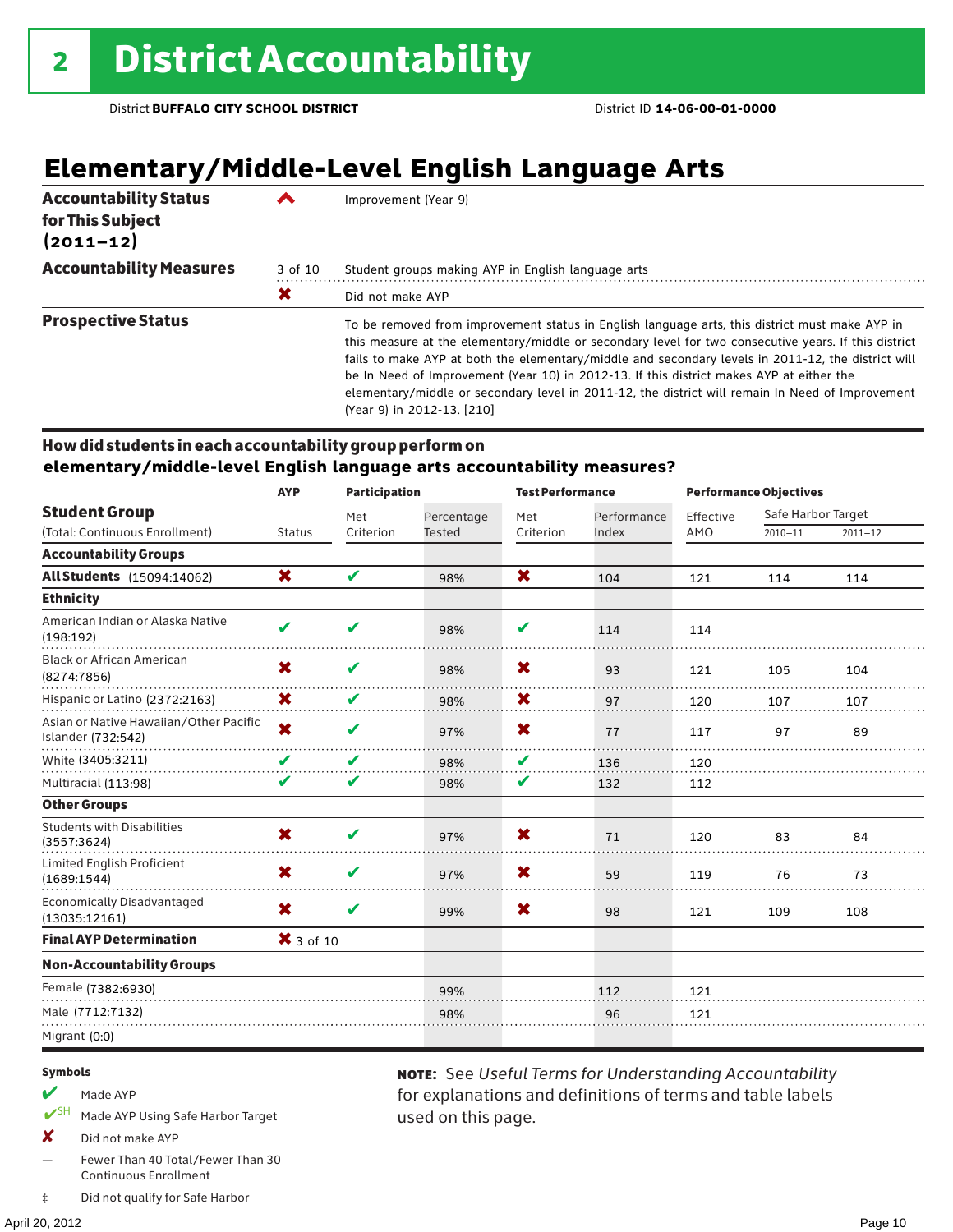## **Elementary/Middle-Level Mathematics**

| <b>Accountability Status</b><br>for This Subject<br>$(2011 - 12)$ |         | Improvement (Year 4)                                                                                                                                                                                                                                                                                                                                                                                                                                                                                                            |
|-------------------------------------------------------------------|---------|---------------------------------------------------------------------------------------------------------------------------------------------------------------------------------------------------------------------------------------------------------------------------------------------------------------------------------------------------------------------------------------------------------------------------------------------------------------------------------------------------------------------------------|
| <b>Accountability Measures</b>                                    | 3 of 10 | Student groups making AYP in mathematics                                                                                                                                                                                                                                                                                                                                                                                                                                                                                        |
|                                                                   | Х       | Did not make AYP                                                                                                                                                                                                                                                                                                                                                                                                                                                                                                                |
| <b>Prospective Status</b>                                         |         | To be removed from improvement status in mathematics, this district must make AYP in this<br>measure at the elementary/middle or secondary level for two consecutive years. If this district fails<br>to make AYP at both the elementary/middle and secondary levels in 2011-12, the district will be In<br>Need of Improvement (Year 5) in 2012-13. If this district makes AYP at either the<br>elementary/middle or secondary level in 2011-12, the district will remain In Need of Improvement<br>(Year 4) in 2012-13. [209] |

### How did students in each accountability group perform on **elementary/middle-level mathematics accountability measures?**

|                                                              | <b>AYP</b>               | <b>Participation</b> |               | <b>Test Performance</b>  |             |           | <b>Performance Objectives</b> |             |
|--------------------------------------------------------------|--------------------------|----------------------|---------------|--------------------------|-------------|-----------|-------------------------------|-------------|
| <b>Student Group</b>                                         |                          | Met                  | Percentage    | Met                      | Performance | Effective | Safe Harbor Target            |             |
| (Total: Continuous Enrollment)                               | <b>Status</b>            | Criterion            | <b>Tested</b> | Criterion                | Index       | AMO       | $2010 - 11$                   | $2011 - 12$ |
| <b>Accountability Groups</b>                                 |                          |                      |               |                          |             |           |                               |             |
| <b>All Students</b> (15113:14226)                            | X                        | V                    | 98%           | X                        | 110         | 136       | 118                           | 119         |
| <b>Ethnicity</b>                                             |                          |                      |               |                          |             |           |                               |             |
| American Indian or Alaska Native<br>(200:192)                | $\mathbf{V}_{\text{SH}}$ | V                    | 97%           | $\mathbf{V}_{\text{SH}}$ | 128         | 129       | 127                           | 135         |
| <b>Black or African American</b><br>(8277:7874)              | X                        | ✔                    | 99%           | X                        | 97          | 136       | 106                           | 107         |
| Hispanic or Latino (2378:2212)                               | X                        | V                    | 98%           | X                        | 106         | 135       | 115                           | 115         |
| Asian or Native Hawaiian/Other Pacific<br>Islander (736:621) | $\overline{\mathsf{x}}$  | V                    | 99%           | X                        | 108         | 133       | 109                           | 117         |
| White (3409:3229)                                            | V                        | V                    | 99%           | V                        | 143         | 135       |                               |             |
| Multiracial (113:98)                                         | V                        | V                    | 98%           | V                        | 130         | 127       |                               |             |
| <b>Other Groups</b>                                          |                          |                      |               |                          |             |           |                               |             |
| <b>Students with Disabilities</b><br>(3560:3627)             | X                        | V                    | 96%           | X                        | 82          | 135       | 91                            | 94          |
| Limited English Proficient<br>(1697:1714)                    | X                        | V                    | 98%           | X                        | 82          | 134       | 90                            | 94          |
| <b>Economically Disadvantaged</b><br>(13045:12322)           | X                        | V                    | 99%           | X                        | 105         | 136       | 114                           | 115         |
| <b>Final AYP Determination</b>                               | $\bm{X}$ 3 of 10         |                      |               |                          |             |           |                               |             |
| <b>Non-Accountability Groups</b>                             |                          |                      |               |                          |             |           |                               |             |
| Female (7390:7010)                                           |                          |                      | 99%           |                          | 113         | 136       |                               |             |
| Male (7723:7216)                                             |                          |                      | 98%           |                          | 107         | 136       |                               |             |
| Migrant (0:0)                                                |                          |                      |               |                          |             |           |                               |             |

used on this page.

note: See *Useful Terms for Understanding Accountability*  for explanations and definitions of terms and table labels

#### Symbols

- $M$  Made AYP
- ✔SH Made AYP Using Safe Harbor Target
- X Did not make AYP
- Fewer Than 40 Total/Fewer Than 30 Continuous Enrollment
- ‡ Did not qualify for Safe Harbor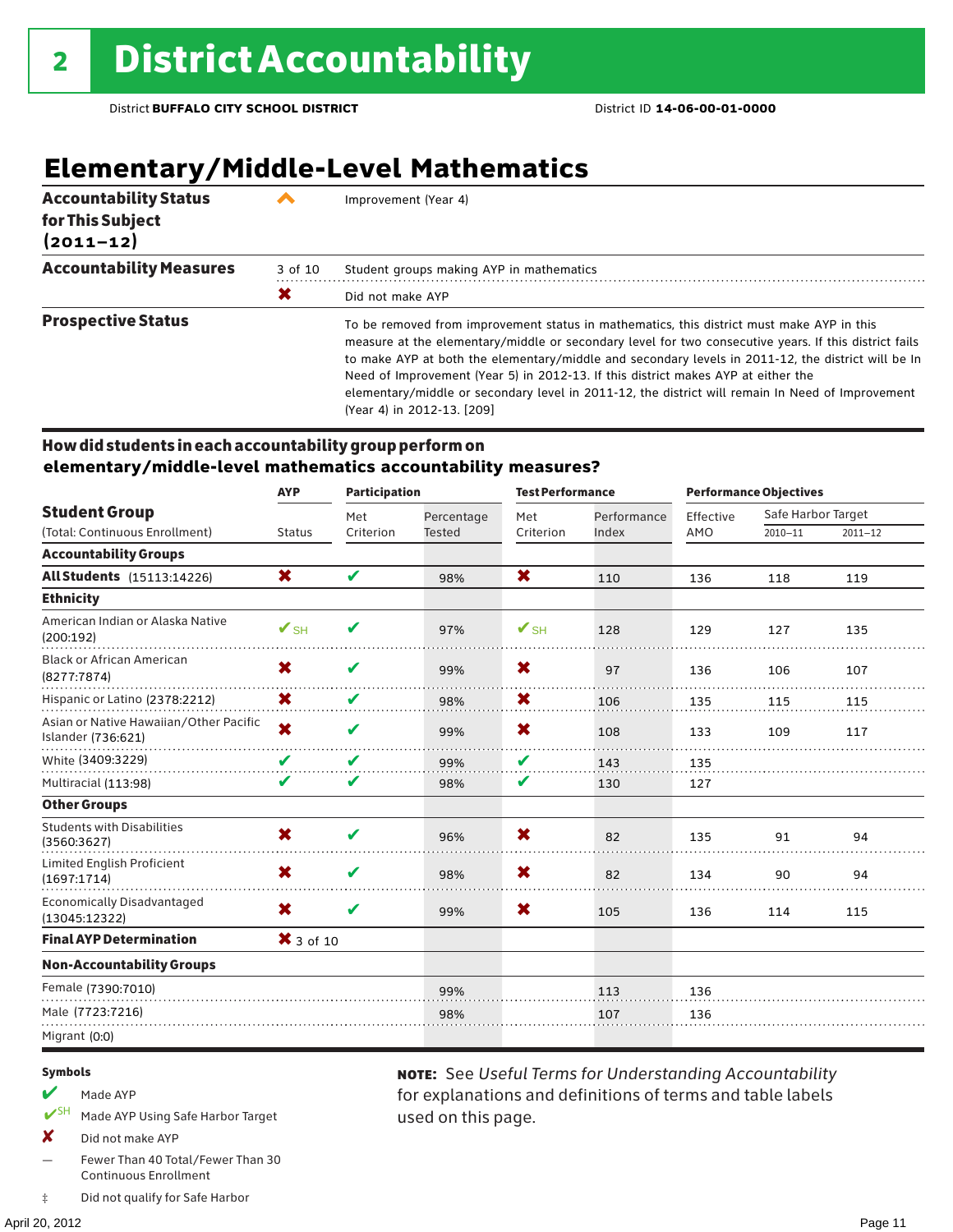## Elementary/Middle-Level Science

| <b>Accountability Status</b><br>for This Subject<br>(2011–12) | ▰      | Good Standing                                            |
|---------------------------------------------------------------|--------|----------------------------------------------------------|
| <b>Accountability Measures</b>                                | 1 of 1 | Student groups making AYP in science                     |
|                                                               | v      | Made AYP                                                 |
| <b>Prospective Status</b>                                     |        | This district will be in good standing in 2012-13. [201] |

### How did students in each accountability group perform on elementary/middle-level science accountability measures?

|                                                              | <b>AYP</b>    |                      | <b>Participation</b> |               | <b>Test Performance</b> |             | <b>Performance Objectives</b> |                 |             |
|--------------------------------------------------------------|---------------|----------------------|----------------------|---------------|-------------------------|-------------|-------------------------------|-----------------|-------------|
| <b>Student Group</b>                                         |               | Safe Harbor          | Met                  | Percentage    | Met                     | Performance | State                         | Progress Target |             |
| (Total: Continuous Enrollment)                               |               | Status Oualification | Criterion            | <b>Tested</b> | Criterion               | Index       | Standard                      | $2010 - 11$     | $2011 - 12$ |
| <b>Accountability Groups</b>                                 |               |                      |                      |               |                         |             |                               |                 |             |
| <b>All Students</b> (5053:4599)                              | V             | Oualified            | V                    | 96%           | V                       | 146         | 100                           |                 |             |
| <b>Ethnicity</b>                                             |               |                      |                      |               |                         |             |                               |                 |             |
| American Indian or Alaska Native<br>(66:57)                  |               | Oualified            | v                    | 89%           | V                       | 158         | 100                           |                 |             |
| <b>Black or African American</b><br>(2740:2513)              |               | Qualified            | v                    | 95%           | V                       | 135         | 100                           |                 |             |
| Hispanic or Latino (770:691)                                 |               | Qualified            | V                    | 96%           | V                       | 150         | 100                           |                 |             |
| Asian or Native Hawaiian/Other Pacific<br>Islander (246:198) |               | Qualified            | v                    | 99%           | V                       | 120         | 100                           |                 |             |
| White (1193:1110)                                            |               | Qualified            | V                    | 96%           | V                       | 173         | 100                           |                 |             |
| Multiracial (38:30)                                          |               | Qualified            |                      |               | V                       | 173         | 100                           |                 |             |
| <b>Other Groups</b>                                          |               |                      |                      |               |                         |             |                               |                 |             |
| <b>Students with Disabilities</b><br>(1172:1143)             |               | Qualified            | V                    | 93%           | V                       | 127         | 100                           |                 |             |
| Limited English Proficient<br>(575:548)                      |               | Oualified            | v                    | 97%           | V                       | 118         | 100                           |                 |             |
| <b>Economically Disadvantaged</b><br>(4295:3915)             |               | Oualified            | V                    | 96%           | V                       | 142         | 100                           |                 |             |
| <b>Final AYP Determination</b>                               | $\vee$ 1 of 1 |                      |                      |               |                         |             |                               |                 |             |
| <b>Non-Accountability Groups</b>                             |               |                      |                      |               |                         |             |                               |                 |             |
| Female (2480:2277)                                           |               |                      |                      | 96%           |                         | 146         | 100                           |                 |             |
| Male (2573:2322)                                             |               |                      |                      | 95%           |                         | 147         | 100                           |                 |             |
| Migrant (0:0)                                                |               |                      |                      |               |                         |             |                               |                 |             |

### Symbols

 $M$  Made AYP

✘ Did not make AYP

Fewer Than 40 Total/Fewer Than 30 Continuous Enrollment

note: See *Useful Terms for Understanding Accountability*  for explanations and definitions of terms and table labels used on this page.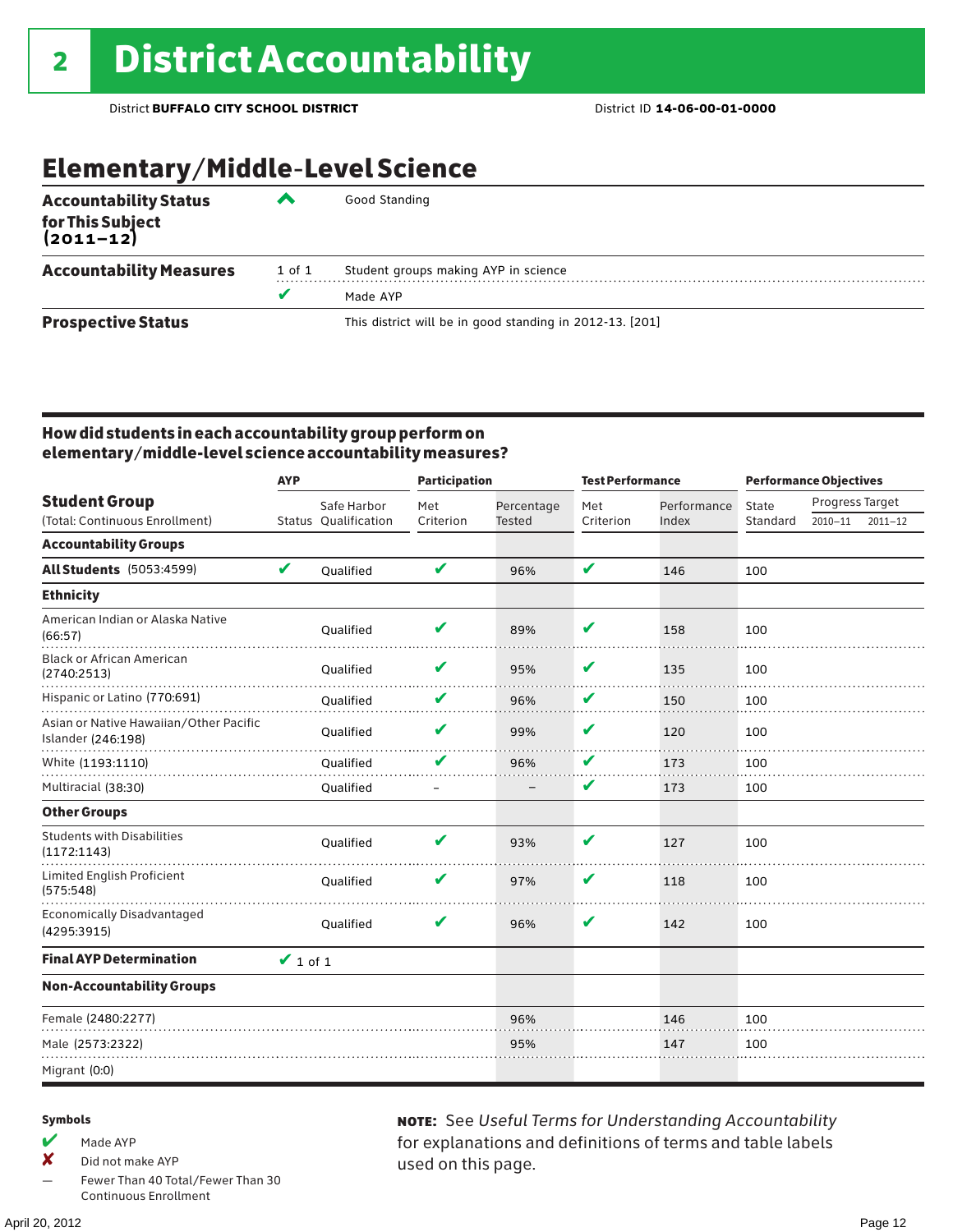## **Secondary-Level English Language Arts**

| <b>Accountability Status</b><br>for This Subject<br>$(2011 - 12)$ |        | Improvement (Year 9)                                                                                                                                                                                                                                                                                                                                                                                                                                                                                                                       |
|-------------------------------------------------------------------|--------|--------------------------------------------------------------------------------------------------------------------------------------------------------------------------------------------------------------------------------------------------------------------------------------------------------------------------------------------------------------------------------------------------------------------------------------------------------------------------------------------------------------------------------------------|
| <b>Accountability Measures</b>                                    | 2 of 9 | Student groups making AYP in English language arts                                                                                                                                                                                                                                                                                                                                                                                                                                                                                         |
|                                                                   | Х      | Did not make AYP                                                                                                                                                                                                                                                                                                                                                                                                                                                                                                                           |
| <b>Prospective Status</b>                                         |        | To be removed from improvement status in English language arts, this district must make AYP in<br>this measure at the elementary/middle or secondary level for two consecutive years. If this district<br>fails to make AYP at both the elementary/middle and secondary levels in 2011-12, the district will<br>be In Need of Improvement (Year 10) in 2012-13. If this district makes AYP at either the<br>elementary/middle or secondary level in 2011-12, the district will remain In Need of Improvement<br>(Year 9) in 2012-13. [210] |

### How did students in each accountability group perform on **secondary-level English language arts accountability measures?**

|                                                            | <b>AYP</b>              | <b>Participation</b> |               | <b>Test Performance</b> |             |           | <b>Performance Objectives</b> |             |
|------------------------------------------------------------|-------------------------|----------------------|---------------|-------------------------|-------------|-----------|-------------------------------|-------------|
| <b>Student Group</b>                                       |                         | Met                  | Percentage    | Met                     | Performance | Effective | Safe Harbor Target            |             |
| (12th Graders: 2007 Cohort)                                | <b>Status</b>           | Criterion            | <b>Tested</b> | Criterion               | Index       | AMO       | $2010 - 11$                   | $2011 - 12$ |
| <b>Accountability Groups</b>                               |                         |                      |               |                         |             |           |                               |             |
| <b>All Students</b> (1859:1955)                            | X                       | V                    | 98%           | X                       | 164         | 181       | 153#                          | 168         |
| <b>Ethnicity</b>                                           |                         |                      |               |                         |             |           |                               |             |
| American Indian or Alaska Native<br>(31:31)                | $\mathbf{v}$            |                      |               | V                       | 168         | 166       |                               |             |
| <b>Black or African American</b><br>(1068:1147)            | X                       | V                    | 98%           | X                       | 160         | 180       | 146‡                          | 164         |
| Hispanic or Latino (205:218)                               | X                       | V                    | 97%           | X                       | 158         | 175       | 150#                          | 162         |
| Asian or Native Hawaiian/Other Pacific<br>Islander (62:61) | $\overline{\mathbf{x}}$ | V                    | 100%          | X                       | 161         | 171       | 152#                          | 165         |
| White (491:497)                                            | V                       | V                    | 98%           | V                       | 178         | 178       |                               |             |
| Multiracial (2:1)                                          |                         |                      |               | $\qquad \qquad -$       |             |           |                               |             |
| <b>Other Groups</b>                                        |                         |                      |               |                         |             |           |                               |             |
| <b>Students with Disabilities</b><br>(453:362)             | X                       | X                    | 87%           | X                       | 94          | 177       | 88‡                           | 105         |
| Limited English Proficient<br>(143:109)                    | X                       | V                    | 95%           | X                       | 123         | 173       | 105#                          | 131         |
| <b>Economically Disadvantaged</b><br>(1224:1412)           | X                       | V                    | 99%           | X                       | 163         | 180       | 156#                          | 167         |
| <b>Final AYP Determination</b>                             | $X2$ of 9               |                      |               |                         |             |           |                               |             |
| <b>Non-Accountability Groups</b>                           |                         |                      |               |                         |             |           |                               |             |
| Female (1004:1000)                                         |                         |                      | 98%           |                         | 175         | 180       |                               |             |
| Male (855:955)                                             |                         |                      | 97%           |                         | 153         | 179       |                               |             |
| Migrant (0:0)                                              |                         |                      |               |                         |             |           |                               |             |

used on this page.

note: See *Useful Terms for Understanding Accountability*  for explanations and definitions of terms and table labels

#### Symbols

## Made AYP<br>  $V$ <sup>SH</sup> Made AVP

- Made AYP Using Safe Harbor Target
- ✘ Did not make AYP
- Fewer Than 40 12<sup>th</sup> Graders/Fewer Than 30 Cohort
- ‡ Did not qualify for Safe Harbor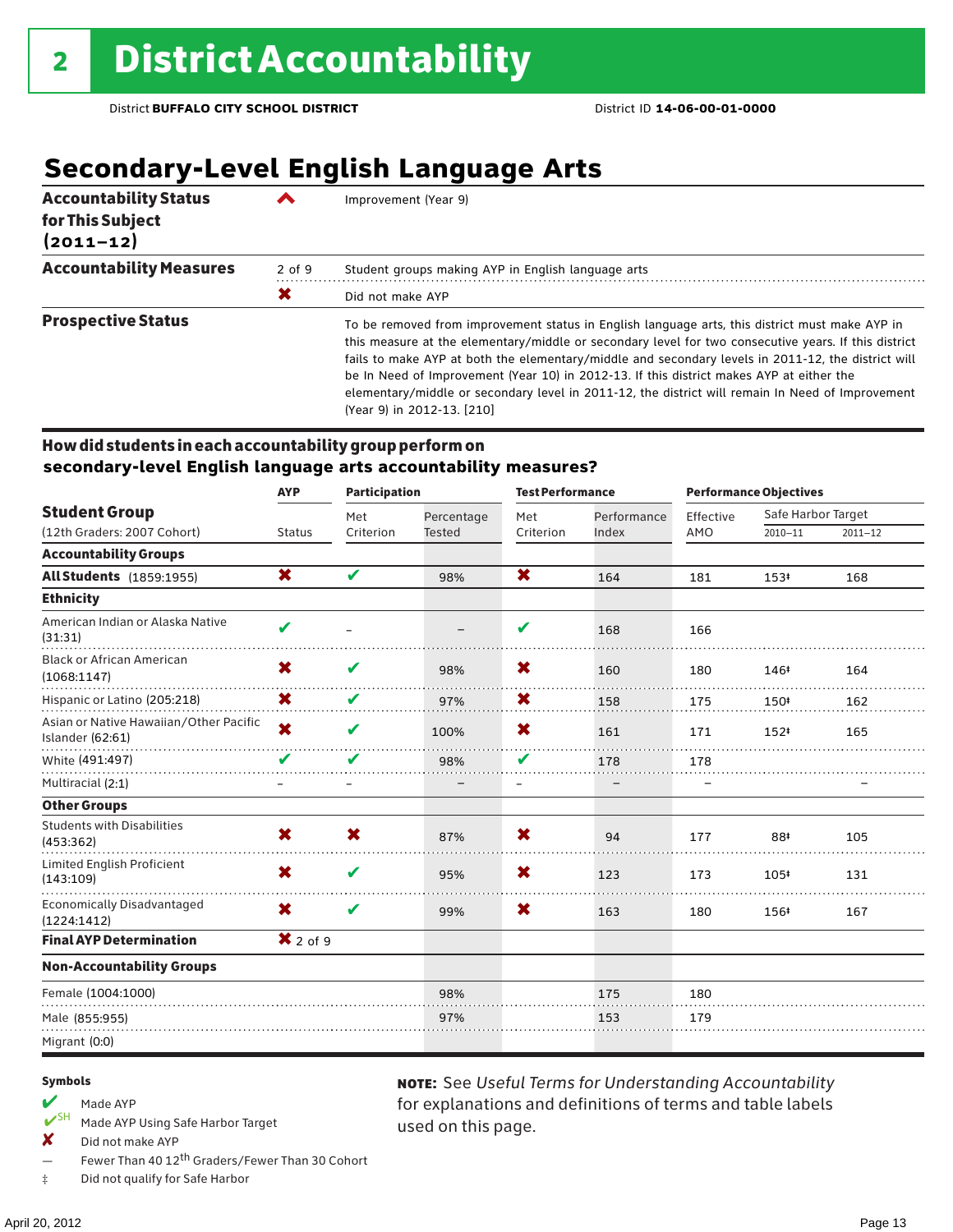## **Secondary-Level Mathematics**

| <b>Accountability Status</b><br>for This Subject<br>$(2011 - 12)$ |            | Improvement (Year 4)                                                                                                                                                                                                                                                                                                                                                                                                                                                                                                            |
|-------------------------------------------------------------------|------------|---------------------------------------------------------------------------------------------------------------------------------------------------------------------------------------------------------------------------------------------------------------------------------------------------------------------------------------------------------------------------------------------------------------------------------------------------------------------------------------------------------------------------------|
| <b>Accountability Measures</b>                                    | $2$ of $9$ | Student groups making AYP in mathematics                                                                                                                                                                                                                                                                                                                                                                                                                                                                                        |
|                                                                   | X          | Did not make AYP                                                                                                                                                                                                                                                                                                                                                                                                                                                                                                                |
| <b>Prospective Status</b>                                         |            | To be removed from improvement status in mathematics, this district must make AYP in this<br>measure at the elementary/middle or secondary level for two consecutive years. If this district fails<br>to make AYP at both the elementary/middle and secondary levels in 2011-12, the district will be In<br>Need of Improvement (Year 5) in 2012-13. If this district makes AYP at either the<br>elementary/middle or secondary level in 2011-12, the district will remain In Need of Improvement<br>(Year 4) in 2012-13. [209] |

### How did students in each accountability group perform on **secondary-level mathematics accountability measures?**

|                                                            | <b>AYP</b>          | <b>Participation</b> |               | <b>Test Performance</b>   |             |           | <b>Performance Objectives</b> |             |
|------------------------------------------------------------|---------------------|----------------------|---------------|---------------------------|-------------|-----------|-------------------------------|-------------|
| <b>Student Group</b>                                       |                     | Met                  | Percentage    | Met                       | Performance | Effective | Safe Harbor Target            |             |
| (12th Graders: 2007 Cohort)                                | <b>Status</b>       | Criterion            | <b>Tested</b> | Criterion                 | Index       | AMO       | $2010 - 11$                   | $2011 - 12$ |
| <b>Accountability Groups</b>                               |                     |                      |               |                           |             |           |                               |             |
| <b>All Students</b> (1859:1955)                            | X                   | V                    | 98%           | $\boldsymbol{\mathsf{x}}$ | 164         | 178       | 151#                          | 168         |
| <b>Ethnicity</b>                                           |                     |                      |               |                           |             |           |                               |             |
| American Indian or Alaska Native<br>(31:31)                | X                   |                      |               | X                         | 152         | 163       | 20#                           | 157         |
| <b>Black or African American</b><br>(1068:1147)            | X                   | V                    | 98%           | X                         | 159         | 177       | 143#                          | 163         |
| Hispanic or Latino (205:218)                               | X                   | V                    | 99%           | X                         | 156         | 172       | 148#                          | 160         |
| Asian or Native Hawaiian/Other Pacific<br>Islander (62:61) | $\boldsymbol{\nu}$  | V                    | 100%          | V                         | 175         | 168       |                               |             |
| White (491:497)                                            | $\mathbf v$         | V                    | 97%           | V                         | 179         | 175       |                               |             |
| Multiracial (2:1)                                          |                     |                      |               | $\qquad \qquad -$         |             |           |                               |             |
| <b>Other Groups</b>                                        |                     |                      |               |                           |             |           |                               |             |
| <b>Students with Disabilities</b><br>(453:362)             | X                   | X                    | 90%           | X                         | 101         | 174       | 99‡                           | 111         |
| Limited English Proficient<br>(71:109)                     | X                   | V                    | 99%           | X                         | 127         | 170       | 116#                          | 134         |
| <b>Economically Disadvantaged</b><br>(1224:1412)           | X                   | V                    | 100%          | X                         | 163         | 177       | 152#                          | 167         |
| <b>Final AYP Determination</b>                             | $\mathsf{X}$ 2 of 9 |                      |               |                           |             |           |                               |             |
| <b>Non-Accountability Groups</b>                           |                     |                      |               |                           |             |           |                               |             |
| Female (1004:1000)                                         |                     |                      | 99%           |                           | 173         | 177       |                               |             |
| Male (855:955)                                             |                     |                      | 97%           |                           | 155         | 176       |                               |             |
| Migrant (0:0)                                              |                     |                      |               |                           |             |           |                               |             |

used on this page.

note: See *Useful Terms for Understanding Accountability*  for explanations and definitions of terms and table labels

#### Symbols

## Made AYP<br>  $V$ <sup>SH</sup> Made AVP

- Made AYP Using Safe Harbor Target
- ✘ Did not make AYP
- Fewer Than 40 12th Graders/Fewer Than 30 Cohort
- ‡ Did not qualify for Safe Harbor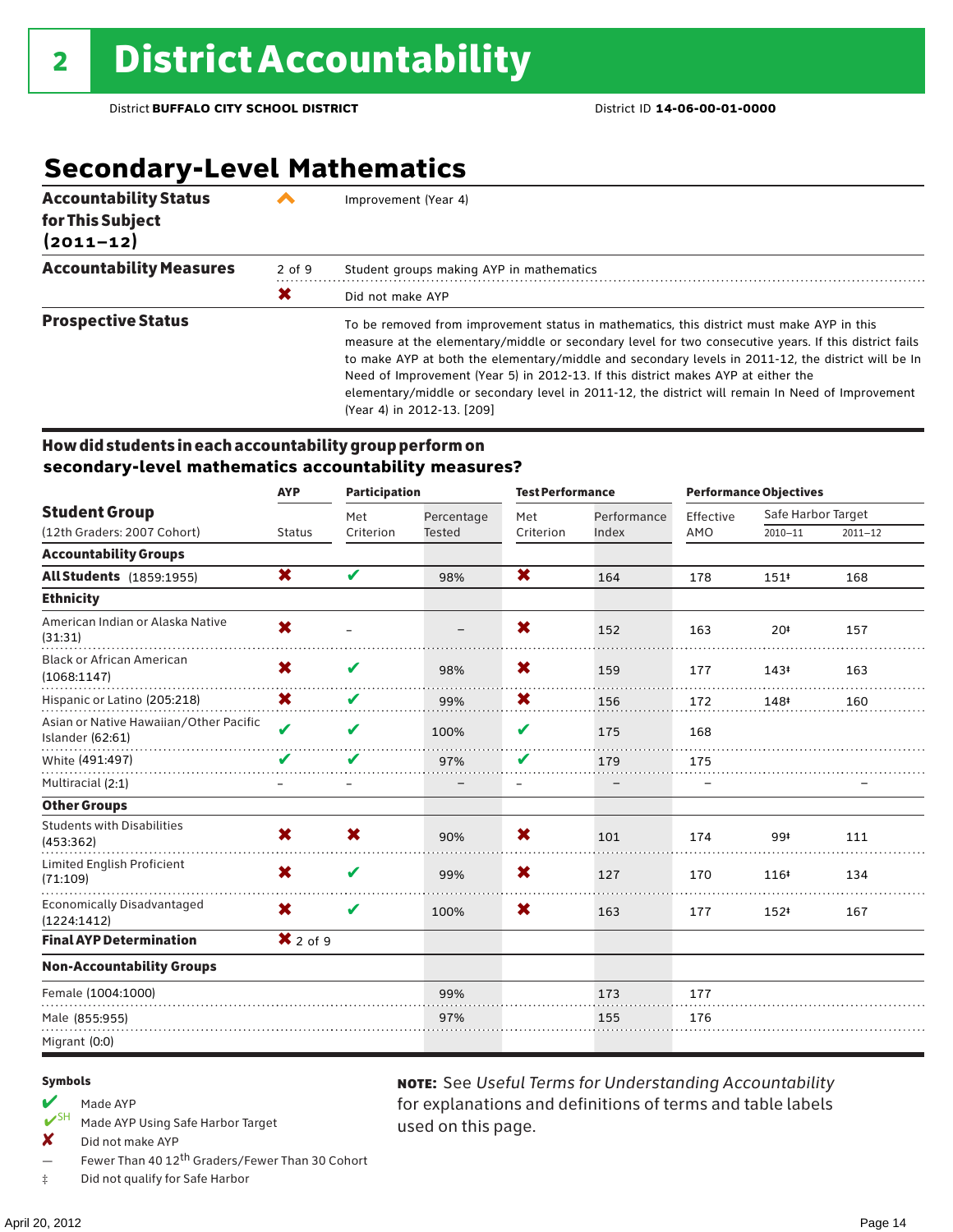## Graduation Rate

| Accountability Status for This $\triangle$<br>Indicator $(2011 - 12)$ |            | Good Standing                                                                                                                                                                                                                                                                                                                                    |
|-----------------------------------------------------------------------|------------|--------------------------------------------------------------------------------------------------------------------------------------------------------------------------------------------------------------------------------------------------------------------------------------------------------------------------------------------------|
| <b>Accountability Measures</b>                                        | $0$ of $1$ | Student groups making AYP in graduation rate                                                                                                                                                                                                                                                                                                     |
|                                                                       | Х          | Did not make AYP                                                                                                                                                                                                                                                                                                                                 |
| <b>Prospective Status</b>                                             |            | A district that fails to make AYP in graduation rate for two consecutive years is placed in<br>improvement status. If this district fails to make AYP in 2011-12, the district will be District In Need<br>of Improvement (Year 1) in 2012-13. If this district makes AYP in 2011-12, the district will be in<br>good standing in 2012-13. [203] |

### How did students in each accountability group perform on graduation rate accountability measures?

|                                                      | <b>Graduation</b> |                           |            | <b>Objectives</b> |                 |  |
|------------------------------------------------------|-------------------|---------------------------|------------|-------------------|-----------------|--|
| <b>Student Group</b>                                 |                   | Met                       | Graduation | State             | Progress Target |  |
| (2006 Graduation-Rate Total Cohort)                  | AYP               | Criterion                 | Rate       | Standard          | $2010 - 11$     |  |
| <b>Accountability Groups</b>                         |                   |                           |            |                   |                 |  |
| All Students (3475)                                  | X                 | $\boldsymbol{\mathsf{x}}$ | 50%        | 80%               | 62%             |  |
| <b>Ethnicity</b>                                     |                   |                           |            |                   |                 |  |
| American Indian or Alaska Native (47)                |                   | X                         | 47%        | 80%               | 79%             |  |
| Black or African American (2039)                     |                   | X                         | 47%        | 80%               | 61%             |  |
| Hispanic or Latino (475)                             |                   | X.                        | 41%        | 80%               | 54%             |  |
| Asian or Native Hawaiian/Other Pacific Islander (52) |                   | X                         | 52%        | 80%               | 66%             |  |
| White (861)                                          |                   | X                         | 61%        | 80%               | 68%             |  |
| Multiracial (1)                                      |                   |                           |            |                   |                 |  |
| <b>Other Groups</b>                                  |                   |                           |            |                   |                 |  |
| Students with Disabilities (799)                     |                   | X                         | 27%        | 80%               | 34%             |  |
| Limited English Proficient (198)                     |                   | X                         | 22%        | 80%               | 45%             |  |
| Economically Disadvantaged (2362)                    |                   | X                         | 52%        | 80%               | 63%             |  |
| <b>Final AYP Determination</b>                       | $X$ 0 of 1        |                           |            |                   |                 |  |
| <b>Non-Accountability Groups</b>                     |                   |                           |            |                   |                 |  |
| Female (1788)                                        |                   |                           | 55%        | 80%               |                 |  |
| Male (1687)                                          |                   |                           | 44%        | 80%               |                 |  |
| Migrant (0)                                          |                   |                           |            |                   |                 |  |

### Symbols

- $M$  Made AYP
- ✘ Did not make AYP

note: See *Useful Terms for Understanding Accountability*  for explanations and definitions of terms and table labels used on this page.

— Fewer than 30 Graduation-Rate Total Cohort

### **Aspirational Goal**

The Board of Regents has set an aspirational goal that 95% of students in each public school and school district will graduate within five years of first entry into grade 9. The graduation rate for the 2006 total cohort through June 2011 (after 5 years) for this district is 53% and, therefore, this district *did not* meet this goal. The aspirational goal does not impact accountability.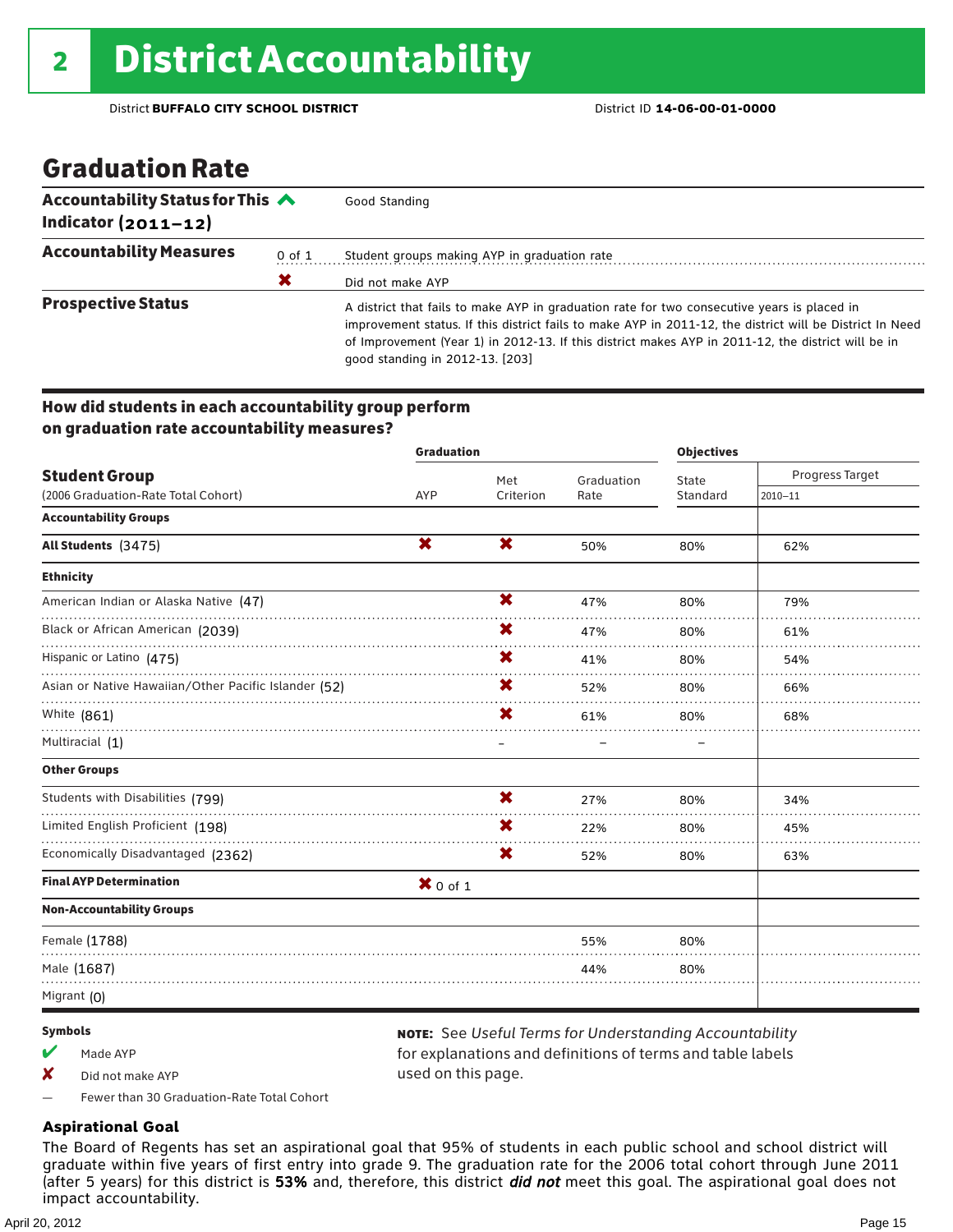## 2011–12 Accountability Status of Schools in Your District

This section lists all schools in your district by 2011–12 accountability status.

| <b>In Good Standing</b>                                    |             |
|------------------------------------------------------------|-------------|
| 16 schools identified 28% of total                         |             |
| CITY HONORS SCHOOL AT FOSDICK MASTEN PARK                  |             |
| DISCOVERY SCHOOL                                           |             |
| DR CHARLES R DREW SCIENCE MAGNET - #90                     |             |
| EMERSON SCHOOL OF HOSPITALITY                              |             |
| <b>FREDERICK OLMSTED #56</b>                               |             |
| <b>FREDERICK OLMSTED #64</b>                               |             |
| HUTCHINSON CENTRAL TECHNICAL HIGH SCHOOL                   |             |
| LEONARDO DA VINCI HIGH SCHOOL                              |             |
| PS 27 HILLERY PARK ACADEMY                                 |             |
| PS 61                                                      |             |
| PS 65 ROOSEVELT ACADEMY                                    |             |
| PS 69 HOUGHTON ACADEMY                                     |             |
| PS 81                                                      |             |
| <b>PS 84</b>                                               |             |
| SOUTHSIDE ELEMENTARY SCHOOL                                |             |
| THE MATH SCIENCE TECHNOLOGY PREPARATORY SCHOOL AT SENECA   |             |
| Improvement (year 1) Focused                               |             |
| 1 school identified 2% of total                            |             |
| LORRAINE ELEMENTARY SCHOOL                                 |             |
| Improvement (year 1) Comprehensive                         |             |
| 15 schools identified 26% of total                         |             |
| BENNETT PARK MONTESSORI SCHOOL                             |             |
| <b>BUILD ACADEMY</b>                                       |             |
| D'YOUVILLE-PORTER CAMPUS                                   |             |
| DR GEORGE BLACKMAN ECC                                     |             |
| DR LYDIA T WRIGHT SCH OF EXCELLENCE                        |             |
| HARRIET ROSS TUBMAN ACADEMY                                |             |
| <b>HIGHGATE HEIGHTS</b>                                    |             |
| INTERNATIONAL PREPARATORY SCHOOL AT GROVER CLEVELAND (THE) |             |
| MCKINLEY VOCATIONAL HIGH SCHOOL                            |             |
| NATIVE AMERICAN MAGNET                                     |             |
| PS 42 OCCUPATIONAL TRAINING CENTER                         |             |
| PS 66 NORTH PARK ACADEMY                                   |             |
| PS 74 HAMLIN PARK ELEMENTARY SCHOOL                        |             |
| <b>PS 82</b>                                               |             |
| STANLEY MAKOWSKI EARLY CHILDHOOD CENTER                    |             |
| Improvement (year 2) Comprehensive                         |             |
| 3 schools identified 5% of total                           |             |
| BUFFALO ACADEMY FOR THE VISUAL & PERFORMING ARTS           |             |
| <b>COMMUNITY SCHOOL #53</b>                                |             |
| <b>EAST HIGH SCHOOL</b>                                    |             |
| <b>Corrective Action (year 1) Comprehensive</b>            |             |
| 1 school identified 2% of total                            |             |
| HARVEY AUSTIN SCHOOL #97                                   |             |
| <b>Corrective Action (year 2) Comprehensive</b>            |             |
| 1 school identified 2% of total                            |             |
|                                                            | (continued) |
|                                                            |             |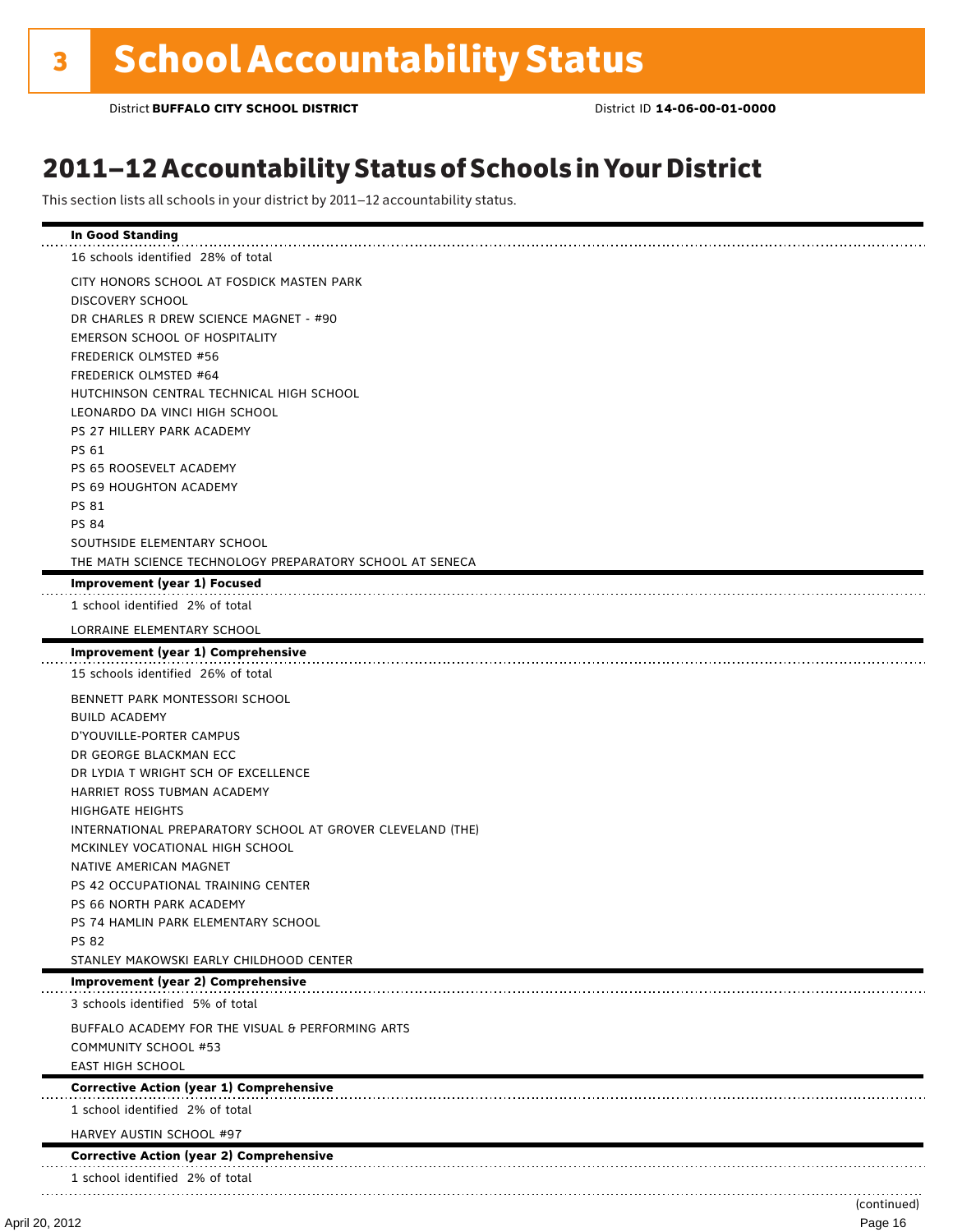## 2011–12 Accountability Status of Schools in Your District (Continued)

| <b>Corrective Action (year 2) Comprehensive (continued)</b> |  |
|-------------------------------------------------------------|--|
| <b>PS 17</b>                                                |  |
| <b>Restructuring (year 1) Comprehensive</b>                 |  |
| 2 schools identified 4% of total                            |  |
| DR ANTONIA PANTOJA COMMUNITY SCHOOL OF ACADEMIC EXCELLENCE  |  |
| HERMAN BADILLO COMMUNITY SCHOOL                             |  |
| <b>Restructuring (year 2) Comprehensive</b>                 |  |
| 2 schools identified 4% of total                            |  |
| <b>BILINGUAL CENTER</b>                                     |  |
| <b>WATERFRONT SCHOOL</b>                                    |  |
| <b>Restructuring (advanced) Comprehensive</b>               |  |
| 16 schools identified 28% of total                          |  |
| <b>BENNETT HIGH SCHOOL</b>                                  |  |
| BUFFALO ELEMENTARY SCHOOL OF TECHNOLOGY                     |  |
| BURGARD VOCATIONAL HIGH SCHOOL                              |  |
| <b>CAMPUS WEST SCHOOL</b>                                   |  |
| DR MARTIN LUTHER KING, JR MULTICULTURAL INSTITUTE           |  |
| <b>FRANK A SEDITA SCHOOL #30</b>                            |  |
| <b>GRABIARZ SCHOOL OF EXCELLENCE</b>                        |  |
| <b>GROVER CLEVELAND HIGH SCHOOL</b>                         |  |
| <b>INTERNATIONAL SCHOOL</b>                                 |  |
| LAFAYETTE HIGH SCHOOL                                       |  |
| LOVEJOY DISCOVERY SCHOOL #43                                |  |
| PS 37 FUTURES ACADEMY                                       |  |
| PS 59 DR CHARLES DREW SCIENCE MAGNET                        |  |
| RIVERSIDE INSTITUTE OF TECHNOLOGY                           |  |
| SOUTH PARK HIGH SCHOOL                                      |  |
| WEST HERTEL ELEMENTARY SCHOOL                               |  |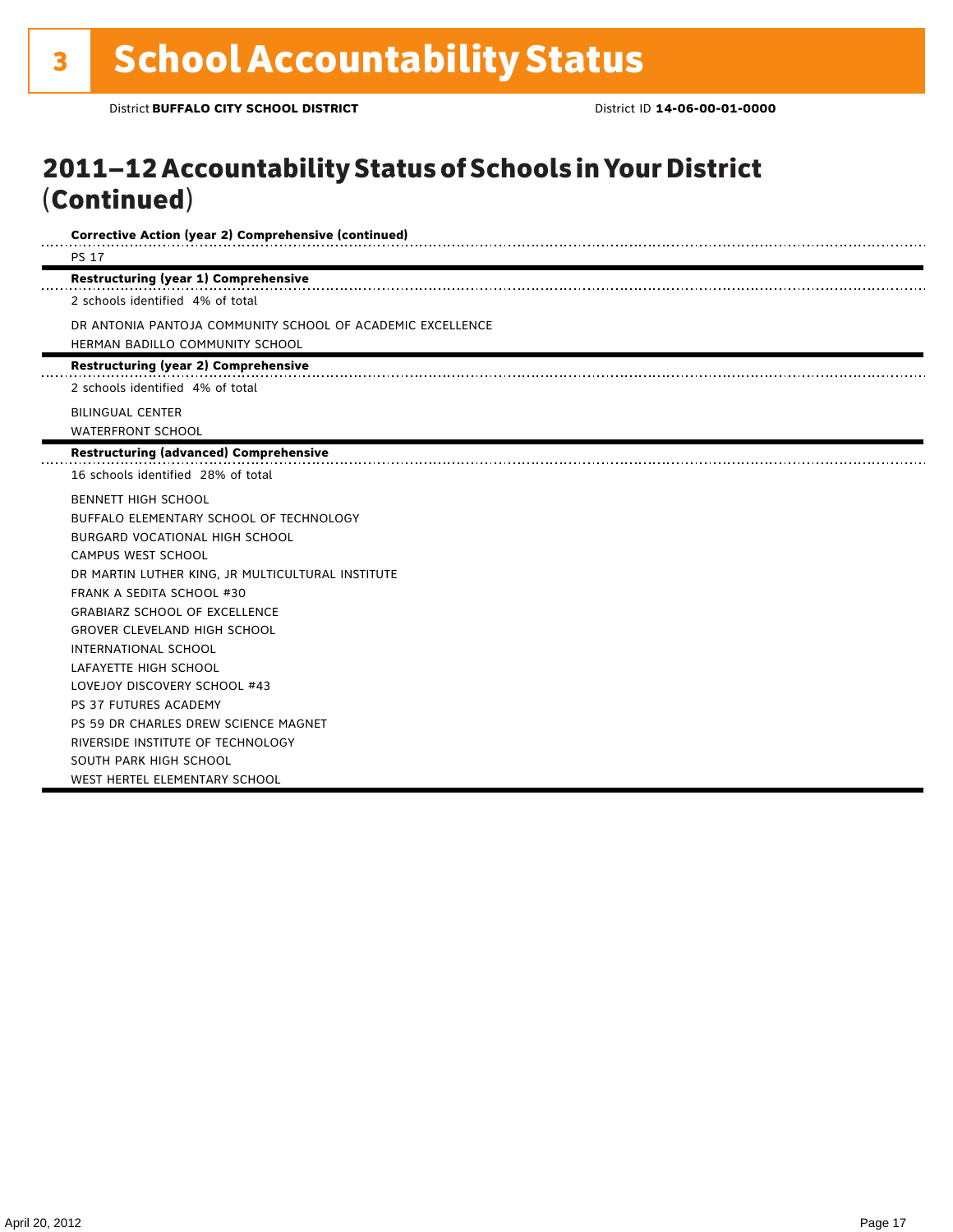## Summary of 2010–11 **District Performance**

Performance on the State assessments in English language arts, mathematics, and science at the elementary and middle levels is reported in terms of mean scores and the percentage of tested students scoring at or above Level 2, Level 3, and Level 4. Performance on the State assessments in ELA and mathematics at the secondary level is reported in terms of the percentage of students in a cohort scoring at these levels.

|                              | Percentage of students that<br>scored at or above Level 3 | Total<br><b>Tested</b>      |            |
|------------------------------|-----------------------------------------------------------|-----------------------------|------------|
| <b>English Language Arts</b> | 0%                                                        | 50%                         | 100%       |
| Grade 3                      | 26%                                                       |                             | 2406       |
| Grade 4                      | 28%                                                       |                             | 2415       |
| Grade 5                      | 25%                                                       | .                           | 2391       |
| Grade 6                      | 35%                                                       | .                           | 2393       |
| Grade 7                      | 24%                                                       | .                           | 2377       |
| Grade 8                      | 23%                                                       |                             | 2306       |
| <b>Mathematics</b>           |                                                           |                             |            |
| Grade 3                      | 28%                                                       |                             | 2472       |
| Grade 4                      | 35%                                                       | .                           | 2481       |
| Grade 5                      | 31%                                                       |                             | 2445       |
| Grade 6                      | 32%                                                       | .                           | 2434       |
| Grade 7                      | 32%                                                       |                             | 2416       |
| Grade 8                      | 28%                                                       |                             | 2391       |
| <b>Science</b>               |                                                           |                             |            |
| Grade 4                      | 68%                                                       |                             | 2420       |
| Grade 8                      | 39%                                                       |                             | 2215       |
|                              |                                                           | Percentage of students that | 2007 Total |
|                              |                                                           | scored at or above Level 3  | Cohort     |
| <b>Secondary Level</b>       | 0%                                                        | 50%                         | 100%       |
| English                      | 60%                                                       |                             | 2653       |

Mathematics 60% 60% 2653

### About the Performance Level Descriptors

### English Language Arts

### Level 1: Below Standard

Student performance does not demonstrate an understanding of the English language arts knowledge and skills expected at this grade level.

#### Level 2: Meets Basic Standard

Student performance demonstrates a partial understanding of the English language arts knowledge and skills expected at this grade level.

#### Level 3: Meets Proficiency Standard

Student performance demonstrates an understanding of the English language arts knowledge and skills expected at this grade level.

### Level 4: Exceeds Proficiency Standard

Student performance demonstrates a thorough understanding of the English language arts knowledge and skills expected at this grade level.

### Mathematics

### Level 1: Below Standard

Student performance does not demonstrate an understanding of the mathematics content expected at this grade level.

### Level 2: Meets Basic Standard

Student performance demonstrates a partial understanding of the mathematics content expected at this grade level.

#### Level 3: Meets Proficiency Standard

Student performance demonstrates an understanding of the mathematics content expected at this grade level.

#### Level 4: Exceeds Proficiency Standard

Student performance demonstrates a thorough understanding of the mathematics content expected at this grade level.

### How are Need/Resource Capacity (N/RC) categories determined?

Districts are divided into high, average, and low need categories based on their ability to meet the special needs of their students with local resources. Districts in the high need category are subdivided into four categories based on enrollment size and, in some cases, number of students per square mile. More information about the categories can be found in the *Report to the Governor and the Legislature on the Educational Status of the State's Schools* at www.p12.nysed.gov/irs.

In this section, this district's performance is compared with that of public schools statewide.

### This District's N/RC Category:

### **Large Cities**

This is one of the large city school districts; Buffalo, Rochester, Syracuse, or Yonkers. All these districts have high student needs relative to district resource capacity.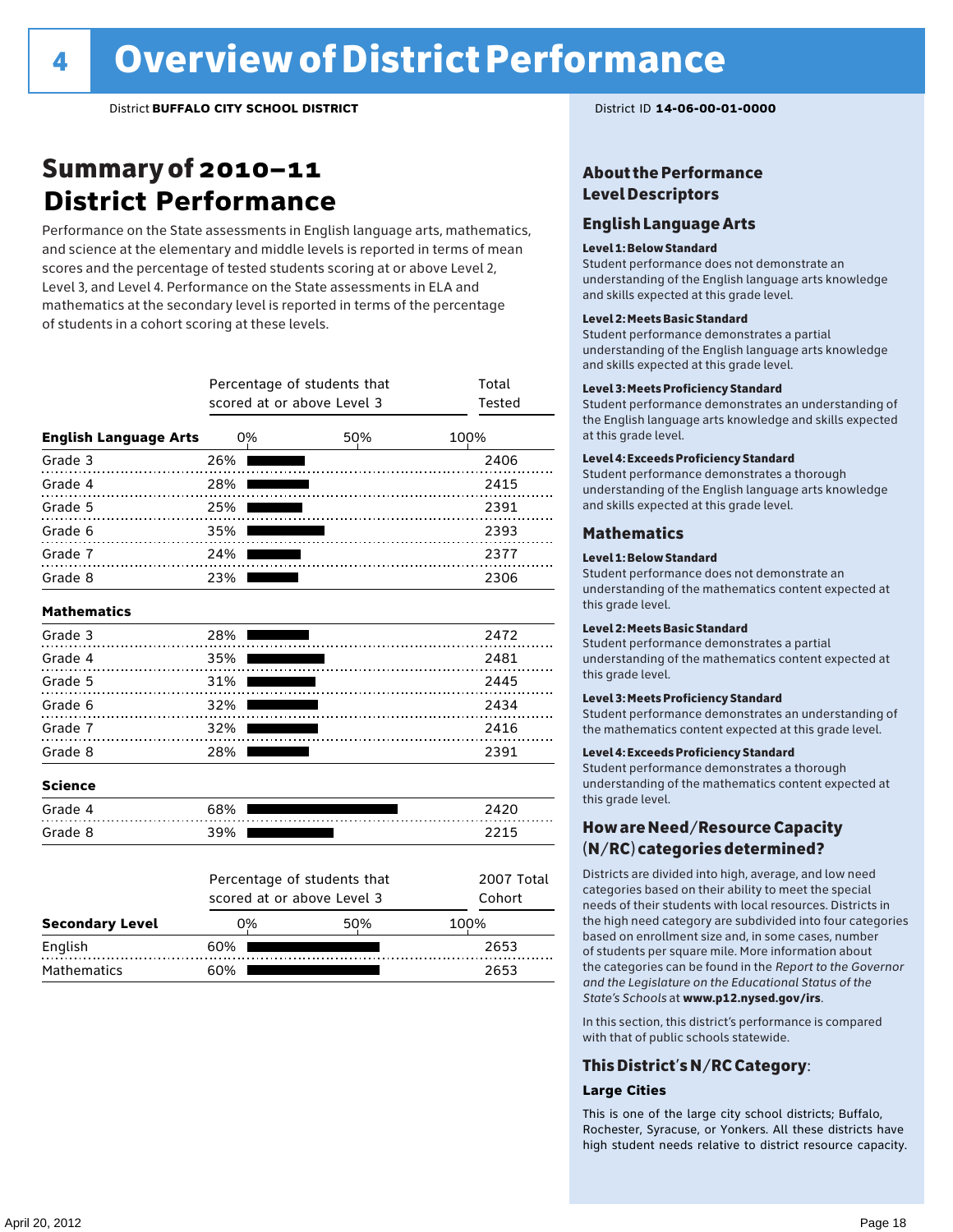## **This District's Results in Grade 3 English Language Arts**

|                                                                      |         | <b>This District</b>            |         |                | <b>NY State Public</b> |                                 |                |
|----------------------------------------------------------------------|---------|---------------------------------|---------|----------------|------------------------|---------------------------------|----------------|
|                                                                      |         | Percentage scoring at level(s): |         |                |                        | Percentage scoring at level(s): |                |
|                                                                      |         | $2 - 4$                         | $3 - 4$ | $\overline{4}$ | $2 - 4$                | $3 - 4$                         | $\overline{4}$ |
| 2011 Mean Score: 650                                                 | *Range: | 644-780                         | 663-780 | 694-780        |                        |                                 |                |
| 2010 Mean Score: 652<br>$\blacksquare$ 2010-11<br>2009-10<br>and the | 100%    | 68% 67%                         | 26% 28% | 6%<br>1%       | 87% 86%                | 56% 55%                         | 17%<br>5%      |
| Number of Tested Students:                                           |         | 1627 1663                       | 635 695 | 26<br>154      |                        |                                 |                |

| <b>Results by</b>                               |        | 2010-11 School Year |                                 |    |        | 2009-10 School Year |                                 |     |
|-------------------------------------------------|--------|---------------------|---------------------------------|----|--------|---------------------|---------------------------------|-----|
| <b>Student Group</b>                            | Total  |                     | Percentage scoring at level(s): |    | Total  |                     | Percentage scoring at level(s): |     |
|                                                 | Tested | $2 - 4$             | $3 - 4$                         | 4  | Tested | $2 - 4$             | $3 - 4$                         | 4   |
| <b>All Students</b>                             | 2406   | 68%                 | 26%                             | 1% | 2477   | 67%                 | 28%                             | 6%  |
| Female                                          | 1210   | 71%                 | 30%                             | 2% | 1217   | 70%                 | 31%                             | 8%  |
| Male                                            | 1196   | 64%                 | 23%                             | 1% | 1260   | 64%                 | 25%                             | 5%  |
| American Indian or Alaska Native                | 43     | 86%                 | 37%                             | 0% | 38     | 76%                 | 37%                             | 11% |
| <b>Black or African American</b>                | 1318   | 62%                 | 19%                             | 0% | 1362   | 61%                 | 22%                             | 4%  |
| Hispanic or Latino                              | 357    | 65%                 | 24%                             | 1% | 384    | 67%                 | 27%                             | 4%  |
| Asian or Native Hawaiian/Other Pacific Islander | 102    | 64%                 | 29%                             | 0% | 71     | 48%                 | 20%                             | 3%  |
| White                                           | 567    | 81%                 | 45%                             | 3% | 603    | 83%                 | 43%                             | 12% |
| Multiracial                                     | 19     | 58%                 | 21%                             | 0% | 19     | 79%                 | 32%                             | 5%  |
| <b>Small Group Totals</b>                       |        |                     |                                 |    |        |                     |                                 |     |
| <b>General-Education Students</b>               | 1868   | 75%                 | 30%                             | 1% | 1867   | 74%                 | 32%                             | 7%  |
| <b>Students with Disabilities</b>               | 538    | 42%                 | 14%                             | 0% | 610    | 46%                 | 15%                             | 3%  |
| English Proficient                              | 2167   | 70%                 | 28%                             | 1% | 2234   | 69%                 | 30%                             | 7%  |
| Limited English Proficient                      | 239    | 48%                 | 11%                             | 0% | 243    | 49%                 | 14%                             | 1%  |
| Economically Disadvantaged                      | 2152   | 66%                 | 22%                             | 0% | 2229   | 66%                 | 25%                             | 5%  |
| Not Disadvantaged                               | 254    | 83%                 | 59%                             | 7% | 248    | 82%                 | 58%                             | 20% |
| Migrant                                         |        |                     |                                 |    |        |                     |                                 |     |
| Not Migrant                                     | 2406   | 68%                 | 26%                             | 1% | 2477   | 67%                 | 28%                             | 6%  |

**NOTES** 

The – symbol indicates that data for a group of students have been suppressed. If a group has fewer than five students,

data for that group and the next smallest group(s) are suppressed to protect the privacy of individual students.

\* These ranges are for 2010–11 data only. Ranges for the 2009–10 data are available in the 2009–10 Accountability and Overview Reports.

| <b>Other</b><br><b>Assessments</b><br>New York State Alternate Assessment<br>(NYSAA): Grade 3 Equivalent<br>Achievement Test (NYSESLAT) <sup>+</sup> : Grade 3 | 2010-11 School Year |         |                             |     | 2009-10 School Year |                             |         |     |  |
|----------------------------------------------------------------------------------------------------------------------------------------------------------------|---------------------|---------|-----------------------------|-----|---------------------|-----------------------------|---------|-----|--|
|                                                                                                                                                                | Total               |         | Number scoring at level(s): |     |                     | Number scoring at level(s): |         |     |  |
|                                                                                                                                                                | Tested              | $2 - 4$ | $3 - 4$                     | 4   | Tested              | $2 - 4$                     | $3 - 4$ | 4   |  |
|                                                                                                                                                                | 34                  | 33      | 31                          | 27  | 44                  | 43                          | 43      | 37  |  |
| New York State English as a Second Language                                                                                                                    | 54                  | N/A     | N/A                         | N/A | 52                  | N/A                         | N/A     | N/A |  |
|                                                                                                                                                                | Total               |         |                             |     | Total               |                             |         |     |  |
| Recently Arrived LEP Students NOT Tested on<br>the ELA NYSTP: Grade 3                                                                                          | 55                  | N/A     | N/A                         | N/A | 53                  | N/A                         | N/A     | N/A |  |

April 20, 2012 Page 19 † These counts represent recently arrived LEP students who used the NYSESLAT to fulfill the English language arts participation requirement.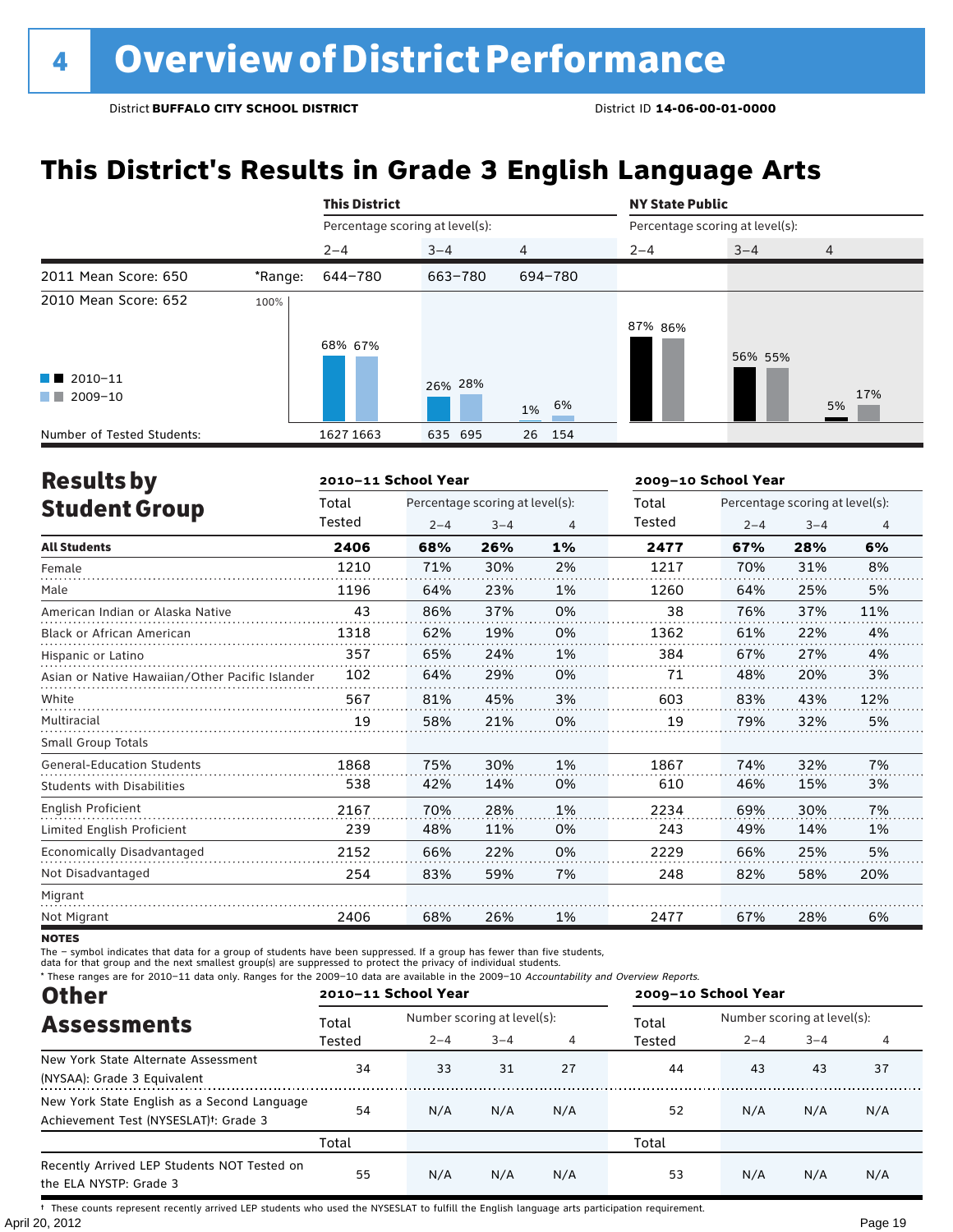## **This District's Results in Grade 3 Mathematics**

|                                                                            |         | <b>This District</b>            |            |                    | <b>NY State Public</b>          |         |                |
|----------------------------------------------------------------------------|---------|---------------------------------|------------|--------------------|---------------------------------|---------|----------------|
|                                                                            |         | Percentage scoring at level(s): |            |                    | Percentage scoring at level(s): |         |                |
|                                                                            |         | $2 - 4$                         | $3 - 4$    | $\overline{4}$     | $2 - 4$                         | $3 - 4$ | $\overline{4}$ |
| 2011 Mean Score: 671                                                       | *Range: | 662-770                         | 684-770    | 707-770            |                                 |         |                |
| 2010 Mean Score: 672<br>$\blacksquare$ 2010-11<br>2009-10<br><b>The Co</b> | 100%    | 71% 71%                         | 28% 28%    |                    | 91% 91%                         | 60% 59% | 24%<br>13%     |
| Number of Tested Students:                                                 |         | 1753 1784                       | 701<br>685 | 2% 7%<br>165<br>59 |                                 |         |                |

| <b>Results by</b>                               |        | 2010-11 School Year |                                 |     | 2009-10 School Year |         |                                 |     |
|-------------------------------------------------|--------|---------------------|---------------------------------|-----|---------------------|---------|---------------------------------|-----|
| <b>Student Group</b>                            | Total  |                     | Percentage scoring at level(s): |     | Total               |         | Percentage scoring at level(s): |     |
|                                                 | Tested | $2 - 4$             | $3 - 4$                         | 4   | Tested              | $2 - 4$ | $3 - 4$                         | 4   |
| <b>All Students</b>                             | 2472   | 71%                 | 28%                             | 2%  | 2514                | 71%     | 28%                             | 7%  |
| Female                                          | 1237   | 72%                 | 27%                             | 3%  | 1234                | 73%     | 28%                             | 7%  |
| Male                                            | 1235   | 70%                 | 28%                             | 2%  | 1280                | 69%     | 27%                             | 6%  |
| American Indian or Alaska Native                | 43     | 86%                 | 44%                             | 0%  | 38                  | 79%     | 24%                             | 5%  |
| <b>Black or African American</b>                | 1326   | 66%                 | 20%                             | 1%  | 1360                | 65%     | 20%                             | 4%  |
| Hispanic or Latino                              | 377    | 71%                 | 27%                             | 1%  | 398                 | 74%     | 28%                             | 4%  |
| Asian or Native Hawaiian/Other Pacific Islander | 130    | 65%                 | 30%                             | 6%  | 96                  | 51%     | 19%                             | 4%  |
| White                                           | 577    | 83%                 | 44%                             | 5%  | 604                 | 85%     | 47%                             | 14% |
| Multiracial                                     | 19     | 58%                 | 21%                             | 11% | 18                  | 89%     | 39%                             | 11% |
| <b>Small Group Totals</b>                       |        |                     |                                 |     |                     |         |                                 |     |
| <b>General-Education Students</b>               | 1929   | 75%                 | 31%                             | 3%  | 1904                | 77%     | 32%                             | 7%  |
| <b>Students with Disabilities</b>               | 543    | 57%                 | 15%                             | 1%  | 610                 | 53%     | 17%                             | 4%  |
| <b>English Proficient</b>                       | 2176   | 73%                 | 30%                             | 3%  | 2221                | 73%     | 30%                             | 7%  |
| Limited English Proficient                      | 296    | 54%                 | 11%                             | 1%  | 293                 | 56%     | 15%                             | 2%  |
| Economically Disadvantaged                      | 2214   | 69%                 | 24%                             | 2%  | 2266                | 70%     | 25%                             | 5%  |
| Not Disadvantaged                               | 258    | 84%                 | 57%                             | 8%  | 248                 | 83%     | 54%                             | 19% |
| Migrant                                         |        |                     |                                 |     |                     |         |                                 |     |
| Not Migrant                                     | 2472   | 71%                 | 28%                             | 2%  | 2514                | 71%     | 28%                             | 7%  |
|                                                 |        |                     |                                 |     |                     |         |                                 |     |

**NOTES** 

The – symbol indicates that data for a group of students have been suppressed. If a group has fewer than five students,

data for that group and the next smallest group(s) are suppressed to protect the privacy of individual students.

\* These ranges are for 2010–11 data only. Ranges for the 2009–10 data are available in the 2009–10 Accountability and Overview Reports.

| <b>Other</b>                        | 2010-11 School Year |                             |         |    | 2009-10 School Year |                             |         |  |  |
|-------------------------------------|---------------------|-----------------------------|---------|----|---------------------|-----------------------------|---------|--|--|
| <b>Assessments</b>                  | Total               | Number scoring at level(s): |         |    | Total               | Number scoring at level(s): |         |  |  |
|                                     | Tested              | $2 - 4$                     | $3 - 4$ |    | Tested              | $2 - 4$                     | $3 - 4$ |  |  |
| New York State Alternate Assessment |                     | 33                          | 30      | 22 | 44                  | 43                          | 41      |  |  |
| (NYSAA): Grade 3 Equivalent         | 34                  |                             |         |    |                     |                             |         |  |  |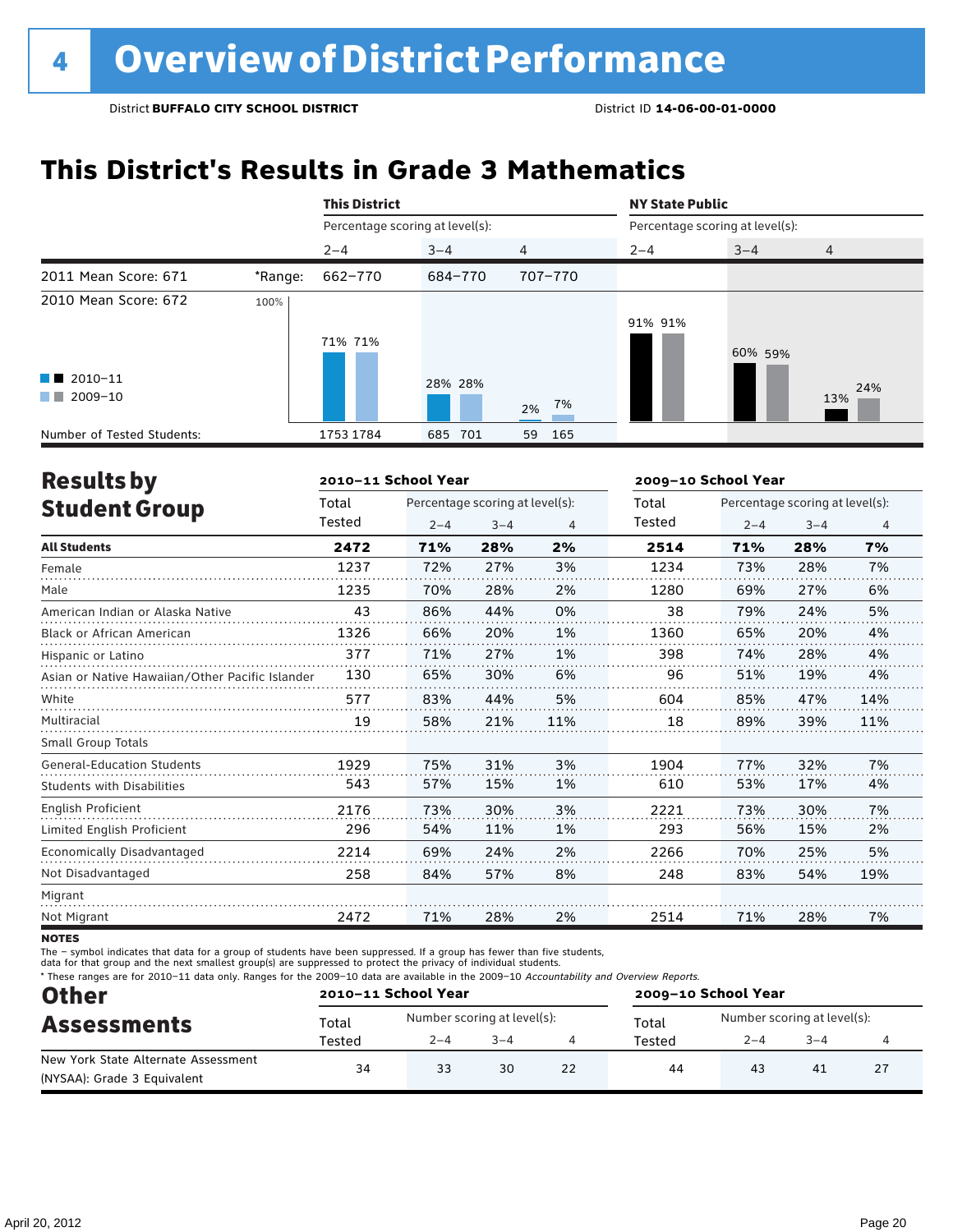## **This District's Results in Grade 4 English Language Arts**

|                                                                            |         | <b>This District</b>            |         |                | <b>NY State Public</b> |                                 |       |
|----------------------------------------------------------------------------|---------|---------------------------------|---------|----------------|------------------------|---------------------------------|-------|
|                                                                            |         | Percentage scoring at level(s): |         |                |                        | Percentage scoring at level(s): |       |
|                                                                            |         | $2 - 4$                         | $3 - 4$ | $\overline{4}$ | $2 - 4$                | $3 - 4$                         | 4     |
| 2011 Mean Score: 654                                                       | *Range: | 637-775                         | 671-775 | 722-775        |                        |                                 |       |
| 2010 Mean Score: 654<br>$\blacksquare$ 2010-11<br>2009-10<br><b>The Co</b> | 100%    | 79% 78%                         | 28% 28% | 1% 2%          | 92% 92%                | 57% 57%                         | 2% 6% |
| Number of Tested Students:                                                 |         | 1912 1889                       | 680 677 | 20<br>51       |                        |                                 |       |

| <b>Results by</b>                               |        | 2010-11 School Year |                                 |     | 2009-10 School Year |         |                                 |     |
|-------------------------------------------------|--------|---------------------|---------------------------------|-----|---------------------|---------|---------------------------------|-----|
| <b>Student Group</b>                            | Total  |                     | Percentage scoring at level(s): |     | Total               |         | Percentage scoring at level(s): |     |
|                                                 | Tested | $2 - 4$             | $3 - 4$                         | 4   | Tested              | $2 - 4$ | $3 - 4$                         | 4   |
| <b>All Students</b>                             | 2415   | 79%                 | 28%                             | 1%  | 2420                | 78%     | 28%                             | 2%  |
| Female                                          | 1195   | 83%                 | 32%                             | 2%  | 1146                | 82%     | 31%                             | 3%  |
| Male                                            | 1220   | 76%                 | 24%                             | 0%  | 1274                | 75%     | 25%                             | 1%  |
| American Indian or Alaska Native                | 31     | 90%                 | 32%                             | 0%  | 27                  | 89%     | 33%                             | 0%  |
| <b>Black or African American</b>                | 1331   | 75%                 | 20%                             | 0%  | 1387                | 75%     | 21%                             | 1%  |
| Hispanic or Latino                              | 350    | 79%                 | 26%                             | 1%  | 371                 | 76%     | 25%                             | 1%  |
| Asian or Native Hawaiian/Other Pacific Islander | 88     | 59%                 | 23%                             | 0%  | 80                  | 63%     | 34%                             | 5%  |
| White                                           | 594    | 90%                 | 47%                             | 2%  | 541                 | 89%     | 46%                             | 5%  |
| Multiracial                                     | 21     | 90%                 | 48%                             | 10% | 14                  | 86%     | 43%                             | 0%  |
| Small Group Totals                              |        |                     |                                 |     |                     |         |                                 |     |
| <b>General-Education Students</b>               | 1825   | 86%                 | 34%                             | 1%  | 1844                | 85%     | 34%                             | 3%  |
| Students with Disabilities                      | 590    | 59%                 | 11%                             | 0%  | 576                 | 57%     | 8%                              | 0%  |
| <b>English Proficient</b>                       | 2185   | 82%                 | 30%                             | 1%  | 2193                | 81%     | 30%                             | 2%  |
| Limited English Proficient                      | 230    | 54%                 | 10%                             | 0%  | 227                 | 52%     | 8%                              | 0%  |
| Economically Disadvantaged                      | 2122   | 78%                 | 24%                             | 0%  | 2181                | 77%     | 25%                             | 1%  |
| Not Disadvantaged                               | 293    | 86%                 | 55%                             | 5%  | 239                 | 85%     | 58%                             | 10% |
| Migrant                                         |        |                     |                                 |     |                     |         |                                 |     |
| Not Migrant                                     | 2415   | 79%                 | 28%                             | 1%  | 2420                | 78%     | 28%                             | 2%  |

**NOTES** 

The – symbol indicates that data for a group of students have been suppressed. If a group has fewer than five students,

data for that group and the next smallest group(s) are suppressed to protect the privacy of individual students.

\* These ranges are for 2010–11 data only. Ranges for the 2009–10 data are available in the 2009–10 Accountability and Overview Reports.

| <b>Other</b><br><b>Assessments</b><br>New York State Alternate Assessment<br>(NYSAA): Grade 4 Equivalent<br>Achievement Test (NYSESLAT) <sup>†</sup> : Grade 4 | 2010-11 School Year |                             |         |     | 2009-10 School Year |                             |         |     |  |
|----------------------------------------------------------------------------------------------------------------------------------------------------------------|---------------------|-----------------------------|---------|-----|---------------------|-----------------------------|---------|-----|--|
|                                                                                                                                                                | Total               | Number scoring at level(s): |         |     | Total               | Number scoring at level(s): |         |     |  |
|                                                                                                                                                                | Tested              | $2 - 4$                     | $3 - 4$ | 4   | Tested              | $2 - 4$                     | $3 - 4$ | 4   |  |
|                                                                                                                                                                | 49                  | 49                          | 48      | 36  | 43                  | 43                          | 42      | 36  |  |
| New York State English as a Second Language                                                                                                                    | 54                  | N/A                         | N/A     | N/A | 51                  | N/A                         | N/A     | N/A |  |
|                                                                                                                                                                | Total               |                             |         |     | Total               |                             |         |     |  |
| Recently Arrived LEP Students NOT Tested on<br>the ELA NYSTP: Grade 4                                                                                          | 55                  | N/A                         | N/A     | N/A | 51                  | N/A                         | N/A     | N/A |  |

April 20, 2012 Page 21 † These counts represent recently arrived LEP students who used the NYSESLAT to fulfill the English language arts participation requirement.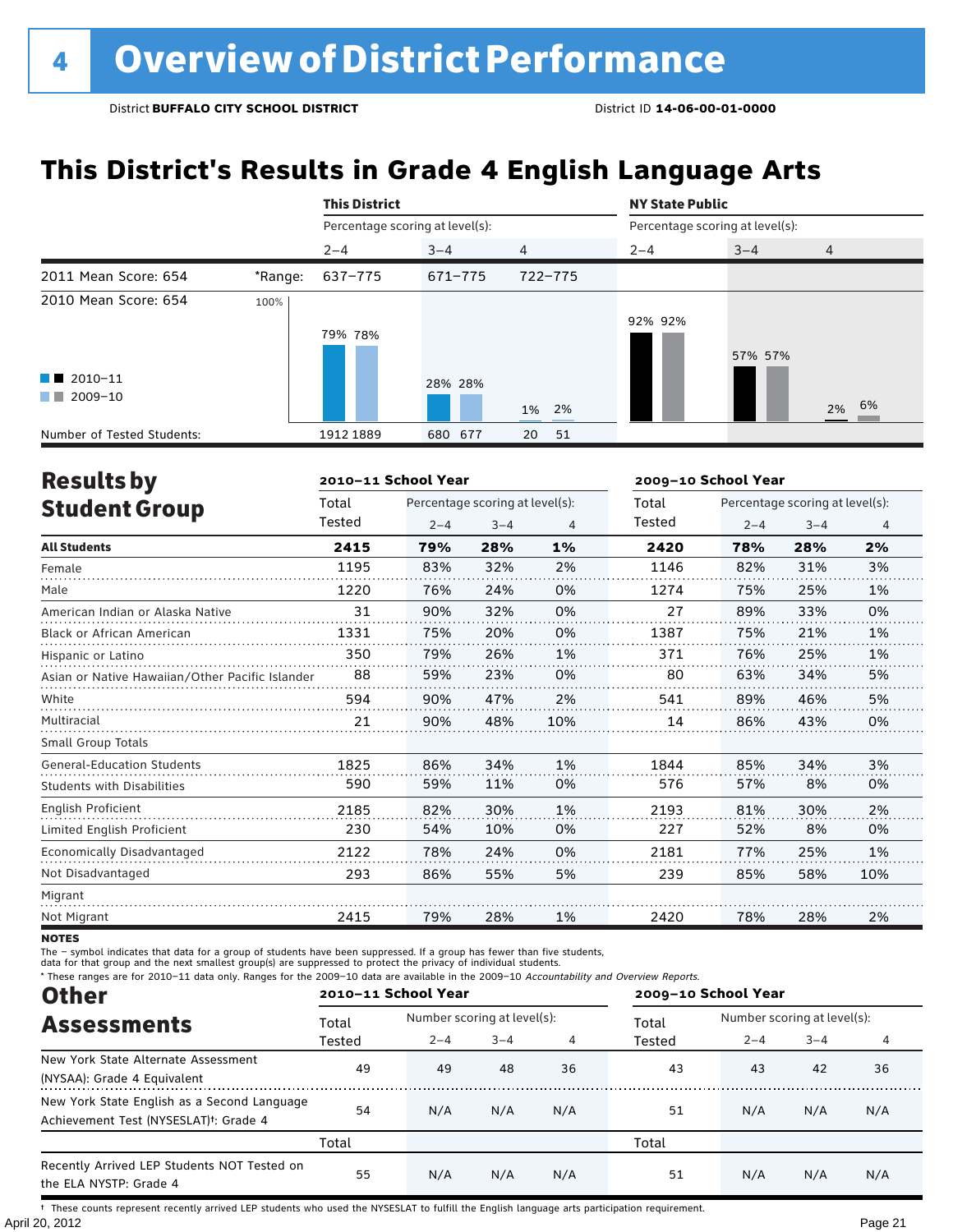## **This District's Results in Grade 4 Mathematics**

|                                                                          |         | <b>This District</b>            |            |         | <b>NY State Public</b> |                                 |                |
|--------------------------------------------------------------------------|---------|---------------------------------|------------|---------|------------------------|---------------------------------|----------------|
|                                                                          |         | Percentage scoring at level(s): |            |         |                        | Percentage scoring at level(s): |                |
|                                                                          |         | $2 - 4$                         | $3 - 4$    | 4       | $2 - 4$                | $3 - 4$                         | $\overline{4}$ |
| 2011 Mean Score: 664                                                     | *Range: | 636-800                         | 676-800    | 707-800 |                        |                                 |                |
| 2010 Mean Score: 661<br>$\blacksquare$ 2010-11<br>2009-10<br>a kacamatan | 100%    | 82% 81%                         | 35% 31%    | 8% 7%   | 94% 95%                | 67% 64%                         | 27% 26%        |
| Number of Tested Students:                                               |         | 2031 1995                       | 772<br>872 | 209 172 |                        |                                 |                |

| <b>Results by</b>                               |        | 2010-11 School Year |                                 |     | 2009-10 School Year |                                 |         |     |  |
|-------------------------------------------------|--------|---------------------|---------------------------------|-----|---------------------|---------------------------------|---------|-----|--|
| <b>Student Group</b>                            | Total  |                     | Percentage scoring at level(s): |     | Total               | Percentage scoring at level(s): |         |     |  |
|                                                 | Tested | $2 - 4$             | $3 - 4$                         | 4   | Tested              | $2 - 4$                         | $3 - 4$ | 4   |  |
| <b>All Students</b>                             | 2481   | 82%                 | 35%                             | 8%  | 2466                | 81%                             | 31%     | 7%  |  |
| Female                                          | 1222   | 83%                 | 37%                             | 9%  | 1172                | 83%                             | 31%     | 7%  |  |
| Male                                            | 1259   | 80%                 | 33%                             | 8%  | 1294                | 79%                             | 32%     | 7%  |  |
| American Indian or Alaska Native                | 31     | 90%                 | 52%                             | 6%  | 27                  | 85%                             | 33%     | 7%  |  |
| <b>Black or African American</b>                | 1340   | 79%                 | 26%                             | 4%  | 1396                | 79%                             | 24%     | 4%  |  |
| Hispanic or Latino                              | 370    | 83%                 | 34%                             | 5%  | 386                 | 77%                             | 27%     | 4%  |  |
| Asian or Native Hawaiian/Other Pacific Islander | 115    | 65%                 | 29%                             | 8%  | 102                 | 70%                             | 39%     | 13% |  |
| White                                           | 604    | 91%                 | 57%                             | 20% | 541                 | 91%                             | 50%     | 16% |  |
| Multiracial                                     | 21     | 90%                 | 57%                             | 24% | 14                  | 86%                             | 57%     | 36% |  |
| <b>Small Group Totals</b>                       |        |                     |                                 |     |                     |                                 |         |     |  |
| <b>General-Education Students</b>               | 1884   | 87%                 | 40%                             | 10% | 1890                | 85%                             | 36%     | 9%  |  |
| <b>Students with Disabilities</b>               | 597    | 66%                 | 18%                             | 3%  | 576                 | 66%                             | 16%     | 2%  |  |
| <b>English Proficient</b>                       | 2192   | 84%                 | 37%                             | 9%  | 2190                | 83%                             | 33%     | 8%  |  |
| Limited English Proficient                      | 289    | 67%                 | 19%                             | 1%  | 276                 | 61%                             | 14%     | 1%  |  |
| Economically Disadvantaged                      | 2187   | 82%                 | 32%                             | 6%  | 2229                | 81%                             | 28%     | 5%  |  |
| Not Disadvantaged                               | 294    | 84%                 | 58%                             | 28% | 237                 | 84%                             | 58%     | 25% |  |
| Migrant                                         |        |                     |                                 |     |                     |                                 |         |     |  |
| Not Migrant                                     | 2481   | 82%                 | 35%                             | 8%  | 2466                | 81%                             | 31%     | 7%  |  |
|                                                 |        |                     |                                 |     |                     |                                 |         |     |  |

**NOTES** 

The – symbol indicates that data for a group of students have been suppressed. If a group has fewer than five students,

data for that group and the next smallest group(s) are suppressed to protect the privacy of individual students.

\* These ranges are for 2010–11 data only. Ranges for the 2009–10 data are available in the 2009–10 Accountability and Overview Reports.

| <b>Other</b>                        | 2010-11 School Year                    |                             |    |    | 2009-10 School Year |                             |         |    |  |
|-------------------------------------|----------------------------------------|-----------------------------|----|----|---------------------|-----------------------------|---------|----|--|
| <b>Assessments</b>                  | Total                                  | Number scoring at level(s): |    |    | Total               | Number scoring at level(s): |         |    |  |
|                                     | $3 - 4$<br>$2 - 4$<br>Tested<br>Tested |                             |    |    |                     | $2 - 4$                     | $3 - 4$ |    |  |
| New York State Alternate Assessment | 48                                     | 48                          | 41 | 31 | 43                  | 42                          | 39      | 29 |  |
| (NYSAA): Grade 4 Equivalent         |                                        |                             |    |    |                     |                             |         |    |  |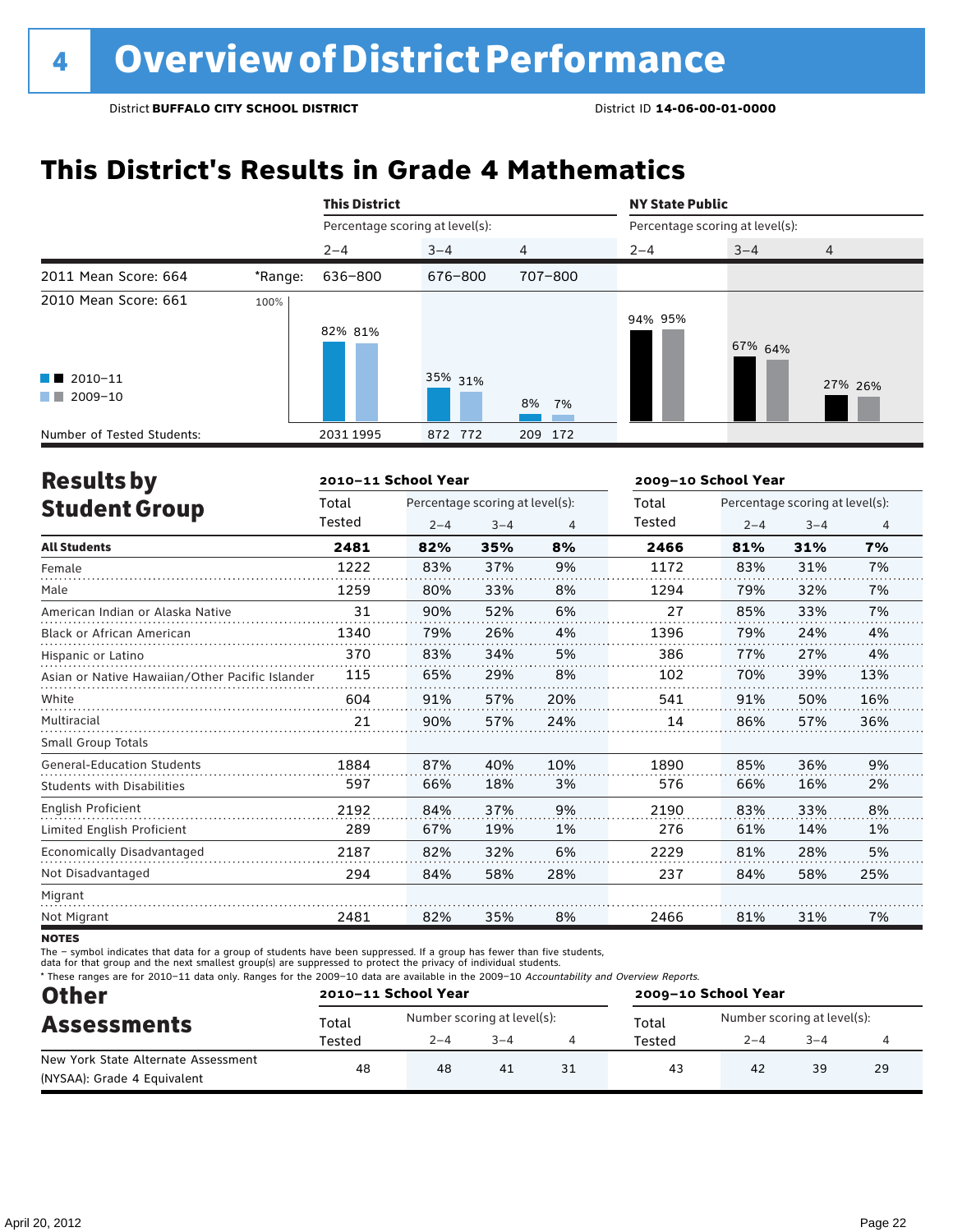## **This District's Results in Grade 4 Science**

|                                                                                                                                                                                                                                                                                                  |        | <b>This District</b>            |            |            | <b>NY State Public</b>          |         |                |
|--------------------------------------------------------------------------------------------------------------------------------------------------------------------------------------------------------------------------------------------------------------------------------------------------|--------|---------------------------------|------------|------------|---------------------------------|---------|----------------|
|                                                                                                                                                                                                                                                                                                  |        | Percentage scoring at level(s): |            |            | Percentage scoring at level(s): |         |                |
|                                                                                                                                                                                                                                                                                                  |        | $2 - 4$                         | $3 - 4$    | 4          | $2 - 4$                         | $3 - 4$ | $\overline{4}$ |
| 2011 Mean Score: 70                                                                                                                                                                                                                                                                              | Range: | $45 - 100$                      | $65 - 100$ | $85 - 100$ |                                 |         |                |
| 2010 Mean Score: 68<br>$\blacksquare$ 2010-11<br>2009-10<br><b>The Contract of the Contract of the Contract of the Contract of the Contract of the Contract of the Contract of the Contract of the Contract of the Contract of the Contract of the Contract of The Contract of The Contract </b> | 100%   | 91% 88%                         | 68% 62%    | 23% 20%    | 98% 97%                         | 88% 88% | 52% 55%        |
| Number of Tested Students:                                                                                                                                                                                                                                                                       |        | 2210 2158                       | 1644 1526  | 551 499    |                                 |         |                |

| <b>Results by</b>                               |        | 2010-11 School Year |                                 |     | 2009-10 School Year |         |                                 |     |
|-------------------------------------------------|--------|---------------------|---------------------------------|-----|---------------------|---------|---------------------------------|-----|
| <b>Student Group</b>                            | Total  |                     | Percentage scoring at level(s): |     | Total               |         | Percentage scoring at level(s): |     |
|                                                 | Tested | $2 - 4$             | $3 - 4$                         | 4   | Tested              | $2 - 4$ | $3 - 4$                         | 4   |
| <b>All Students</b>                             | 2420   | 91%                 | 68%                             | 23% | 2447                | 88%     | 62%                             | 20% |
| Female                                          | 1193   | 92%                 | 69%                             | 23% | 1160                | 88%     | 62%                             | 20% |
| Male                                            | 1227   | 91%                 | 67%                             | 23% | 1287                | 88%     | 63%                             | 21% |
| American Indian or Alaska Native                | 29     | 100%                | 76%                             | 31% | 25                  | 92%     | 68%                             | 28% |
| <b>Black or African American</b>                | 1297   | 89%                 | 60%                             | 13% | 1386                | 87%     | 55%                             | 13% |
| Hispanic or Latino                              | 371    | 95%                 | 73%                             | 22% | 381                 | 90%     | 64%                             | 19% |
| Asian or Native Hawaiian/Other Pacific Islander | 115    | 73%                 | 50%                             | 17% | 102                 | 66%     | 49%                             | 25% |
| White                                           | 588    | 96%                 | 85%                             | 44% | 539                 | 96%     | 82%                             | 39% |
| Multiracial                                     | 20     | 100%                | 80%                             | 45% | 14                  | 93%     | 86%                             | 50% |
| <b>Small Group Totals</b>                       |        |                     |                                 |     |                     |         |                                 |     |
| <b>General-Education Students</b>               | 1843   | 93%                 | 73%                             | 26% | 1882                | 90%     | 66%                             | 23% |
| Students with Disabilities                      | 577    | 85%                 | 53%                             | 14% | 565                 | 83%     | 50%                             | 11% |
| <b>English Proficient</b>                       | 2134   | 93%                 | 70%                             | 25% | 2171                | 90%     | 65%                             | 22% |
| Limited English Proficient                      | 286    | 79%                 | 51%                             | 8%  | 276                 | 73%     | 40%                             | 5%  |
| Economically Disadvantaged                      | 2131   | 91%                 | 66%                             | 20% | 2210                | 88%     | 60%                             | 17% |
| Not Disadvantaged                               | 289    | 94%                 | 81%                             | 45% | 237                 | 92%     | 80%                             | 48% |
| Migrant                                         |        |                     |                                 |     |                     |         |                                 |     |
| Not Migrant                                     | 2420   | 91%                 | 68%                             | 23% | 2447                | 88%     | 62%                             | 20% |
|                                                 |        |                     |                                 |     |                     |         |                                 |     |

**NOTES** 

The – symbol indicates that data for a group of students have been suppressed. If a group has fewer than five students,<br>data for that group and the next smallest group(s) are suppressed to protect the privacy of individual

| <b>Other</b><br><b>Assessments</b>  |        | 2010-11 School Year         |         |    | 2009-10 School Year |                             |      |    |  |
|-------------------------------------|--------|-----------------------------|---------|----|---------------------|-----------------------------|------|----|--|
|                                     | Total  | Number scoring at level(s): |         |    | Total               | Number scoring at level(s): |      |    |  |
|                                     | Tested | $2 - 4$                     | $3 - 4$ |    | Tested              | $2 - 4$                     | $-4$ | 4  |  |
| New York State Alternate Assessment | 49     | 49                          | 49      | 44 | 43                  | 42                          | 42   | 38 |  |
| (NYSAA): Grade 4 Equivalent         |        |                             |         |    |                     |                             |      |    |  |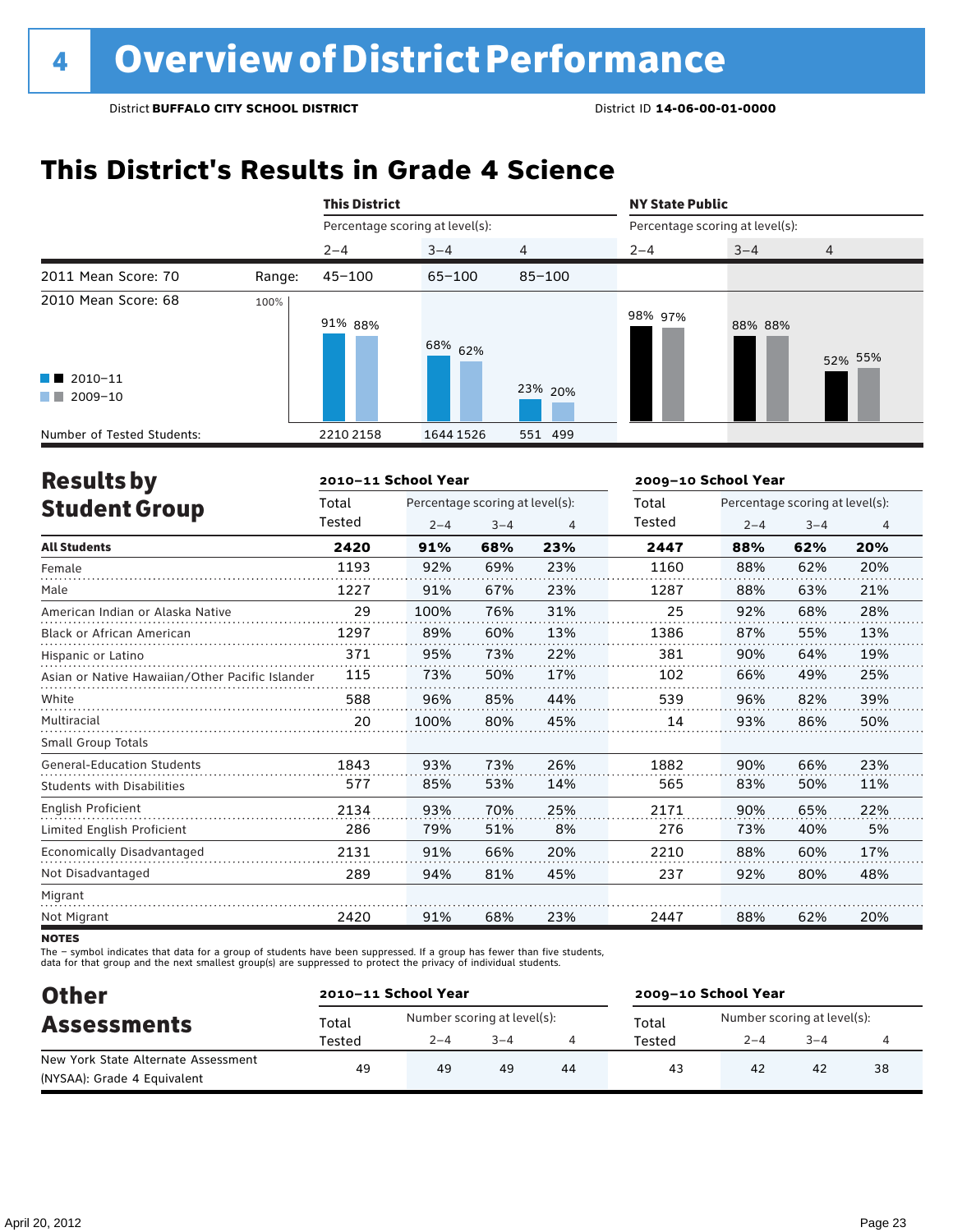## **This District's Results in Grade 5 English Language Arts**

|                                                                          |         | <b>This District</b>            |         |                | <b>NY State Public</b>          |         |                |  |  |
|--------------------------------------------------------------------------|---------|---------------------------------|---------|----------------|---------------------------------|---------|----------------|--|--|
|                                                                          |         | Percentage scoring at level(s): |         |                | Percentage scoring at level(s): |         |                |  |  |
|                                                                          |         | $2 - 4$                         | $3 - 4$ | $\overline{4}$ | $2 - 4$                         | $3 - 4$ | $\overline{4}$ |  |  |
| 2011 Mean Score: 654                                                     | *Range: | 648-795                         | 668-795 | 700-795        |                                 |         |                |  |  |
| 2010 Mean Score: 657<br>$\blacksquare$ 2010-11<br>$\blacksquare$ 2009-10 | 100%    | 70% 70%                         | 25% 26% | 1% 4%          | 89% 88%                         | 54% 52% | 13%<br>4%      |  |  |
| Number of Tested Students:                                               |         | 1672 1708                       | 596 636 | 17<br>91       |                                 |         |                |  |  |

| <b>Results by</b>                               |        | 2010-11 School Year |                                 |    | 2009-10 School Year |         |                                 |     |  |
|-------------------------------------------------|--------|---------------------|---------------------------------|----|---------------------|---------|---------------------------------|-----|--|
| <b>Student Group</b>                            | Total  |                     | Percentage scoring at level(s): |    | Total               |         | Percentage scoring at level(s): |     |  |
|                                                 | Tested | $2 - 4$             | $3 - 4$                         | 4  | Tested              | $2 - 4$ | $3 - 4$                         | 4   |  |
| <b>All Students</b>                             | 2391   | 70%                 | 25%                             | 1% | 2431                | 70%     | 26%                             | 4%  |  |
| Female                                          | 1150   | 74%                 | 28%                             | 1% | 1202                | 75%     | 31%                             | 5%  |  |
| Male                                            | 1241   | 66%                 | 22%                             | 0% | 1229                | 66%     | 22%                             | 3%  |  |
| American Indian or Alaska Native                | 28     | 75%                 | 14%                             | 0% | 38                  | 87%     | 21%                             | 0%  |  |
| <b>Black or African American</b>                | 1370   | 66%                 | 18%                             | 0% | 1396                | 64%     | 20%                             | 2%  |  |
| Hispanic or Latino                              | 376    | 68%                 | 20%                             | 0% | 366                 | 72%     | 22%                             | 4%  |  |
| Asian or Native Hawaiian/Other Pacific Islander | 96     | 50%                 | 31%                             | 2% | 59                  | 61%     | 34%                             | 5%  |  |
| White                                           | 501    | 86%                 | 45%                             | 2% | 552                 | 85%     | 42%                             | 8%  |  |
| Multiracial                                     | 20     | 75%                 | 70%                             | 5% | 20                  | 90%     | 60%                             | 15% |  |
| <b>Small Group Totals</b>                       |        |                     |                                 |    |                     |         |                                 |     |  |
| <b>General-Education Students</b>               | 1848   | 77%                 | 30%                             | 1% | 1848                | 79%     | 31%                             | 5%  |  |
| <b>Students with Disabilities</b>               | 543    | 46%                 | 7%                              | 0% | 583                 | 44%     | 12%                             | 1%  |  |
| <b>English Proficient</b>                       | 2171   | 74%                 | 27%                             | 1% | 2236                | 73%     | 28%                             | 4%  |  |
| Limited English Proficient                      | 220    | 34%                 | 4%                              | 0% | 195                 | 43%     | 6%                              | 0%  |  |
| Economically Disadvantaged                      | 2119   | 68%                 | 21%                             | 0% | 2160                | 68%     | 23%                             | 2%  |  |
| Not Disadvantaged                               | 272    | 84%                 | 53%                             | 4% | 271                 | 85%     | 54%                             | 16% |  |
| Migrant                                         |        |                     |                                 |    |                     |         |                                 |     |  |
| Not Migrant                                     | 2391   | 70%                 | 25%                             | 1% | 2431                | 70%     | 26%                             | 4%  |  |

**NOTES** 

The – symbol indicates that data for a group of students have been suppressed. If a group has fewer than five students,

data for that group and the next smallest group(s) are suppressed to protect the privacy of individual students.

\* These ranges are for 2010–11 data only. Ranges for the 2009–10 data are available in the 2009–10 Accountability and Overview Reports.

| <b>Other</b>                                                                                      | 2010-11 School Year |                             |         |     | 2009-10 School Year |                             |         |     |  |
|---------------------------------------------------------------------------------------------------|---------------------|-----------------------------|---------|-----|---------------------|-----------------------------|---------|-----|--|
|                                                                                                   | Total               | Number scoring at level(s): |         |     | Total               | Number scoring at level(s): |         |     |  |
| <b>Assessments</b>                                                                                | Tested              | $2 - 4$                     | $3 - 4$ | 4   | Tested              | $2 - 4$                     | $3 - 4$ | 4   |  |
| New York State Alternate Assessment<br>(NYSAA): Grade 5 Equivalent                                | 46                  | 45                          | 45      | 28  | 32                  | 32                          | 29      | 21  |  |
| New York State English as a Second Language<br>Achievement Test (NYSESLAT) <sup>†</sup> : Grade 5 | 49                  | N/A                         | N/A     | N/A | 48                  | N/A                         | N/A     | N/A |  |
|                                                                                                   | Total               |                             |         |     | Total               |                             |         |     |  |
| Recently Arrived LEP Students NOT Tested on<br>the ELA NYSTP: Grade 5                             | 49                  | N/A                         | N/A     | N/A | 49                  | N/A                         | N/A     | N/A |  |

April 20, 2012 Page 24 † These counts represent recently arrived LEP students who used the NYSESLAT to fulfill the English language arts participation requirement.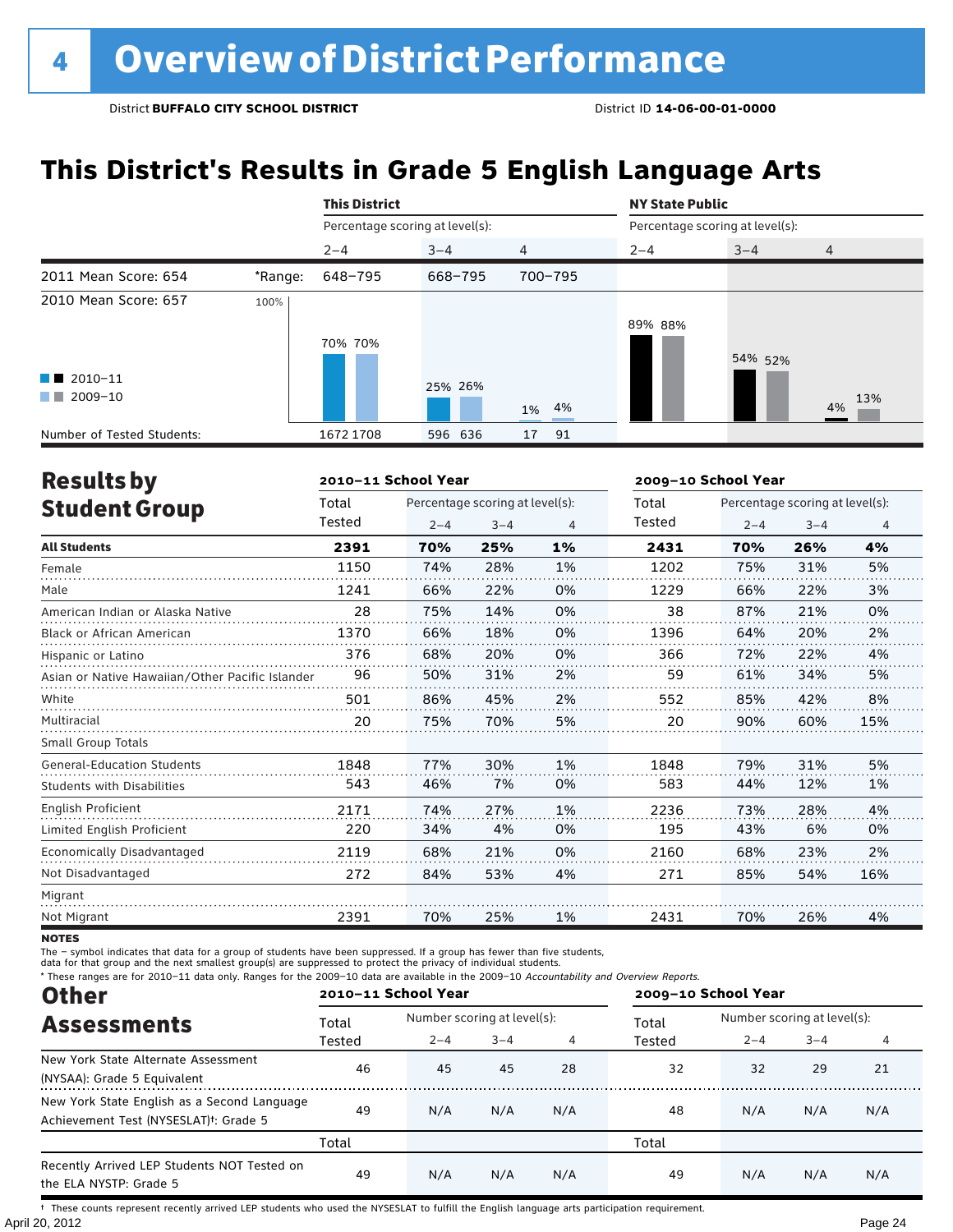## **This District's Results in Grade 5 Mathematics**

|                                                                            |         | <b>This District</b>            |            |                | <b>NY State Public</b> |                                 |                |
|----------------------------------------------------------------------------|---------|---------------------------------|------------|----------------|------------------------|---------------------------------|----------------|
|                                                                            |         | Percentage scoring at level(s): |            |                |                        | Percentage scoring at level(s): |                |
|                                                                            |         | $2 - 4$                         | $3 - 4$    | $\overline{4}$ | $2 - 4$                | $3 - 4$                         | $\overline{4}$ |
| 2011 Mean Score: 660                                                       | *Range: | 640-780                         | 676-780    | 707-780        |                        |                                 |                |
| 2010 Mean Score: 659<br>$\blacksquare$ 2010-11<br>2009-10<br><b>The Co</b> | 100%    | 77% 78%                         | 31% 32%    | 7% 6%          | 94% 94%                | 66% 65%                         | 23% 24%        |
| Number of Tested Students:                                                 |         | 1880 1922                       | 779<br>760 | 183 143        |                        |                                 |                |

| <b>Results by</b>                               |        | 2010-11 School Year |                                 |     | 2009-10 School Year |         |                                 |                |
|-------------------------------------------------|--------|---------------------|---------------------------------|-----|---------------------|---------|---------------------------------|----------------|
| <b>Student Group</b>                            | Total  |                     | Percentage scoring at level(s): |     | Total               |         | Percentage scoring at level(s): |                |
|                                                 | Tested | $2 - 4$             | $3 - 4$                         | 4   | Tested              | $2 - 4$ | $3 - 4$                         | $\overline{4}$ |
| <b>All Students</b>                             | 2445   | 77%                 | 31%                             | 7%  | 2470                | 78%     | 32%                             | 6%             |
| Female                                          | 1175   | 78%                 | 31%                             | 7%  | 1220                | 80%     | 33%                             | 6%             |
| Male                                            | 1270   | 76%                 | 31%                             | 8%  | 1250                | 76%     | 30%                             | 5%             |
| American Indian or Alaska Native                | 29     | 86%                 | 38%                             | 10% | 38                  | 84%     | 39%                             | 5%             |
| <b>Black or African American</b>                | 1385   | 73%                 | 23%                             | 3%  | 1398                | 73%     | 23%                             | 2%             |
| Hispanic or Latino                              | 384    | 75%                 | 26%                             | 5%  | 376                 | 80%     | 34%                             | 6%             |
| Asian or Native Hawaiian/Other Pacific Islander | 120    | 67%                 | 34%                             | 14% | 89                  | 57%     | 28%                             | 8%             |
| White                                           | 507    | 90%                 | 55%                             | 19% | 550                 | 91%     | 51%                             | 14%            |
| Multiracial                                     | 20     | 80%                 | 65%                             | 35% | 19                  | 89%     | 63%                             | 26%            |
| <b>Small Group Totals</b>                       |        |                     |                                 |     |                     |         |                                 |                |
| <b>General-Education Students</b>               | 1896   | 82%                 | 36%                             | 9%  | 1892                | 84%     | 37%                             | 7%             |
| <b>Students with Disabilities</b>               | 549    | 61%                 | 15%                             | 2%  | 578                 | 58%     | 13%                             | 2%             |
| <b>English Proficient</b>                       | 2174   | 80%                 | 34%                             | 8%  | 2225                | 81%     | 34%                             | 6%             |
| Limited English Proficient                      | 271    | 54%                 | 11%                             | 1%  | 245                 | 53%     | 9%                              | 0%             |
| Economically Disadvantaged                      | 2171   | 76%                 | 27%                             | 5%  | 2201                | 77%     | 28%                             | 4%             |
| Not Disadvantaged                               | 274    | 88%                 | 61%                             | 26% | 269                 | 87%     | 58%                             | 20%            |
| Migrant                                         |        |                     |                                 |     |                     |         |                                 |                |
| Not Migrant                                     | 2445   | 77%                 | 31%                             | 7%  | 2470                | 78%     | 32%                             | 6%             |
|                                                 |        |                     |                                 |     |                     |         |                                 |                |

**NOTES** 

The – symbol indicates that data for a group of students have been suppressed. If a group has fewer than five students,

data for that group and the next smallest group(s) are suppressed to protect the privacy of individual students.

\* These ranges are for 2010–11 data only. Ranges for the 2009–10 data are available in the 2009–10 Accountability and Overview Reports.

| <b>Other</b>                        | 2010-11 School Year |                             |         |    | 2009-10 School Year |                             |         |  |  |
|-------------------------------------|---------------------|-----------------------------|---------|----|---------------------|-----------------------------|---------|--|--|
| <b>Assessments</b>                  | Total               | Number scoring at level(s): |         |    | Total               | Number scoring at level(s): |         |  |  |
|                                     | Tested              | $2 - 4$                     | $3 - 4$ |    | Tested              | $2 - 4$                     | $3 - 4$ |  |  |
| New York State Alternate Assessment | 46                  | 45                          | 44      | 34 | 32                  |                             |         |  |  |
| (NYSAA): Grade 5 Equivalent         |                     |                             |         |    |                     | 26<br>25<br>14              |         |  |  |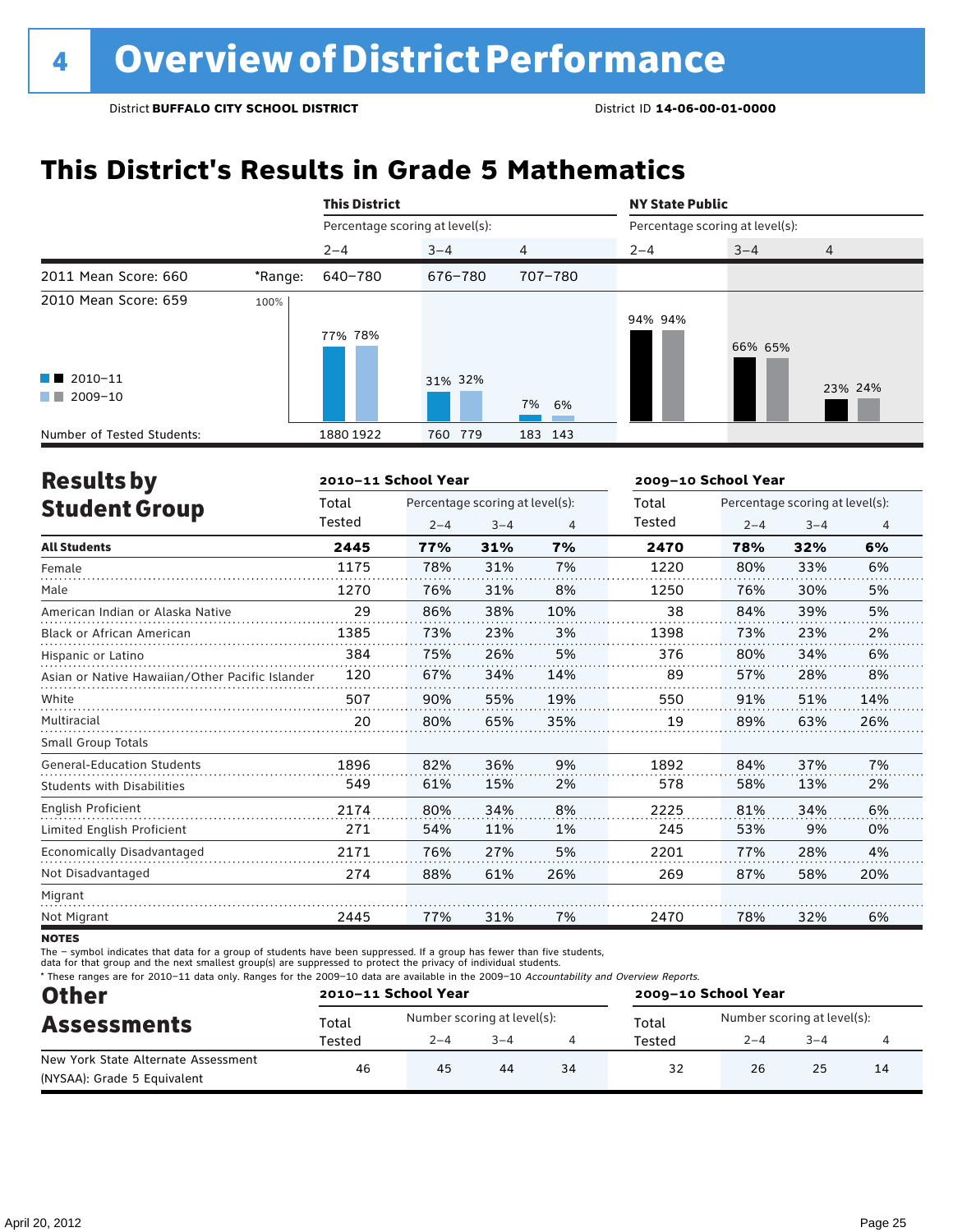## **This District's Results in Grade 6 English Language Arts**

|                                                |         | <b>This District</b>            |            |                | <b>NY State Public</b>          |         |                |
|------------------------------------------------|---------|---------------------------------|------------|----------------|---------------------------------|---------|----------------|
|                                                |         | Percentage scoring at level(s): |            |                | Percentage scoring at level(s): |         |                |
|                                                |         | $2 - 4$                         | $3 - 4$    | $\overline{4}$ | $2 - 4$                         | $3 - 4$ | $\overline{4}$ |
| 2011 Mean Score: 654                           | *Range: | 644-785                         | 662-785    | 694-785        |                                 |         |                |
| 2010 Mean Score: 654<br>$\blacksquare$ 2010-11 | 100%    | 78% 76%                         | 35% 32%    |                | 88% 89%                         | 56% 54% |                |
| 2009-10<br><b>The Co</b>                       |         |                                 |            | 1% 2%          |                                 |         | 4% 7%          |
| Number of Tested Students:                     |         | 1857 1745                       | 843<br>730 | 38<br>30       |                                 |         |                |

| <b>Results by</b>                               |        | 2010-11 School Year |                                 |     | 2009-10 School Year |         |                                 |    |
|-------------------------------------------------|--------|---------------------|---------------------------------|-----|---------------------|---------|---------------------------------|----|
| <b>Student Group</b>                            | Total  |                     | Percentage scoring at level(s): |     | Total               |         | Percentage scoring at level(s): |    |
|                                                 | Tested | $2 - 4$             | $3 - 4$                         | 4   | Tested              | $2 - 4$ | $3 - 4$                         | 4  |
| <b>All Students</b>                             | 2393   | 78%                 | 35%                             | 1%  | 2302                | 76%     | 32%                             | 2% |
| Female                                          | 1182   | 82%                 | 39%                             | 2%  | 1120                | 79%     | 35%                             | 2% |
| Male                                            | 1211   | 73%                 | 31%                             | 1%  | 1182                | 73%     | 28%                             | 1% |
| American Indian or Alaska Native                | 29     | 86%                 | 34%                             | 0%  | 34                  | 82%     | 35%                             | 0% |
| <b>Black or African American</b>                | 1327   | 74%                 | 28%                             | 0%  | 1321                | 74%     | 27%                             | 1% |
| Hispanic or Latino                              | 374    | 77%                 | 33%                             | 1%  | 372                 | 72%     | 26%                             | 1% |
| Asian or Native Hawaiian/Other Pacific Islander | 91     | 49%                 | 25%                             | 3%  | 69                  | 46%     | 30%                             | 1% |
| White                                           | 552    | 90%                 | 55%                             | 3%  | 494                 | 87%     | 48%                             | 4% |
| Multiracial                                     | 20     | 90%                 | 65%                             | 10% | 12                  | 83%     | 58%                             | 0% |
| <b>Small Group Totals</b>                       |        |                     |                                 |     |                     |         |                                 |    |
| <b>General-Education Students</b>               | 1848   | 86%                 | 42%                             | 2%  | 1737                | 85%     | 39%                             | 2% |
| <b>Students with Disabilities</b>               | 545    | 50%                 | 12%                             | 0%  | 565                 | 48%     | 9%                              | 0% |
| English Proficient                              | 2178   | 82%                 | 38%                             | 1%  | 2097                | 79%     | 34%                             | 2% |
| Limited English Proficient                      | 215    | 31%                 | 2%                              | 0%  | 205                 | 38%     | 5%                              | 0% |
| Economically Disadvantaged                      | 2075   | 76%                 | 31%                             | 0%  | 2046                | 75%     | 28%                             | 1% |
| Not Disadvantaged                               | 318    | 86%                 | 65%                             | 6%  | 256                 | 83%     | 57%                             | 7% |
| Migrant                                         |        |                     |                                 |     |                     |         |                                 |    |
| Not Migrant                                     | 2393   | 78%                 | 35%                             | 1%  | 2302                | 76%     | 32%                             | 2% |

**NOTES** 

The – symbol indicates that data for a group of students have been suppressed. If a group has fewer than five students,<br>data for that group and the next smallest group(s) are suppressed to protect the privacy of individual

\* These ranges are for 2010–11 data only. Ranges for the 2009–10 data are available in the 2009–10 Accountability and Overview Reports.

| <b>Other</b>                                                                                      | 2010-11 School Year |                             |         |     | 2009-10 School Year |                             |         |     |  |
|---------------------------------------------------------------------------------------------------|---------------------|-----------------------------|---------|-----|---------------------|-----------------------------|---------|-----|--|
| <b>Assessments</b>                                                                                | Total               | Number scoring at level(s): |         |     | Total               | Number scoring at level(s): |         |     |  |
|                                                                                                   | Tested              | $2 - 4$                     | $3 - 4$ | 4   | Tested              | $2 - 4$                     | $3 - 4$ |     |  |
| New York State Alternate Assessment<br>(NYSAA): Grade 6 Equivalent                                | 33                  | 31                          | 27      | 20  | 35                  | 35                          | 23      | 16  |  |
| New York State English as a Second Language<br>Achievement Test (NYSESLAT) <sup>†</sup> : Grade 6 | 37                  | N/A                         | N/A     | N/A | 53                  | N/A                         | N/A     | N/A |  |
|                                                                                                   | Total               |                             |         |     | Total               |                             |         |     |  |
| Recently Arrived LEP Students NOT Tested on<br>the ELA NYSTP: Grade 6                             | 37                  | N/A                         | N/A     | N/A | 54                  | N/A                         | N/A     | N/A |  |

April 20, 2012 Page 26 † These counts represent recently arrived LEP students who used the NYSESLAT to fulfill the English language arts participation requirement.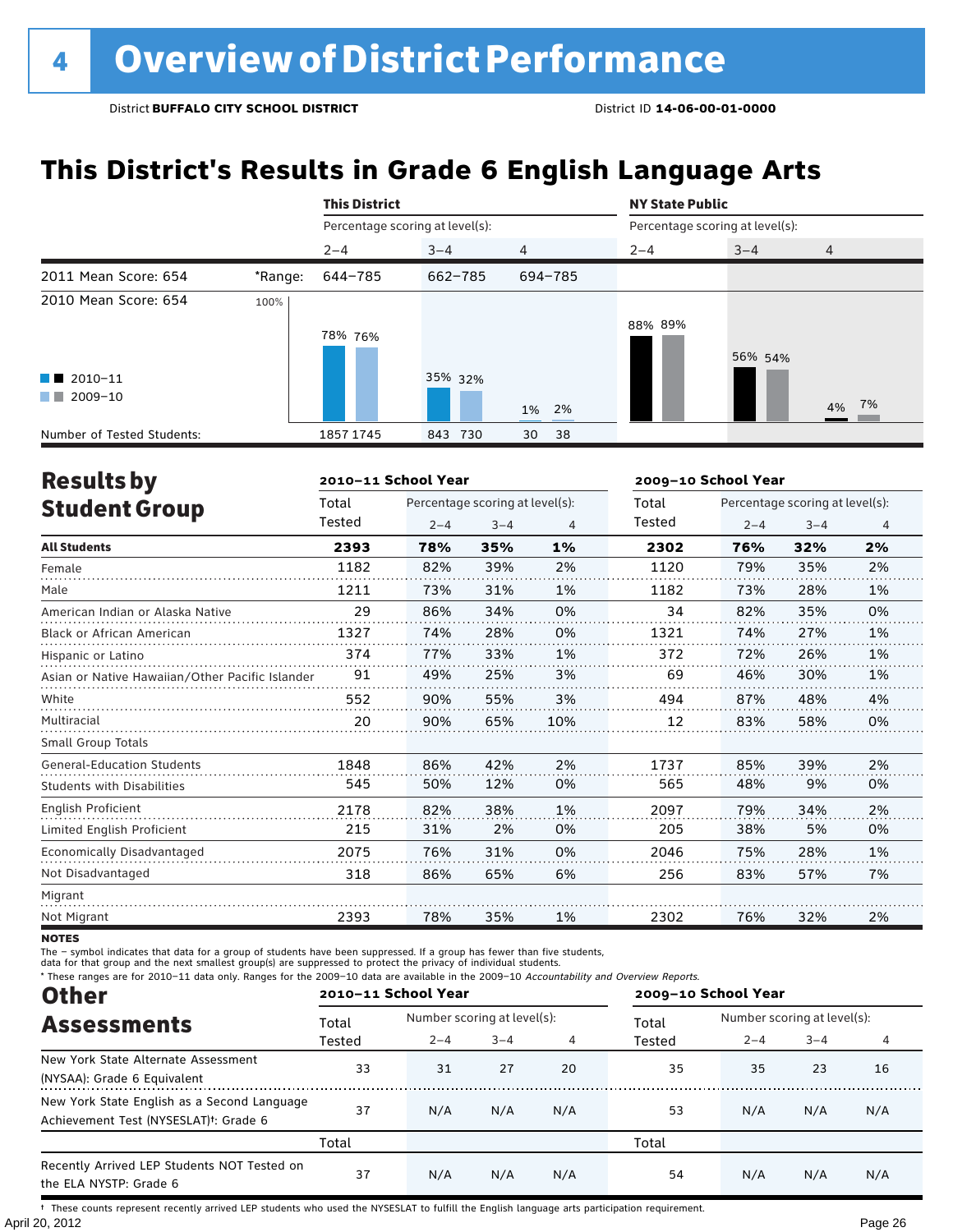## **This District's Results in Grade 6 Mathematics**

|                                                |         | <b>This District</b>            |            |                | <b>NY State Public</b>          |         |                |
|------------------------------------------------|---------|---------------------------------|------------|----------------|---------------------------------|---------|----------------|
|                                                |         | Percentage scoring at level(s): |            |                | Percentage scoring at level(s): |         |                |
|                                                |         | $2 - 4$                         | $3 - 4$    | $\overline{4}$ | $2 - 4$                         | $3 - 4$ | $\overline{4}$ |
| 2011 Mean Score: 660                           | *Range: | 640-780                         | 674-780    | 700-780        |                                 |         |                |
| 2010 Mean Score: 656<br>$\blacksquare$ 2010-11 | 100%    | 77% 76%                         | 32% 30%    |                | 92% 92%                         | 63% 61% | 26% 27%        |
| $\blacksquare$ 2009-10                         |         |                                 |            | 7% 8%          |                                 |         |                |
| Number of Tested Students:                     |         | 1886 1787                       | 711<br>790 | 181 182        |                                 |         |                |

| <b>Results by</b>                               |        | 2010-11 School Year |                                 |                | 2009-10 School Year |                                 |         |     |
|-------------------------------------------------|--------|---------------------|---------------------------------|----------------|---------------------|---------------------------------|---------|-----|
| <b>Student Group</b>                            | Total  |                     | Percentage scoring at level(s): |                | Total               | Percentage scoring at level(s): |         |     |
|                                                 | Tested | $2 - 4$             | $3 - 4$                         | $\overline{4}$ | Tested              | $2 - 4$                         | $3 - 4$ | 4   |
| <b>All Students</b>                             | 2434   | 77%                 | 32%                             | 7%             | 2354                | 76%                             | 30%     | 8%  |
| Female                                          | 1199   | 81%                 | 33%                             | 7%             | 1155                | 78%                             | 32%     | 8%  |
| Male                                            | 1235   | 74%                 | 31%                             | 8%             | 1199                | 74%                             | 29%     | 7%  |
| American Indian or Alaska Native                | 28     | 82%                 | 32%                             | 11%            | 34                  | 82%                             | 41%     | 6%  |
| <b>Black or African American</b>                | 1331   | 73%                 | 25%                             | 3%             | 1329                | 73%                             | 24%     | 4%  |
| Hispanic or Latino                              | 384    | 81%                 | 32%                             | 5%             | 384                 | 77%                             | 28%     | 6%  |
| Asian or Native Hawaiian/Other Pacific Islander | 117    | 64%                 | 31%                             | 10%            | 96                  | 57%                             | 23%     | 7%  |
| White                                           | 554    | 87%                 | 50%                             | 18%            | 499                 | 85%                             | 48%     | 19% |
| Multiracial                                     | 20     | 85%                 | 55%                             | 35%            | 12                  | 92%                             | 33%     | 17% |
| <b>Small Group Totals</b>                       |        |                     |                                 |                |                     |                                 |         |     |
| <b>General-Education Students</b>               | 1887   | 85%                 | 38%                             | 9%             | 1783                | 84%                             | 36%     | 9%  |
| <b>Students with Disabilities</b>               | 547    | 53%                 | 12%                             | 3%             | 571                 | 51%                             | 11%     | 2%  |
| <b>English Proficient</b>                       | 2177   | 80%                 | 35%                             | 8%             | 2094                | 80%                             | 33%     | 9%  |
| Limited English Proficient                      | 257    | 56%                 | 9%                              | 1%             | 260                 | 46%                             | 5%      | 0%  |
| Economically Disadvantaged                      | 2116   | 76%                 | 29%                             | 5%             | 2096                | 75%                             | 27%     | 5%  |
| Not Disadvantaged                               | 318    | 85%                 | 56%                             | 25%            | 258                 | 84%                             | 57%     | 27% |
| Migrant                                         |        |                     |                                 |                |                     |                                 |         |     |
| Not Migrant                                     | 2434   | 77%                 | 32%                             | 7%             | 2354                | 76%                             | 30%     | 8%  |
|                                                 |        |                     |                                 |                |                     |                                 |         |     |

**NOTES** 

The – symbol indicates that data for a group of students have been suppressed. If a group has fewer than five students,

data for that group and the next smallest group(s) are suppressed to protect the privacy of individual students.

\* These ranges are for 2010–11 data only. Ranges for the 2009–10 data are available in the 2009–10 Accountability and Overview Reports.

| <b>Other</b>                        |        | 2010-11 School Year         |         |    | 2009-10 School Year |                             |         |    |  |
|-------------------------------------|--------|-----------------------------|---------|----|---------------------|-----------------------------|---------|----|--|
| <b>Assessments</b>                  | Total  | Number scoring at level(s): |         |    | Total               | Number scoring at level(s): |         |    |  |
|                                     | Tested | $2 - 4$                     | $3 - 4$ |    | Tested              | $2 - 4$                     | $3 - 4$ |    |  |
| New York State Alternate Assessment | 33     | 33                          | 32      | 22 | 35                  |                             |         | 21 |  |
| (NYSAA): Grade 6 Equivalent         |        |                             |         |    |                     | 34<br>28                    |         |    |  |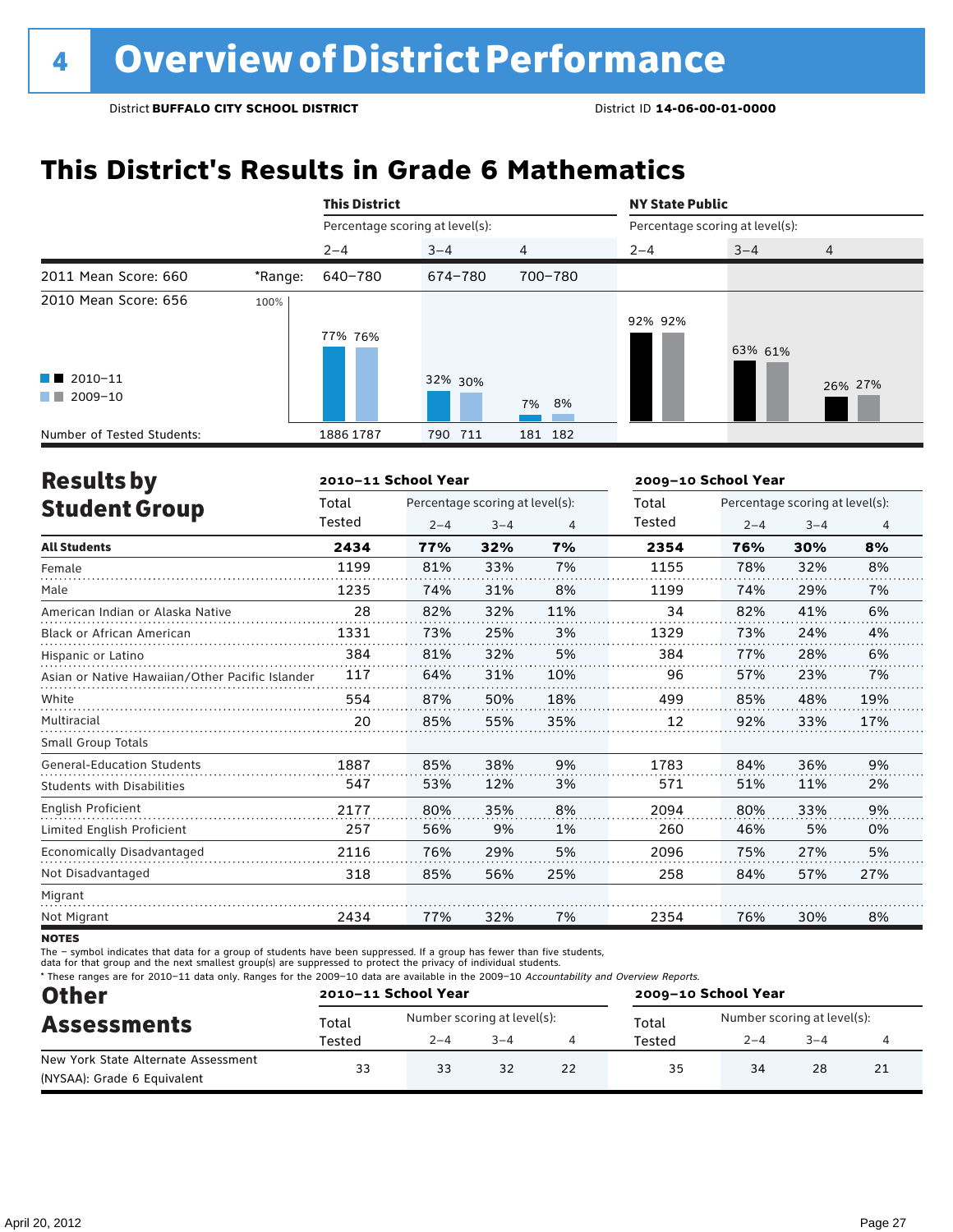## **This District's Results in Grade 7 English Language Arts**

|                                                                      |         | <b>This District</b>            |         |                | <b>NY State Public</b> |                                 |                |
|----------------------------------------------------------------------|---------|---------------------------------|---------|----------------|------------------------|---------------------------------|----------------|
|                                                                      |         | Percentage scoring at level(s): |         |                |                        | Percentage scoring at level(s): |                |
|                                                                      |         | $2 - 4$                         | $3 - 4$ | $\overline{4}$ | $2 - 4$                | $3 - 4$                         | $\overline{4}$ |
| 2011 Mean Score: 652                                                 | *Range: | 642-790                         | 665-790 | 698-790        |                        |                                 |                |
| 2010 Mean Score: 654<br>$\blacksquare$ 2010-11<br>2009-10<br>and the | 100%    | 77% 78%                         | 24% 26% | 1% 4%          | 91% 90%                | 48% 50%                         | 4% 11%         |
| Number of Tested Students:                                           |         | 1827 1879                       | 567 614 | 19<br>90       |                        |                                 |                |

| <b>Results by</b>                               |        | 2010-11 School Year |                                 |    | 2009-10 School Year |         |                                 |     |
|-------------------------------------------------|--------|---------------------|---------------------------------|----|---------------------|---------|---------------------------------|-----|
| <b>Student Group</b>                            | Total  |                     | Percentage scoring at level(s): |    | Total               |         | Percentage scoring at level(s): |     |
|                                                 | Tested | $2 - 4$             | $3 - 4$                         | 4  | Tested              | $2 - 4$ | $3 - 4$                         | 4   |
| <b>All Students</b>                             | 2377   | 77%                 | 24%                             | 1% | 2399                | 78%     | 26%                             | 4%  |
| Female                                          | 1176   | 81%                 | 29%                             | 1% | 1195                | 82%     | 29%                             | 5%  |
| Male                                            | 1201   | 73%                 | 18%                             | 1% | 1204                | 75%     | 22%                             | 2%  |
| American Indian or Alaska Native                | 29     | 86%                 | 34%                             | 0% | 34                  | 74%     | 24%                             | 0%  |
| <b>Black or African American</b>                | 1342   | 76%                 | 18%                             | 0% | 1372                | 76%     | 18%                             | 2%  |
| Hispanic or Latino                              | 399    | 72%                 | 19%                             | 0% | 383                 | 72%     | 23%                             | 2%  |
| Asian or Native Hawaiian/Other Pacific Islander | 92     | 41%                 | 18%                             | 1% | 51                  | 61%     | 29%                             | 4%  |
| White                                           | 501    | 88%                 | 43%                             | 3% | 548                 | 91%     | 46%                             | 10% |
| Multiracial                                     | 14     | 93%                 | 36%                             | 0% | 11                  | 91%     | 55%                             | 9%  |
| <b>Small Group Totals</b>                       |        |                     |                                 |    |                     |         |                                 |     |
| <b>General-Education Students</b>               | 1848   | 86%                 | 29%                             | 1% | 1894                | 86%     | 31%                             | 5%  |
| <b>Students with Disabilities</b>               | 529    | 46%                 | 6%                              | 0% | 505                 | 50%     | 7%                              | 1%  |
| English Proficient                              | 2161   | 82%                 | 26%                             | 1% | 2205                | 81%     | 28%                             | 4%  |
| Limited English Proficient                      | 216    | 28%                 | 2%                              | 0% | 194                 | 45%     | 4%                              | 0%  |
| Economically Disadvantaged                      | 2054   | 76%                 | 20%                             | 0% | 2057                | 77%     | 21%                             | 2%  |
| Not Disadvantaged                               | 323    | 85%                 | 50%                             | 4% | 342                 | 86%     | 51%                             | 13% |
| Migrant                                         |        |                     |                                 |    |                     |         |                                 |     |
| Not Migrant                                     | 2377   | 77%                 | 24%                             | 1% | 2399                | 78%     | 26%                             | 4%  |

**NOTES** 

The – symbol indicates that data for a group of students have been suppressed. If a group has fewer than five students,

data for that group and the next smallest group(s) are suppressed to protect the privacy of individual students.

\* These ranges are for 2010–11 data only. Ranges for the 2009–10 data are available in the 2009–10 Accountability and Overview Reports.

| <b>Other</b>                                                                                      |        | 2010-11 School Year         |         |     | 2009-10 School Year |                             |         |     |
|---------------------------------------------------------------------------------------------------|--------|-----------------------------|---------|-----|---------------------|-----------------------------|---------|-----|
| <b>Assessments</b>                                                                                | Total  | Number scoring at level(s): |         |     | Total               | Number scoring at level(s): |         |     |
|                                                                                                   | Tested | $2 - 4$                     | $3 - 4$ |     | Tested              | $2 - 4$                     | $3 - 4$ |     |
| New York State Alternate Assessment<br>(NYSAA): Grade 7 Equivalent                                | 38     | 36                          | 35      | 31  | 36                  | 36                          | 36      | 31  |
| New York State English as a Second Language<br>Achievement Test (NYSESLAT) <sup>t</sup> : Grade 7 | 52     | N/A                         | N/A     | N/A | 47                  | N/A                         | N/A     | N/A |
|                                                                                                   | Total  |                             |         |     | Total               |                             |         |     |
| Recently Arrived LEP Students NOT Tested on<br>the ELA NYSTP: Grade 7                             | 53     | N/A                         | N/A     | N/A | 47                  | N/A                         | N/A     | N/A |

April 20, 2012 Page 28 † These counts represent recently arrived LEP students who used the NYSESLAT to fulfill the English language arts participation requirement.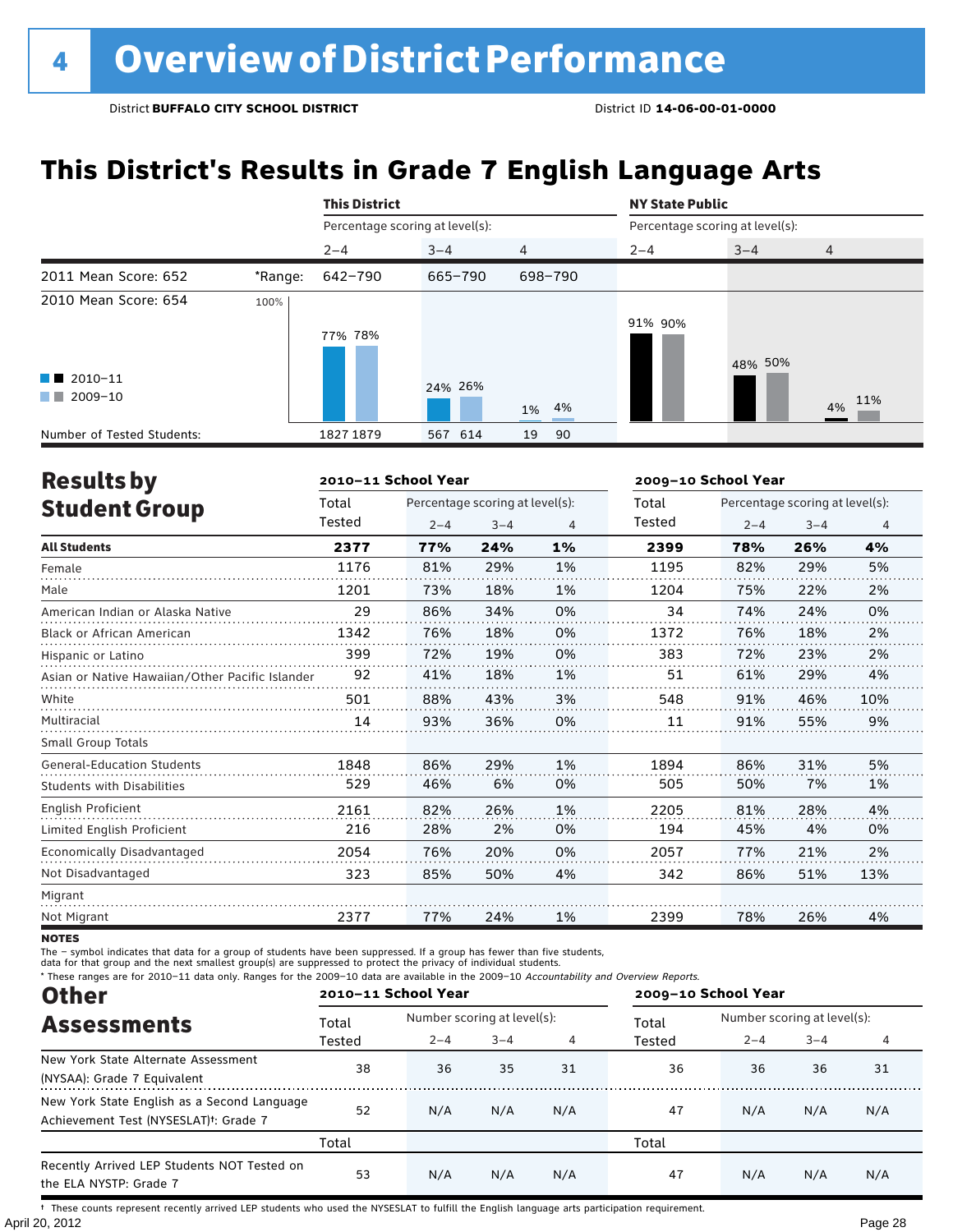## **This District's Results in Grade 7 Mathematics**

|                                                |         | <b>This District</b>            |            |                | <b>NY State Public</b>          |         |                |
|------------------------------------------------|---------|---------------------------------|------------|----------------|---------------------------------|---------|----------------|
|                                                |         | Percentage scoring at level(s): |            |                | Percentage scoring at level(s): |         |                |
|                                                |         | $2 - 4$                         | $3 - 4$    | $\overline{4}$ | $2 - 4$                         | $3 - 4$ | $\overline{4}$ |
| 2011 Mean Score: 656                           | *Range: | 639-800                         | 670-800    | 694-800        |                                 |         |                |
| 2010 Mean Score: 654<br>$\blacksquare$ 2010-11 | 100%    | 77% 77%                         | 32% 32%    |                | 92% 92%                         | 65% 62% | 30% 29%        |
| $\blacksquare$ 2009-10                         |         |                                 |            | 8% 8%          |                                 |         |                |
| Number of Tested Students:                     |         | 1849 1881                       | 784<br>779 | 202 191        |                                 |         |                |

| <b>Results by</b>                               |        | 2010-11 School Year |                                 |     | 2009-10 School Year |                                 |         |                |
|-------------------------------------------------|--------|---------------------|---------------------------------|-----|---------------------|---------------------------------|---------|----------------|
| <b>Student Group</b>                            | Total  |                     | Percentage scoring at level(s): |     | Total               | Percentage scoring at level(s): |         |                |
|                                                 | Tested | $2 - 4$             | $3 - 4$                         | 4   | Tested              | $2 - 4$                         | $3 - 4$ | $\overline{4}$ |
| <b>All Students</b>                             | 2416   | 77%                 | 32%                             | 8%  | 2438                | 77%                             | 32%     | 8%             |
| Female                                          | 1196   | 80%                 | 33%                             | 9%  | 1207                | 78%                             | 33%     | 8%             |
| Male                                            | 1220   | 73%                 | 32%                             | 8%  | 1231                | 76%                             | 32%     | 7%             |
| American Indian or Alaska Native                | 29     | 83%                 | 48%                             | 14% | 34                  | 85%                             | 29%     | 3%             |
| <b>Black or African American</b>                | 1342   | 73%                 | 25%                             | 5%  | 1375                | 73%                             | 24%     | 4%             |
| Hispanic or Latino                              | 415    | 74%                 | 27%                             | 6%  | 390                 | 73%                             | 29%     | 6%             |
| Asian or Native Hawaiian/Other Pacific Islander | 113    | 74%                 | 31%                             | 9%  | 80                  | 60%                             | 33%     | 11%            |
| White                                           | 503    | 89%                 | 55%                             | 20% | 548                 | 93%                             | 56%     | 18%            |
| Multiracial                                     | 14     | 93%                 | 36%                             | 7%  | 11                  | 100%                            | 45%     | 18%            |
| <b>Small Group Totals</b>                       |        |                     |                                 |     |                     |                                 |         |                |
| <b>General-Education Students</b>               | 1891   | 84%                 | 38%                             | 10% | 1936                | 84%                             | 38%     | 9%             |
| <b>Students with Disabilities</b>               | 525    | 51%                 | 12%                             | 2%  | 502                 | 51%                             | 11%     | 2%             |
| <b>English Proficient</b>                       | 2147   | 80%                 | 35%                             | 9%  | 2200                | 80%                             | 34%     | 8%             |
| Limited English Proficient                      | 269    | 51%                 | 9%                              | 0%  | 238                 | 53%                             | 13%     | 2%             |
| Economically Disadvantaged                      | 2092   | 75%                 | 28%                             | 6%  | 2099                | 76%                             | 28%     | 5%             |
| Not Disadvantaged                               | 324    | 86%                 | 57%                             | 26% | 339                 | 86%                             | 59%     | 24%            |
| Migrant                                         |        |                     |                                 |     |                     |                                 |         |                |
| Not Migrant                                     | 2416   | 77%                 | 32%                             | 8%  | 2438                | 77%                             | 32%     | 8%             |
|                                                 |        |                     |                                 |     |                     |                                 |         |                |

**NOTES** 

The – symbol indicates that data for a group of students have been suppressed. If a group has fewer than five students,

data for that group and the next smallest group(s) are suppressed to protect the privacy of individual students.

\* These ranges are for 2010–11 data only. Ranges for the 2009–10 data are available in the 2009–10 Accountability and Overview Reports.

| <b>Other</b>                        | 2010-11 School Year |                             |         |    | 2009-10 School Year |                             |         |    |  |
|-------------------------------------|---------------------|-----------------------------|---------|----|---------------------|-----------------------------|---------|----|--|
| <b>Assessments</b>                  | Total               | Number scoring at level(s): |         |    | Total               | Number scoring at level(s): |         |    |  |
|                                     | Tested              | $2 - 4$                     | $3 - 4$ |    | Tested              | $2 - 4$                     | $3 - 4$ |    |  |
| New York State Alternate Assessment | 38                  | 36                          | 34      | 16 | 36                  | 34                          | 33      | 22 |  |
| (NYSAA): Grade 7 Equivalent         |                     |                             |         |    |                     |                             |         |    |  |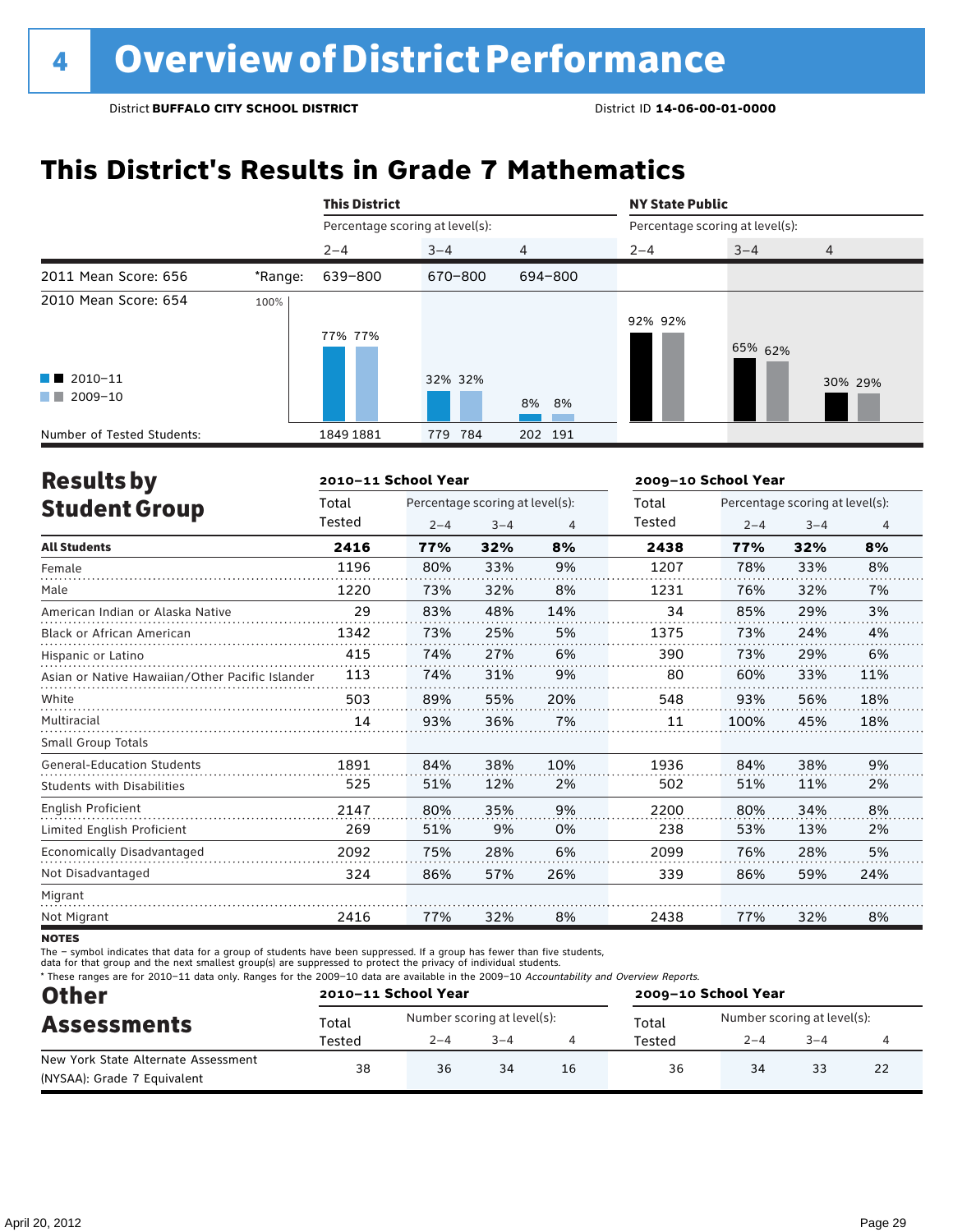## **This District's Results in Grade 8 English Language Arts**

|                                                                      |         | <b>This District</b>            |         |          | <b>NY State Public</b>          |         |                |
|----------------------------------------------------------------------|---------|---------------------------------|---------|----------|---------------------------------|---------|----------------|
|                                                                      |         | Percentage scoring at level(s): |         |          | Percentage scoring at level(s): |         |                |
|                                                                      |         | $2 - 4$                         | $3 - 4$ | 4        | $2 - 4$                         | $3 - 4$ | $\overline{4}$ |
| 2011 Mean Score: 644                                                 | *Range: | 628-790                         | 658-790 | 699-790  |                                 |         |                |
| 2010 Mean Score: 644<br>$\blacksquare$ 2010-11<br>2009-10<br>and the | 100%    | 82% 80%                         | 23% 27% | 1% 2%    | 92% 91%                         | 47% 51% | 2% 8%          |
| Number of Tested Students:                                           |         | 1881 1944                       | 534 651 | 14<br>53 |                                 |         |                |

| <b>Results by</b>                               |        | 2010-11 School Year |                                 |    | 2009-10 School Year |         |                                 |    |
|-------------------------------------------------|--------|---------------------|---------------------------------|----|---------------------|---------|---------------------------------|----|
| <b>Student Group</b>                            | Total  |                     | Percentage scoring at level(s): |    | Total               |         | Percentage scoring at level(s): |    |
|                                                 | Tested | $2 - 4$             | $3 - 4$                         | 4  | Tested              | $2 - 4$ | $3 - 4$                         | 4  |
| <b>All Students</b>                             | 2306   | 82%                 | 23%                             | 1% | 2439                | 80%     | 27%                             | 2% |
| Female                                          | 1162   | 87%                 | 27%                             | 1% | 1167                | 82%     | 31%                             | 2% |
| Male                                            | 1144   | 76%                 | 19%                             | 0% | 1272                | 78%     | 23%                             | 2% |
| American Indian or Alaska Native                | 32     | 84%                 | 16%                             | 0% | 42                  | 81%     | 24%                             | 0% |
| <b>Black or African American</b>                | 1284   | 80%                 | 17%                             | 0% | 1372                | 79%     | 20%                             | 1% |
| Hispanic or Latino                              | 353    | 77%                 | 18%                             | 0% | 403                 | 71%     | 22%                             | 1% |
| Asian or Native Hawaiian/Other Pacific Islander | 78     | 50%                 | 17%                             | 1% | 61                  | 49%     | 25%                             | 3% |
| White                                           | 543    | 91%                 | 42%                             | 2% | 551                 | 91%     | 48%                             | 6% |
| Multiracial                                     | 16     | 100%                | 44%                             | 0% | 10                  | 90%     | 40%                             | 0% |
| Small Group Totals                              |        |                     |                                 |    |                     |         |                                 |    |
| <b>General-Education Students</b>               | 1869   | 87%                 | 28%                             | 1% | 1908                | 87%     | 33%                             | 3% |
| <b>Students with Disabilities</b>               | 437    | 58%                 | 4%                              | 0% | 531                 | 53%     | 5%                              | 0% |
| English Proficient                              | 2118   | 85%                 | 25%                             | 1% | 2233                | 85%     | 29%                             | 2% |
| Limited English Proficient                      | 188    | 43%                 | 1%                              | 0% | 206                 | 26%     | 1%                              | 0% |
| Economically Disadvantaged                      | 1933   | 80%                 | 19%                             | 0% | 2077                | 78%     | 22%                             | 1% |
| Not Disadvantaged                               | 373    | 91%                 | 47%                             | 2% | 362                 | 89%     | 56%                             | 8% |
| Migrant                                         |        |                     |                                 |    |                     |         |                                 |    |
| Not Migrant                                     | 2306   | 82%                 | 23%                             | 1% | 2439                | 80%     | 27%                             | 2% |

**NOTES** 

The – symbol indicates that data for a group of students have been suppressed. If a group has fewer than five students,

data for that group and the next smallest group(s) are suppressed to protect the privacy of individual students.

\* These ranges are for 2010–11 data only. Ranges for the 2009–10 data are available in the 2009–10 Accountability and Overview Reports.

| <b>Other</b>                                                          |        | 2010-11 School Year         |         |     | 2009-10 School Year |                             |         |     |
|-----------------------------------------------------------------------|--------|-----------------------------|---------|-----|---------------------|-----------------------------|---------|-----|
| <b>Assessments</b>                                                    | Total  | Number scoring at level(s): |         |     | Total               | Number scoring at level(s): |         |     |
|                                                                       | Tested | $2 - 4$                     | $3 - 4$ | 4   | Tested              | $2 - 4$                     | $3 - 4$ | 4   |
| New York State Alternate Assessment                                   | 38     | 38                          | 35      | 28  | 46                  | 46                          | 44      | 41  |
| (NYSAA): Grade 8 Equivalent                                           |        |                             |         |     |                     |                             |         |     |
| New York State English as a Second Language                           |        |                             | N/A     |     |                     | N/A                         | N/A     |     |
| Achievement Test (NYSESLAT) <sup>†</sup> : Grade 8                    | 78     | N/A                         |         | N/A | 88                  |                             |         | N/A |
|                                                                       | Total  |                             |         |     | Total               |                             |         |     |
| Recently Arrived LEP Students NOT Tested on<br>the ELA NYSTP: Grade 8 | 79     | N/A                         | N/A     | N/A | 89                  | N/A                         | N/A     | N/A |

April 20, 2012 Page 30 † These counts represent recently arrived LEP students who used the NYSESLAT to fulfill the English language arts participation requirement.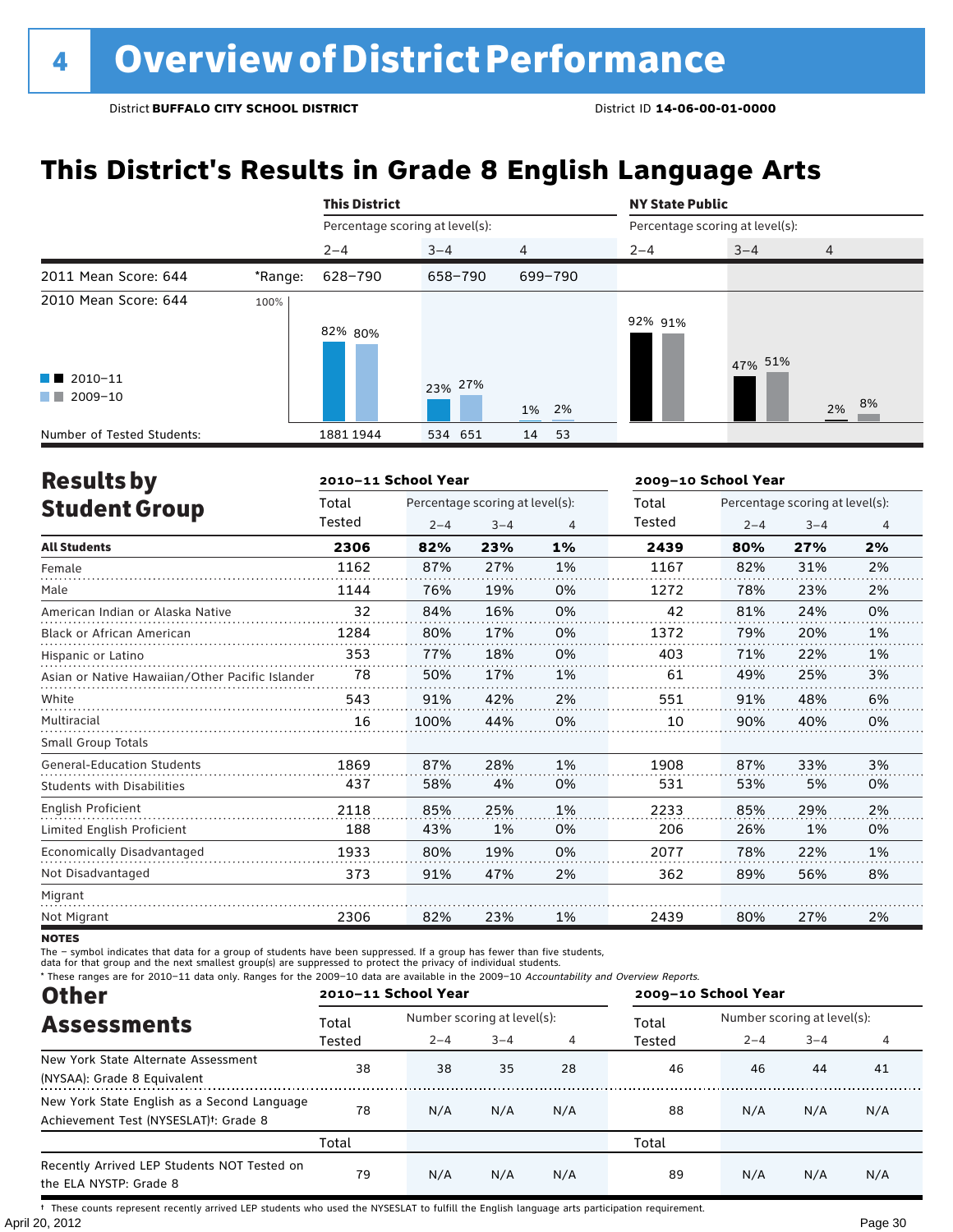## **This District's Results in Grade 8 Mathematics**

|                                                                          |         | <b>This District</b> |                                 |           | <b>NY State Public</b> |                                 |                |  |  |  |
|--------------------------------------------------------------------------|---------|----------------------|---------------------------------|-----------|------------------------|---------------------------------|----------------|--|--|--|
|                                                                          |         |                      | Percentage scoring at level(s): |           |                        | Percentage scoring at level(s): |                |  |  |  |
|                                                                          |         | $2 - 4$              | $3 - 4$                         | 4         | $2 - 4$                | $3 - 4$                         | $\overline{4}$ |  |  |  |
| 2011 Mean Score: 654                                                     | *Range: | 639-775              | 674-775                         | 704-775   |                        |                                 |                |  |  |  |
| 2010 Mean Score: 656<br>$\blacksquare$ 2010-11<br>$\blacksquare$ 2009-10 | 100%    | 77% 77%              | 28% 26%                         | 3% 5%     | 91% 91%                | 60% 55%                         | 18% 18%        |  |  |  |
| Number of Tested Students:                                               |         | 1853 1935            | 664 649                         | 69<br>118 |                        |                                 |                |  |  |  |

| <b>Results by</b>                               |        | 2010-11 School Year |                                 |                | 2009-10 School Year |                                 |         |                |  |
|-------------------------------------------------|--------|---------------------|---------------------------------|----------------|---------------------|---------------------------------|---------|----------------|--|
| <b>Student Group</b>                            | Total  |                     | Percentage scoring at level(s): |                | Total               | Percentage scoring at level(s): |         |                |  |
|                                                 | Tested | $2 - 4$             | $3 - 4$                         | $\overline{4}$ | Tested              | $2 - 4$                         | $3 - 4$ | $\overline{4}$ |  |
| <b>All Students</b>                             | 2391   | 77%                 | 28%                             | 3%             | 2506                | 77%                             | 26%     | 5%             |  |
| Female                                          | 1207   | 79%                 | 29%                             | 3%             | 1198                | 78%                             | 27%     | 5%             |  |
| Male                                            | 1184   | 76%                 | 27%                             | 3%             | 1308                | 76%                             | 25%     | 5%             |  |
| American Indian or Alaska Native                | 32     | 88%                 | 25%                             | 0%             | 41                  | 78%                             | 39%     | 7%             |  |
| Black or African American                       | 1299   | 73%                 | 19%                             | 1%             | 1373                | 73%                             | 18%     | 2%             |  |
| Hispanic or Latino                              | 367    | 75%                 | 23%                             | 3%             | 409                 | 76%                             | 23%     | 3%             |  |
| Asian or Native Hawaiian/Other Pacific Islander | 126    | 68%                 | 33%                             | 4%             | 115                 | 66%                             | 23%     | 7%             |  |
| White                                           | 551    | 91%                 | 50%                             | 7%             | 558                 | 90%                             | 47%     | 13%            |  |
| Multiracial                                     | 16     | 88%                 | 38%                             | 0%             | 10                  | 90%                             | 10%     | 0%             |  |
| <b>Small Group Totals</b>                       |        |                     |                                 |                |                     |                                 |         |                |  |
| <b>General-Education Students</b>               | 1953   | 83%                 | 32%                             | 3%             | 1984                | 83%                             | 30%     | 6%             |  |
| <b>Students with Disabilities</b>               | 438    | 52%                 | 10%                             | 0%             | 522                 | 55%                             | 10%     | 1%             |  |
| <b>English Proficient</b>                       | 2119   | 80%                 | 29%                             | 3%             | 2214                | 80%                             | 28%     | 5%             |  |
| Limited English Proficient                      | 272    | 56%                 | 14%                             | 0%             | 292                 | 53%                             | 9%      | 1%             |  |
| Economically Disadvantaged                      | 2013   | 76%                 | 23%                             | 2%             | 2145                | 76%                             | 21%     | 3%             |  |
| Not Disadvantaged                               | 378    | 85%                 | 51%                             | 8%             | 361                 | 87%                             | 52%     | 16%            |  |
| Migrant                                         |        |                     |                                 |                |                     |                                 |         |                |  |
| Not Migrant                                     | 2391   | 77%                 | 28%                             | 3%             | 2506                | 77%                             | 26%     | 5%             |  |
|                                                 |        |                     |                                 |                |                     |                                 |         |                |  |

**NOTES** 

The – symbol indicates that data for a group of students have been suppressed. If a group has fewer than five students,

data for that group and the next smallest group(s) are suppressed to protect the privacy of individual students.

\* These ranges are for 2010–11 data only. Ranges for the 2009–10 data are available in the 2009–10 Accountability and Overview Reports.

| <b>Other</b><br><b>Assessments</b>  | 2010-11 School Year |                             |         |    | 2009-10 School Year |                             |         |    |  |
|-------------------------------------|---------------------|-----------------------------|---------|----|---------------------|-----------------------------|---------|----|--|
|                                     | Total               | Number scoring at level(s): |         |    | Total               | Number scoring at level(s): |         |    |  |
|                                     | Tested              | $2 - 4$                     | $3 - 4$ |    | Tested              | $2 - 4$                     | $3 - 4$ |    |  |
| New York State Alternate Assessment | 37                  | 36                          | 35      | 23 | 46                  | 45                          | 45      | 24 |  |
| (NYSAA): Grade 8 Equivalent         |                     |                             |         |    |                     |                             |         |    |  |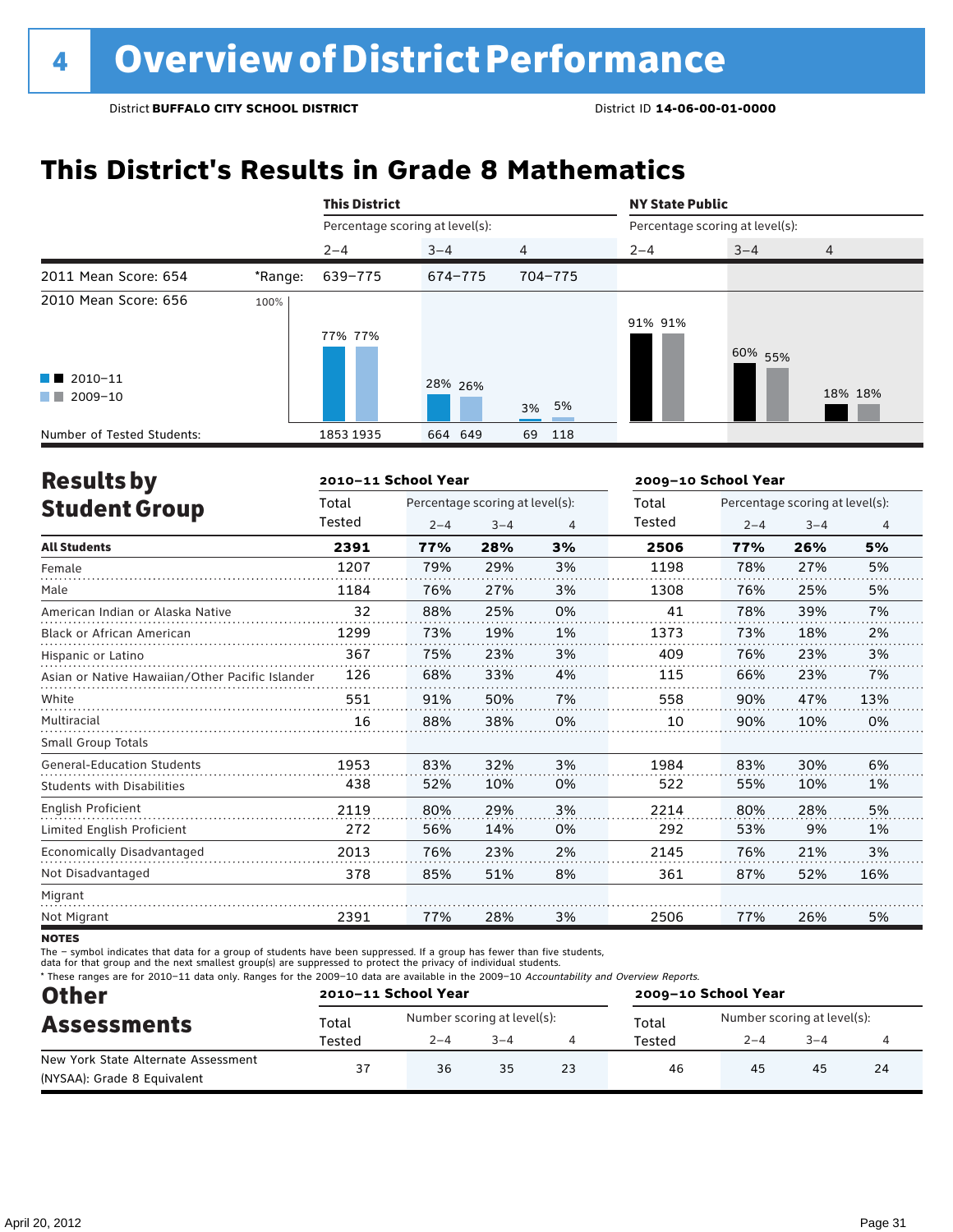## **This District's Results in Grade 8 Science**

|                                                  | <b>This District</b>            |          |         | <b>NY State Public</b>          |         |                |  |  |
|--------------------------------------------------|---------------------------------|----------|---------|---------------------------------|---------|----------------|--|--|
|                                                  | Percentage scoring at level(s): |          |         | Percentage scoring at level(s): |         |                |  |  |
|                                                  | $2 - 4$                         | $3 - 4$  | 4       | $2 - 4$                         | $3 - 4$ | $\overline{4}$ |  |  |
|                                                  |                                 |          |         |                                 |         |                |  |  |
| $\blacksquare$ 2010-11<br>$\blacksquare$ 2009-10 | 100%<br>85% 84%                 | 42% 47%  | 8% 11%  | 94% 94%                         | 72% 74% | 28% 33%        |  |  |
| Number of Tested Students:                       | 1969 2039                       | 976 1147 | 175 256 |                                 |         |                |  |  |

| <b>Results by</b>                               |        | 2010-11 School Year |                                 |     | 2009-10 School Year |                                 |         |                |
|-------------------------------------------------|--------|---------------------|---------------------------------|-----|---------------------|---------------------------------|---------|----------------|
| <b>Student Group</b>                            | Total  |                     | Percentage scoring at level(s): |     |                     | Percentage scoring at level(s): |         |                |
|                                                 | Tested | $2 - 4$             | $3 - 4$                         | 4   | Tested              | $2 - 4$                         | $3 - 4$ | $\overline{4}$ |
| <b>All Students</b>                             | 2215   | 84%                 | 39%                             | 5%  | 2331                | 83%                             | 45%     | 8%             |
| Female                                          | 1111   | 85%                 | 36%                             | 4%  | 1121                | 82%                             | 43%     | 6%             |
| Male                                            | 1104   | 83%                 | 42%                             | 6%  | 1210                | 84%                             | 46%     | 10%            |
| American Indian or Alaska Native                | 30     | 87%                 | 47%                             | 7%  | 41                  | 93%                             | 61%     | 15%            |
| <b>Black or African American</b>                | 1242   | 82%                 | 32%                             | 2%  | 1305                | 81%                             | 37%     | 4%             |
| Hispanic or Latino                              | 348    | 88%                 | 39%                             | 6%  | 389                 | 83%                             | 44%     | 7%             |
| Asian or Native Hawaiian/Other Pacific Islander | 122    | 53%                 | 24%                             | 2%  | 110                 | 60%                             | 29%     | 8%             |
| White                                           | 461    | 93%                 | 61%                             | 13% | 476                 | 94%                             | 69%     | 20%            |
| Multiracial                                     | 12     | 100%                | 50%                             | 0%  | 10                  | 90%                             | 50%     | 0%             |
| <b>Small Group Totals</b>                       |        |                     |                                 |     |                     |                                 |         |                |
| <b>General-Education Students</b>               | 1794   | 87%                 | 44%                             | 6%  | 1839                | 87%                             | 50%     | 9%             |
| <b>Students with Disabilities</b>               | 421    | 71%                 | 18%                             | 2%  | 492                 | 70%                             | 24%     | 3%             |
| <b>English Proficient</b>                       | 1948   | 88%                 | 43%                             | 6%  | 2047                | 87%                             | 49%     | 9%             |
| Limited English Proficient                      | 267    | 57%                 | 11%                             | 0%  | 284                 | 56%                             | 13%     | 1%             |
| Economically Disadvantaged                      | 1926   | 83%                 | 35%                             | 4%  | 2055                | 82%                             | 42%     | 7%             |
| Not Disadvantaged                               | 289    | 90%                 | 64%                             | 12% | 276                 | 91%                             | 70%     | 20%            |
| Migrant                                         |        |                     |                                 |     |                     |                                 |         |                |
| Not Migrant                                     | 2215   | 84%                 | 39%                             | 5%  | 2331                | 83%                             | 45%     | 8%             |
|                                                 |        |                     |                                 |     |                     |                                 |         |                |

**NOTES** 

The – symbol indicates that data for a group of students have been suppressed. If a group has fewer than five students,<br>data for that group and the next smallest group(s) are suppressed to protect the privacy of individual

| <b>Other</b>                        |        | 2010-11 School Year         |         |    | 2009-10 School Year |                             |         |    |  |
|-------------------------------------|--------|-----------------------------|---------|----|---------------------|-----------------------------|---------|----|--|
| <b>Assessments</b>                  | Total  | Number scoring at level(s): |         |    | Total               | Number scoring at level(s): |         |    |  |
|                                     | Tested | $2 - 4$                     | $3 - 4$ |    | Tested              | $2 - 4$                     | $3 - 4$ |    |  |
| New York State Alternate Assessment | 38     | 37                          | 35      | 30 | 46                  | 46                          | 41      | 36 |  |
| (NYSAA): Grade 8 Equivalent         |        |                             |         |    |                     |                             |         |    |  |
| Regents Science                     | 115    | 111                         | 109     | 61 | 104                 | 102                         | 102     | 67 |  |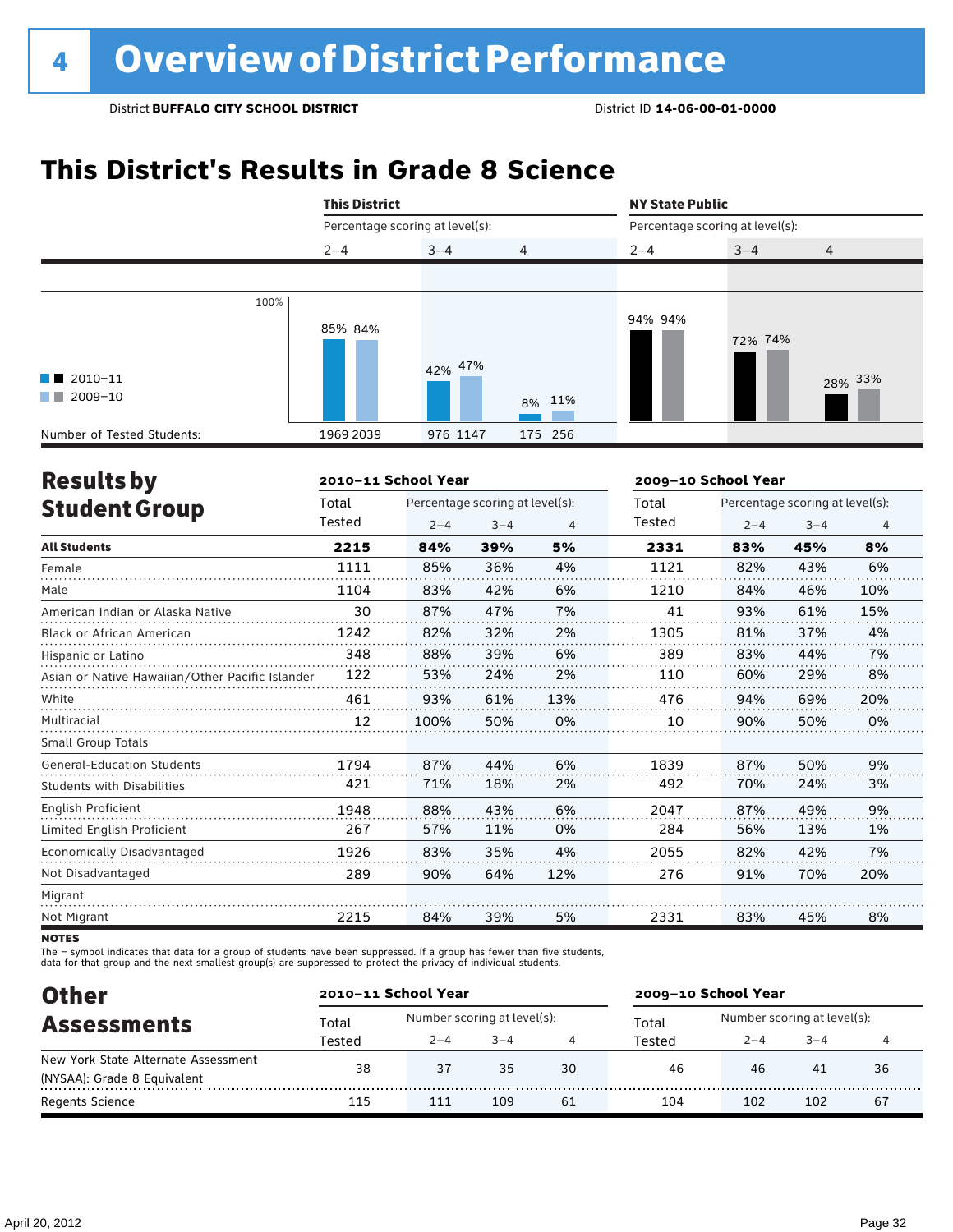## **This District's Total Cohort\* Results in Secondary-Level English after Four Years of Instruction**



| <b>Results by</b>                                  | 2007 Cohort |         |                                 |     | 2006 Cohort** |                                 |         |                |
|----------------------------------------------------|-------------|---------|---------------------------------|-----|---------------|---------------------------------|---------|----------------|
|                                                    | Number      |         | Percentage scoring at level(s): |     |               | Percentage scoring at level(s): |         |                |
| <b>Student Group</b>                               | of Students | $2 - 4$ | $3 - 4$                         | 4   | of Students   | $2 - 4$                         | $3 - 4$ | $\overline{4}$ |
| <b>All Students</b>                                | 2653        | 66%     | 60%                             | 15% | 3479          | 58%                             | 52%     | 11%            |
| Female                                             | 1352        | 70%     | 66%                             | 18% | 1791          | 64%                             | 58%     | 14%            |
| Male                                               | 1301        | 60%     | 55%                             | 12% | 1688          | 52%                             | 45%     | 8%             |
| American Indian or Alaska Native                   | 44          |         |                                 |     | 47            |                                 |         |                |
| <b>Black or African American</b>                   | 1517        | 66%     | 60%                             | 11% | 2040          | 57%                             | 49%     | 7%             |
| Hispanic or Latino                                 | 348         | 53%     | 50%                             | 12% | 475           | 50%                             | 45%     | 8%             |
| Asian or Native Hawaiian/Other<br>Pacific Islander | 87          | 62%     | 56%                             | 14% | 52            | 52%                             | 52%     | 17%            |
| White                                              | 655         | 71%     | 68%                             | 27% | 864           | 68%                             | 63%     | 22%            |
| Multiracial                                        | 2           |         |                                 |     | 1             |                                 |         |                |
| Small Group Totals                                 | 46          | 65%     | 59%                             | 9%  | 48            | 56%                             | 50%     | 8%             |
| <b>General-Education Students</b>                  | 2149        | 73%     | 70%                             | 18% | 2732          | 67%                             | 62%     | 14%            |
| <b>Students with Disabilities</b>                  | 504         | 32%     | 20%                             | 2%  | 747           | 26%                             | 17%     | 1%             |
| English Proficient                                 | 2473        | 68%     | 63%                             | 16% | 3300          | 60%                             | 54%     | 12%            |
| Limited English Proficient                         | 180         | 36%     | 27%                             | 2%  | 179           | 22%                             | 17%     | 1%             |
| Economically Disadvantaged                         | 1824        | 68%     | 62%                             | 11% | 2366          | 62%                             | 55%     | 9%             |
| Not Disadvantaged                                  | 829         | 60%     | 56%                             | 23% | 1113          | 51%                             | 47%     | 16%            |
| Migrant                                            |             |         |                                 |     |               |                                 |         |                |
| Not Migrant                                        | 2653        | 66%     | 60%                             | 15% | 3479          | 58%                             | 52%     | 11%            |

**NOTES** 

The – symbol indicates that data for a group of students have been suppressed. If a group has fewer than five students,

data for that group and the next smallest group(s) are suppressed to protect the privacy of individual students.

\* A total cohort consists of all students who first entered Grade 9 in a particular year, and all ungraded students with disabilities who reached their seventeenth birthday in that year, and were enrolled in the school/district for five months. Students are excluded from the cohort if they transferred to another school district, nonpublic school, or criminal justice facility, or left the U.S. and its territories or died before the report date. Statewide total cohort also includes students who were enrolled for fewer than five months.

\*\* 2006 cohort data are those reported in the 2009–10 *Accountability and Overview Report*.